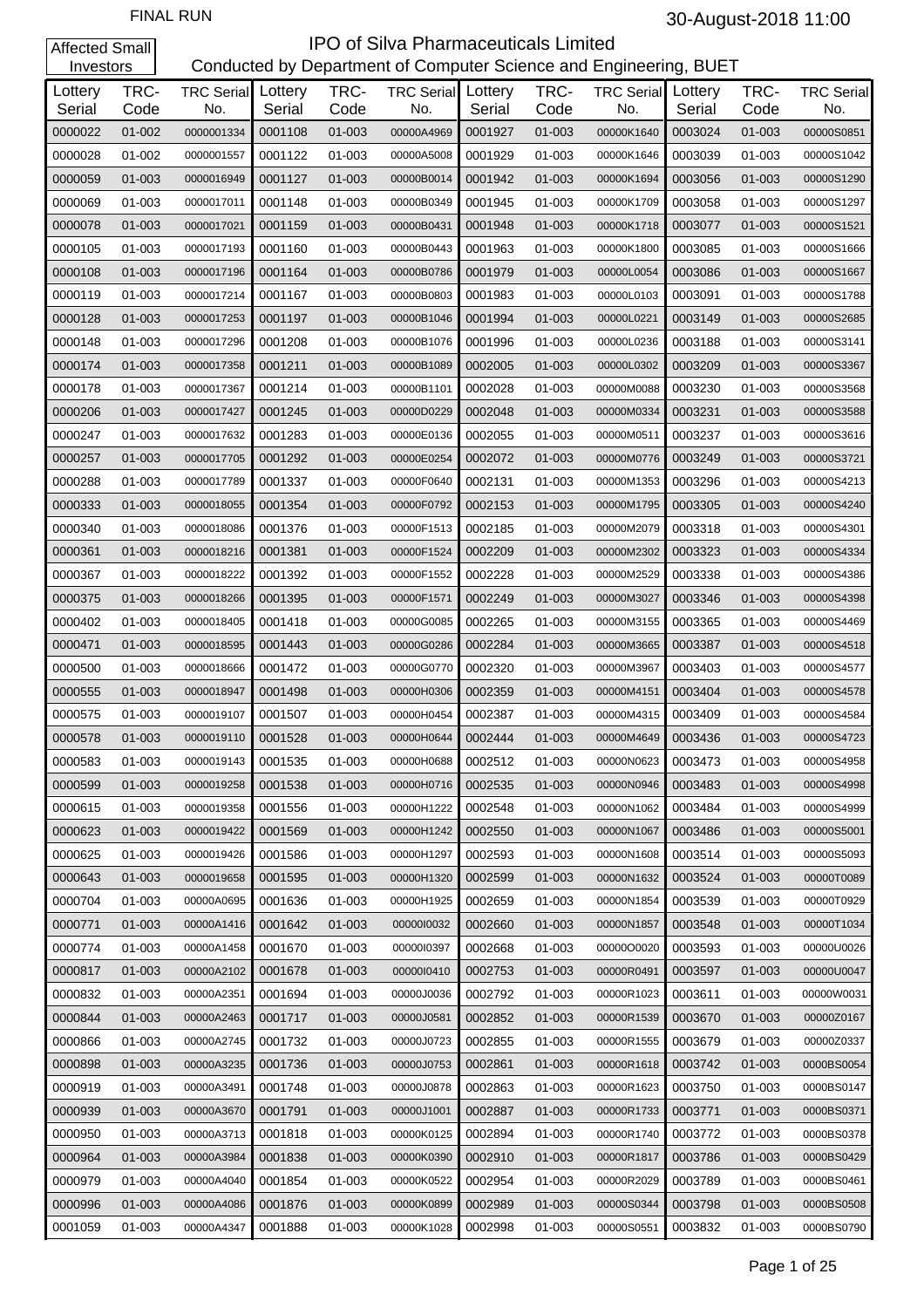| Investors         |              |                          |                   |              | Conducted by Department of Computer Science and Engineering, BUET |                   |              |                          |                   |              |                          |
|-------------------|--------------|--------------------------|-------------------|--------------|-------------------------------------------------------------------|-------------------|--------------|--------------------------|-------------------|--------------|--------------------------|
| Lottery<br>Serial | TRC-<br>Code | <b>TRC Serial</b><br>No. | Lottery<br>Serial | TRC-<br>Code | <b>TRC Serial</b><br>No.                                          | Lottery<br>Serial | TRC-<br>Code | <b>TRC Serial</b><br>No. | Lottery<br>Serial | TRC-<br>Code | <b>TRC Serial</b><br>No. |
| 0003834           | 01-003       | 0000BS0792               | 0005032           | 01-003       | 0000DD2507                                                        | 0005782           | 01-003       | 0000JP0723               | 0006729           | 01-003       | 0000RM0882               |
| 0003864           | 01-003       | 0000BS0896               | 0005036           | 01-003       | 0000DD2512                                                        | 0005788           | 01-003       | 0000JP0776               | 0006730           | 01-003       | 0000RM0889               |
| 0003920           | 01-003       | 0000BS1110               | 0005052           | 01-003       | 0000DD2558                                                        | 0005814           | 01-003       | 0000JP1083               | 0006768           | 01-003       | 0000RM1619               |
| 0003929           | 01-003       | 0000BS1225               | 0005054           | 01-003       | 0000DD2560                                                        | 0005816           | 01-003       | 0000JP1085               | 0006770           | 01-003       | 0000RM1636               |
| 0003959           | 01-003       | 0000BS1412               | 0005056           | 01-003       | 0000DD2609                                                        | 0005823           | 01-003       | 0000JP1150               | 0006775           | 01-003       | 0000RM1664               |
| 0003969           | 01-003       | 0000BS1487               | 0005081           | 01-003       | 0000DD2795                                                        | 0005831           | 01-003       | 0000JP1201               | 0006778           | 01-003       | 0000RM1671               |
| 0004009           | 01-003       | 0000BS1838               | 0005082           | 01-003       | 0000DD2798                                                        | 0005842           | 01-003       | 0000JP1243               | 0006794           | 01-003       | 0000RM1863               |
| 0004012           | 01-003       | 0000BS1867               | 0005102           | 01-003       | 0000DD2848                                                        | 0005856           | 01-003       | 0000MG0007               | 0006799           | 01-003       | 0000RM1898               |
| 0004022           | 01-003       | 0000BS1892               | 0005110           | 01-003       | 0000DD2856                                                        | 0005858           | 01-003       | 0000MG0013               | 0006805           | 01-003       | 0000RM1990               |
| 0004031           | 01-003       | 0000BS1948               | 0005123           | 01-003       | 0000DD2958                                                        | 0005909           | 01-003       | 0000MG0659               | 0006818           | 01-003       | 0000RM2151               |
| 0004044           | 01-003       | 0000BS1968               | 0005146           | 01-003       | 0000DD3124                                                        | 0005933           | 01-003       | 0000MG1025               | 0006825           | 01-003       | 0000RM2253               |
| 0004128           | 01-003       | 0000BS2353               | 0005168           | 01-003       | 0000DD3255                                                        | 0005958           | 01-003       | 0000MG1375               | 0006829           | 01-003       | 0000RM2287               |
| 0004155           | 01-003       | 0000BS2480               | 0005201           | 01-003       | 0000DU0041                                                        | 0005966           | 01-003       | 0000MG1388               | 0006838           | 01-003       | 0000RM2329               |
| 0004183           | 01-003       | 0000BS2687               | 0005222           | 01-003       | 0000DU0357                                                        | 0005971           | 01-003       | 0000MG1413               | 0006904           | 01-003       | 0000RM3151               |
| 0004199           | 01-003       | 0000BS2761               | 0005229           | 01-003       | 0000DU0549                                                        | 0005982           | 01-003       | 0000MG1556               | 0006915           | 01-003       | 0000RM3328               |
| 0004206           | 01-003       | 0000BS2789               | 0005233           | 01-003       | 0000DU0553                                                        | 0005984           | 01-003       | 0000MG1560               | 0006948           | 01-003       | 0000RM3700               |
| 0004209           | 01-003       | 0000BS2792               | 0005244           | 01-003       | 0000DU0571                                                        | 0005991           | 01-003       | 0000MG1592               | 0006951           | 01-003       | 0000RM3719               |
| 0004238           | 01-003       | 0000BS2891               | 0005282           | 01-003       | 0000DU0702                                                        | 0005998           | 01-003       | 0000MG1685               | 0006977           | 01-003       | 0000RM4094               |
| 0004242           | 01-003       | 0000BS2895               | 0005283           | 01-003       | 0000DU0703                                                        | 0006043           | 01-003       | 0000MG2591               | 0007000           | 01-003       | 0000RM4405               |
| 0004265           | 01-003       | 0000BS2952               | 0005300           | 01-003       | 0000DU0729                                                        | 0006045           | 01-003       | 0000MG2611               | 0007005           | 01-003       | 0000RM4458               |
| 0004321           | 01-003       | 0000BS3191               | 0005340           | 01-003       | 0000DU0830                                                        | 0006049           | 01-003       | 0000MG2617               | 0007008           | 01-003       | 0000RM4477               |
| 0004374           | 01-003       | 0000BS3387               | 0005344           | 01-003       | 0000DU0835                                                        | 0006070           | 01-003       | 0000MG3117               | 0007031           | 01-003       | 0000RM4894               |
| 0004377           | 01-003       | 0000BS3412               | 0005350           | 01-003       | 0000DU0843                                                        | 0006080           | 01-003       | 0000MG3239               | 0007042           | 01-003       | 0000RM5025               |
| 0004405           | 01-003       | 0000BS3613               | 0005352           | 01-003       | 0000DU0845                                                        | 0006083           | 01-003       | 0000MG3282               | 0007064           | 01-004       | 0000000765               |
| 0004409           | 01-003       | 0000BS3635               | 0005355           | 01-003       | 0000DU0848                                                        | 0006132           | 01-003       | 0000MS0291               | 0007070           | 01-004       | 0000002825               |
| 0004454           | 01-003       | 0000BS3986               | 0005362           | 01-003       | 0000DU0855                                                        | 0006179           | 01-003       | 0000RA0569               | 0007074           | 01-004       | 0000003387               |
| 0004471           | 01-003       | 0000CA0430               | 0005376           | 01-003       | 0000DU0940                                                        | 0006183           | 01-003       | 0000RA0574               | 0007115           | 01-004       | 0000010932               |
| 0004482           | 01-003       | 0000CA0711               | 0005386           | 01-003       | 0000DU0982                                                        | 0006198           | 01-003       | 0000RA0860               | 0007145           | 01-004       | 0000021091               |
| 0004527           | 01-003       | 0000DD0010               | 0005389           | 01-003       | 0000DU1036                                                        | 0006199           | 01-003       | 0000RA0863               | 0007178           | 01-004       | 0000030654               |
| 0004533           | 01-003       | 0000DD0224               | 0005417           | 01-003       | 0000DU1165                                                        | 0006214           | 01-003       | 0000RA1175               | 0007187           | 01-004       | 0000030842               |
| 0004544           | 01-003       | 0000DD0412               | 0005467           | 01-003       | 0000DU1596                                                        | 0006223           | 01-003       | 0000RA1449               | 0007197           | 01-004       | 0000040396               |
| 0004638           | 01-003       | 0000DD1384               | 0005532           | 01-003       | 0000DU2021                                                        | 0006250           | 01-003       | 0000RA1821               | 0007204           | 01-005       | 0000000166               |
| 0004667           | 01-003       | 0000DD1423               | 0005540           | 01-003       | 0000DU2044                                                        | 0006260           | 01-003       | 0000RA1948               | 0007208           | 01-005       | 0000000256               |
| 0004752           | 01-003       | 0000DD1608               | 0005546           | 01-003       | 0000DU2052                                                        | 0006270           | 01-003       | 0000RA2163               | 0007215           | 01-005       | 0000000352               |
| 0004804           | 01-003       | 0000DD1762               | 0005550           | 01-003       | 0000DU2056                                                        | 0006284           | 01-003       | 0000RA2432               | 0007228           | $01 - 005$   | 0000000470               |
| 0004819           | 01-003       | 0000DD1838               | 0005551           | 01-003       | 0000DU2077                                                        | 0006297           | 01-003       | 0000RA2445               | 0007261           | 01-005       | 0000000851               |
| 0004828           | 01-003       | 0000DD1847               | 0005568           | 01-003       | 0000DU2148                                                        | 0006333           | 01-003       | 0000RA2676               | 0007266           | 01-005       | 0000001025               |
| 0004835           | 01-003       | 0000DD1877               | 0005588           | 01-003       | 0000DU2528                                                        | 0006340           | 01-003       | 0000RA2758               | 0007329           | 01-005       | 0000005784               |
| 0004863           | 01-003       | 0000DD2072               | 0005620           | 01-003       | 0000DU2898                                                        | 0006409           | 01-003       | 0000RA3452               | 0007330           | 01-005       | 0000005804               |
| 0004874           | 01-003       | 0000DD2083               | 0005631           | 01-003       | 0000JP0012                                                        | 0006449           | 01-003       | 0000RA3820               | 0007336           | 01-005       | 0000005840               |
| 0004887           | 01-003       | 0000DD2121               | 0005642           | 01-003       | 0000JP0065                                                        | 0006463           | 01-003       | 0000RA3872               | 0007337           | 01-005       | 0000005960               |
| 0004890           | 01-003       | 0000DD2124               | 0005664           | 01-003       | 0000JP0127                                                        | 0006548           | 01-003       | 0000RA4441               | 0007372           | 01-007       | 0000000295               |
| 0004954           | 01-003       | 0000DD2355               | 0005666           | 01-003       | 0000JP0135                                                        | 0006566           | 01-003       | 0000RA4597               | 0007413           | 01-007       | 0000000B68               |
| 0004959           | 01-003       | 0000DD2360               | 0005670           | 01-003       | 0000JP0147                                                        | 0006676           | 01-003       | 0000RA6051               | 0007422           | 01-007       | 0000000B94               |
| 0004960           | 01-003       | 0000DD2361               | 0005683           | 01-003       | 0000JP0168                                                        | 0006710           | 01-003       | 0000RM0525               | 0007437           | 01-007       | 0000000D45               |
| 0005012           | 01-003       | 0000DD2470               | 0005687           | 01-003       | 0000JP0196                                                        | 0006714           | 01-003       | 0000RM0590               | 0007443           | 01-007       | 0000000D51               |
| 0005017           | 01-003       | 0000DD2480               | 0005691           | 01-003       | 0000JP0211                                                        | 0006722           | 01-003       | 0000RM0755               | 0007445           | 01-007       | 0000000D53               |
| 0005022           | 01-003       | 0000DD2496               | 0005699           | 01-003       | 0000JP0290                                                        | 0006728           | 01-003       | 0000RM0878               | 0007458           | 01-007       | 0000000G55               |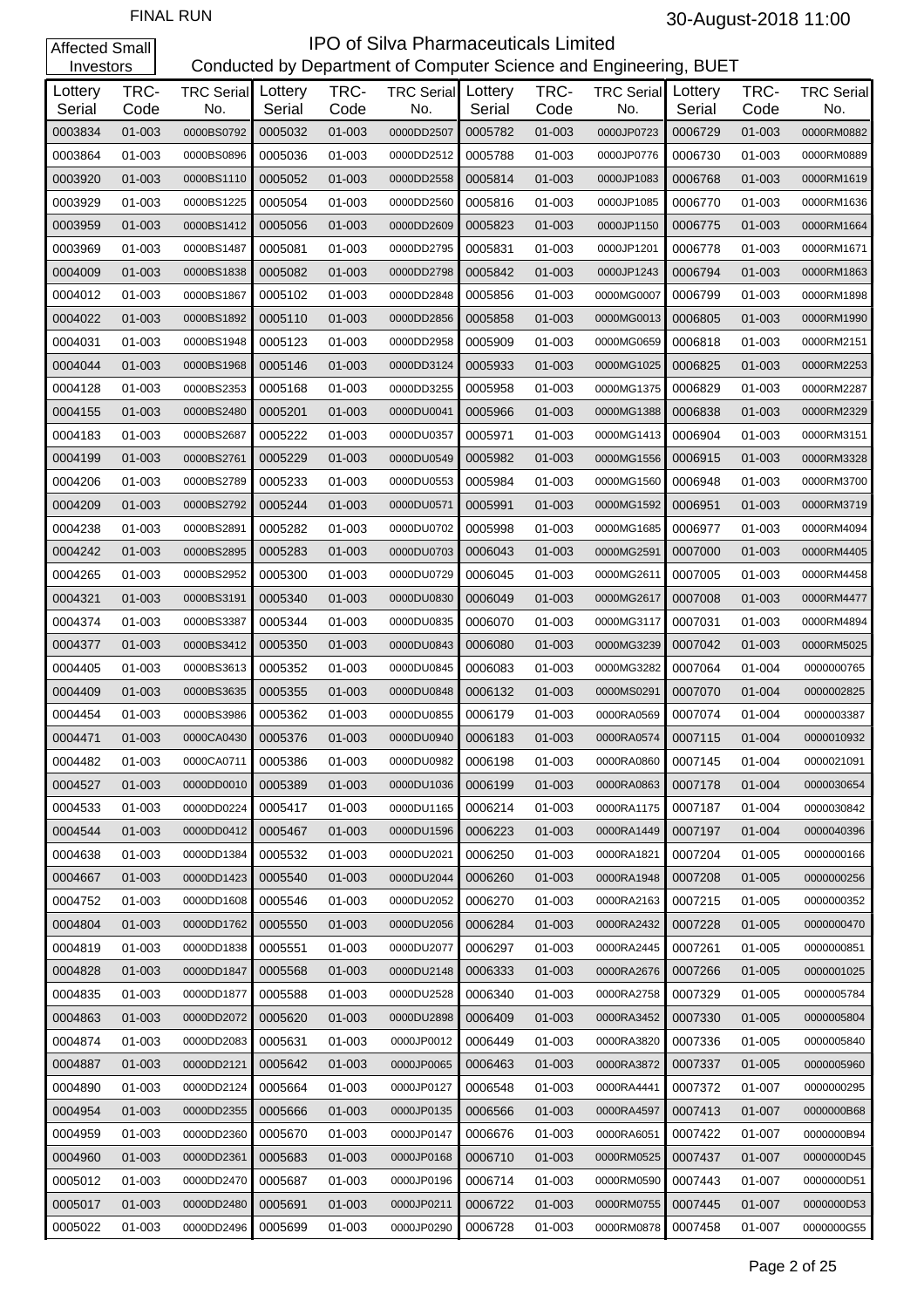| Investors         |              |                          |                   |              | Conducted by Department of Computer Science and Engineering, BUET |                   |              |                          |                   |              |                          |
|-------------------|--------------|--------------------------|-------------------|--------------|-------------------------------------------------------------------|-------------------|--------------|--------------------------|-------------------|--------------|--------------------------|
| Lottery<br>Serial | TRC-<br>Code | <b>TRC Serial</b><br>No. | Lottery<br>Serial | TRC-<br>Code | <b>TRC Serial</b><br>No.                                          | Lottery<br>Serial | TRC-<br>Code | <b>TRC Serial</b><br>No. | Lottery<br>Serial | TRC-<br>Code | <b>TRC Serial</b><br>No. |
| 0007534           | 01-007       | 0000002060               | 0008657           | 01-007       | 0000017776                                                        | 0009418           | 01-007       | 0000025275               | 0010247           | 01-007       | 0000032074               |
| 0007544           | 01-007       | 0000002204               | 0008662           | 01-007       | 0000017799                                                        | 0009425           | 01-007       | 0000025285               | 0010256           | 01-007       | 0000032087               |
| 0007560           | 01-007       | 0000002454               | 0008665           | 01-007       | 0000017802                                                        | 0009426           | 01-007       | 0000025288               | 0010279           | 01-007       | 0000032235               |
| 0007574           | 01-007       | 0000002590               | 0008676           | 01-007       | 0000017965                                                        | 0009431           | 01-007       | 0000025325               | 0010288           | 01-007       | 0000032289               |
| 0007594           | $01 - 007$   | 0000002784               | 0008692           | 01-007       | 0000018170                                                        | 0009433           | 01-007       | 0000025328               | 0010306           | 01-007       | 0000032318               |
| 0007608           | 01-007       | 0000002971               | 0008706           | 01-007       | 0000018201                                                        | 0009450           | 01-007       | 0000025411               | 0010329           | 01-007       | 0000032461               |
| 0007611           | 01-007       | 0000003201               | 0008733           | 01-007       | 0000018447                                                        | 0009459           | 01-007       | 0000025479               | 0010337           | 01-007       | 0000032469               |
| 0007643           | 01-007       | 0000003815               | 0008750           | 01-007       | 0000018603                                                        | 0009506           | 01-007       | 0000026009               | 0010351           | 01-007       | 0000032665               |
| 0007661           | 01-007       | 0000004160               | 0008759           | 01-007       | 0000018861                                                        | 0009510           | 01-007       | 0000026020               | 0010421           | 01-007       | 0000033092               |
| 0007666           | 01-007       | 0000004288               | 0008776           | 01-007       | 0000018957                                                        | 0009519           | 01-007       | 0000026029               | 0010426           | 01-007       | 0000033104               |
| 0007694           | 01-007       | 0000005140               | 0008792           | 01-007       | 0000019037                                                        | 0009585           | 01-007       | 0000026664               | 0010433           | 01-007       | 0000033224               |
| 0007717           | 01-007       | 0000005736               | 0008806           | 01-007       | 0000019145                                                        | 0009592           | 01-007       | 0000026698               | 0010458           | 01-007       | 0000033538               |
| 0007741           | $01 - 007$   | 0000006287               | 0008812           | 01-007       | 0000019176                                                        | 0009594           | 01-007       | 0000026701               | 0010462           | 01-007       | 0000033633               |
| 0007770           | 01-007       | 0000006856               | 0008863           | 01-007       | 0000019460                                                        | 0009621           | 01-007       | 0000026817               | 0010474           | 01-007       | 0000033695               |
| 0007772           | 01-007       | 0000007029               | 0008875           | 01-007       | 0000019739                                                        | 0009629           | 01-007       | 0000026828               | 0010483           | 01-007       | 0000033710               |
| 0007782           | 01-007       | 0000007298               | 0008896           | 01-007       | 0000019884                                                        | 0009630           | 01-007       | 0000026829               | 0010489           | 01-007       | 0000033798               |
| 0007795           | 01-007       | 0000007497               | 0008899           | 01-007       | 0000019887                                                        | 0009677           | 01-007       | 0000027039               | 0010564           | 01-007       | 0000034271               |
| 0007859           | 01-007       | 0000009589               | 0008906           | 01-007       | 0000019918                                                        | 0009683           | 01-007       | 0000027103               | 0010663           | 01-007       | 0000034947               |
| 0007873           | 01-007       | 0000009856               | 0008917           | 01-007       | 0000019983                                                        | 0009697           | 01-007       | 0000027158               | 0010680           | 01-007       | 0000034972               |
| 0007905           | 01-007       | 000000B152               | 0008935           | 01-007       | 0000020230                                                        | 0009710           | 01-007       | 0000027269               | 0010693           | 01-007       | 0000035090               |
| 0007933           | 01-007       | 000000B217               | 0008962           | 01-007       | 0000020460                                                        | 0009720           | 01-007       | 0000027372               | 0010735           | 01-007       | 0000035431               |
| 0008054           | 01-007       | 000000F287               | 0008972           | 01-007       | 0000020530                                                        | 0009726           | 01-007       | 0000027409               | 0010746           | 01-007       | 0000035483               |
| 0008069           | 01-007       | 000000F437               | 0008980           | 01-007       | 0000020599                                                        | 0009730           | 01-007       | 0000027447               | 0010794           | 01-007       | 0000036010               |
| 0008070           | 01-007       | 000000F438               | 0008992           | 01-007       | 0000020816                                                        | 0009749           | 01-007       | 0000027544               | 0010810           | 01-007       | 0000036368               |
| 0008091           | 01-007       | 000000F581               | 0009036           | 01-007       | 0000021047                                                        | 0009777           | 01-007       | 0000027733               | 0010829           | 01-007       | 0000036726               |
| 0008126           | 01-007       | 0000011329               | 0009056           | 01-007       | 0000021169                                                        | 0009787           | 01-007       | 0000027848               | 0010840           | 01-007       | 0000036897               |
| 0008152           | 01-007       | 0000011636               | 0009057           | 01-007       | 0000021170                                                        | 0009794           | 01-007       | 0000027864               | 0010851           | 01-007       | 0000037071               |
| 0008169           | 01-007       | 0000011732               | 0009088           | 01-007       | 0000021350                                                        | 0009861           | 01-007       | 0000028755               | 0010858           | 01-007       | 0000037313               |
| 0008213           | 01-007       | 0000012319               | 0009130           | 01-007       | 0000021649                                                        | 0009869           | 01-007       | 0000028963               | 0010864           | 01-007       | 0000037433               |
| 0008272           | 01-007       | 0000013224               | 0009131           | 01-007       | 0000021701                                                        | 0009905           | 01-007       | 0000029487               | 0010906           | 01-007       | 0000037803               |
| 0008294           | 01-007       | 0000013466               | 0009135           | 01-007       | 0000021705                                                        | 0009939           | 01-007       | 0000029585               | 0010968           | 01-007       | 0000038056               |
| 0008300           | 01-007       | 0000013543               | 0009184           | 01-007       | 0000022222                                                        | 0009945           | 01-007       | 0000029641               | 0011024           | 01-007       | 0000038863               |
| 0008331           | 01-007       | 0000013712               | 0009206           | 01-007       | 0000022672                                                        | 0009949           | 01-007       | 0000029738               | 0011034           | 01-007       | 0000038919               |
| 0008335           | 01-007       | 0000013717               | 0009221           | 01-007       | 0000022826                                                        | 0009996           | 01-007       | 0000030183               | 0011094           | 01-007       | 0000039477               |
| 0008350           | 01-007       | 0000013914               | 0009231           | 01-007       | 0000023199                                                        | 0010013           | 01-007       | 0000030363               | 0011120           | 01-007       | 0000039671               |
| 0008384           | 01-007       | 0000014373               | 0009248           | 01-007       | 0000023555                                                        | 0010026           | 01-007       | 0000030502               | 0011133           | 01-007       | 0000039684               |
| 0008432           | 01-007       | 0000014917               | 0009282           | 01-007       | 0000024128                                                        | 0010030           | 01-007       | 0000030517               | 0011137           | 01-007       | 0000039730               |
| 0008436           | 01-007       | 0000015106               | 0009294           | 01-007       | 0000024178                                                        | 0010042           | 01-007       | 0000030548               | 0011177           | 01-007       | 0000040137               |
| 0008457           | 01-007       | 0000015157               | 0009299           | 01-007       | 0000024212                                                        | 0010044           | 01-007       | 0000030575               | 0011247           | 01-007       | 0000040631               |
| 0008535           | 01-007       | 0000016065               | 0009301           | 01-007       | 0000024216                                                        | 0010058           | 01-007       | 0000030669               | 0011275           | 01-007       | 0000040810               |
| 0008561           | 01-007       | 0000016476               | 0009302           | 01-007       | 0000024217                                                        | 0010091           | 01-007       | 0000031006               | 0011281           | 01-007       | 0000040856               |
| 0008563           | 01-007       | 0000016478               | 0009312           | 01-007       | 0000024323                                                        | 0010110           | 01-007       | 0000031163               | 0011282           | 01-007       | 0000040866               |
| 0008570           | 01-007       | 0000016696               | 0009339           | 01-007       | 0000024657                                                        | 0010111           | 01-007       | 0000031165               | 0011283           | 01-007       | 0000040867               |
| 0008577           | 01-007       | 0000016761               | 0009347           | 01-007       | 0000024747                                                        | 0010116           | 01-007       | 0000031201               | 0011286           | 01-007       | 0000040870               |
| 0008585           | 01-007       | 0000016921               | 0009364           | 01-007       | 0000024927                                                        | 0010131           | 01-007       | 0000031327               | 0011367           | 01-007       | 0000041196               |
| 0008636           | 01-007       | 0000017635               | 0009391           | 01-007       | 0000025078                                                        | 0010210           | 01-007       | 0000031990               | 0011399           | 01-007       | 0000041322               |
| 0008652           | 01-007       | 0000017688               | 0009392           | 01-007       | 0000025080                                                        | 0010212           | 01-007       | 0000032013               | 0011430           | 01-007       | 0000041568               |
| 0008655           | 01-007       | 0000017723               | 0009399           | 01-007       | 0000025174                                                        | 0010232           | 01-007       | 0000032049               | 0011431           | 01-007       | 0000041569               |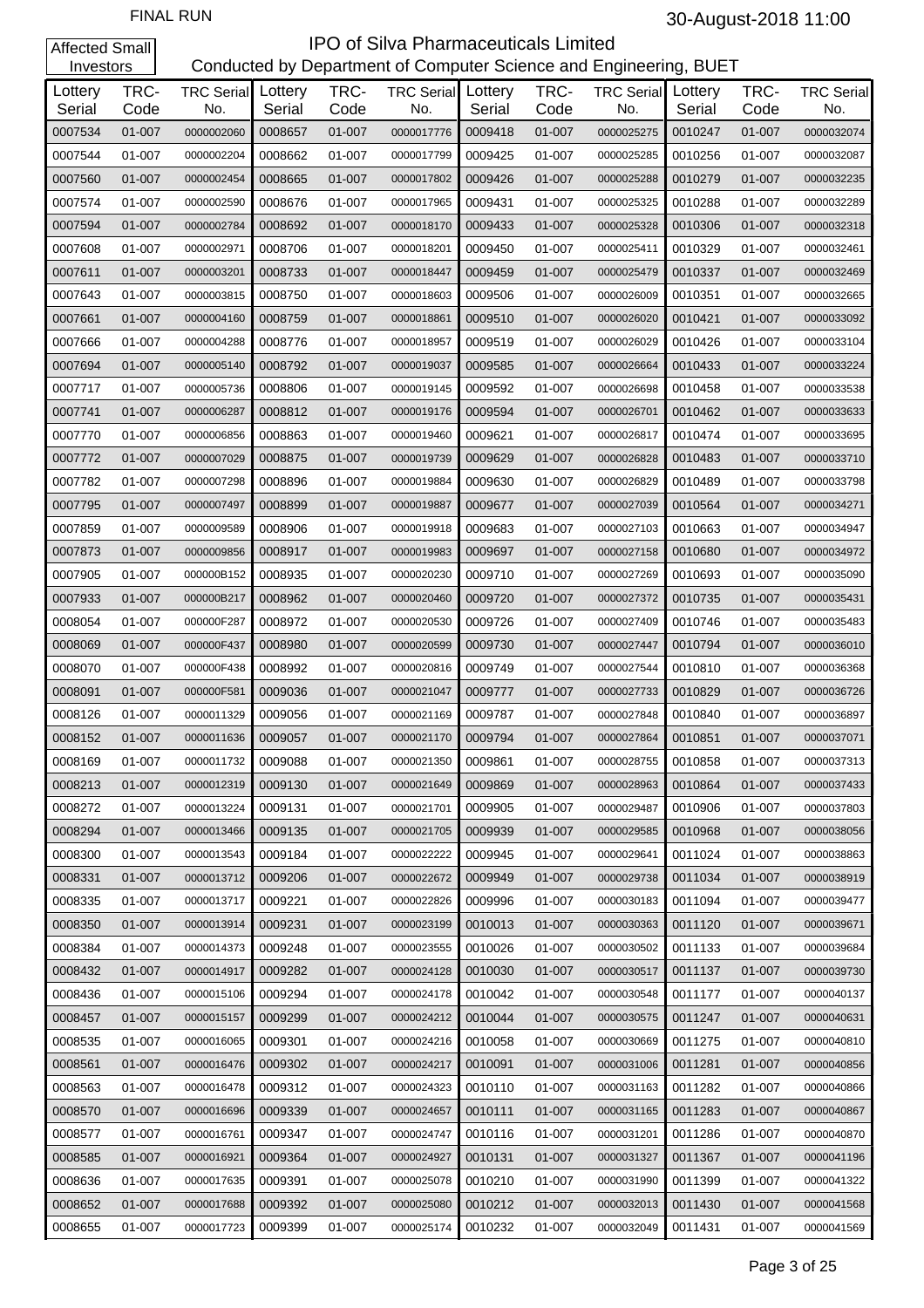#### **IPO of Silva Pharmaceuticals Limited**<br>Conducted by Department of Computer Science and Eng artment of Computer Science and Engineering, BUET

| Investors         |              |                          |                   |              | Conducted by Department of Computer Science and Engineering, BUET |                   |              |                          |                   |              |                          |
|-------------------|--------------|--------------------------|-------------------|--------------|-------------------------------------------------------------------|-------------------|--------------|--------------------------|-------------------|--------------|--------------------------|
| Lottery<br>Serial | TRC-<br>Code | <b>TRC Serial</b><br>No. | Lottery<br>Serial | TRC-<br>Code | <b>TRC Serial</b><br>No.                                          | Lottery<br>Serial | TRC-<br>Code | <b>TRC Serial</b><br>No. | Lottery<br>Serial | TRC-<br>Code | <b>TRC Serial</b><br>No. |
| 0011434           | 01-007       | 0000041578               | 0012497           | 01-007       | 0000065158                                                        | 0013408           | 01-008       | 0000029749               | 0014426           | 01-016       | 000000M308               |
| 0011452           | 01-007       | 0000041695               | 0012527           | 01-007       | 0000065325                                                        | 0013411           | 01-008       | 0000029788               | 0014435           | 01-016       | 000000M322               |
| 0011464           | 01-007       | 0000041739               | 0012565           | 01-007       | 0000065419                                                        | 0013448           | 01-008       | 0000030438               | 0014450           | 01-016       | 000000M364               |
| 0011522           | 01-007       | 0000041990               | 0012576           | 01-007       | 0000065612                                                        | 0013469           | 01-008       | 0000040100               | 0014479           | 01-016       | 000000M528               |
| 0011530           | 01-007       | 0000042010               | 0012581           | 01-007       | 0000065645                                                        | 0013475           | 01-008       | 0000040275               | 0014535           | $01 - 017$   | 0000002948               |
| 0011542           | 01-007       | 0000042050               | 0012597           | 01-007       | 0000065777                                                        | 0013553           | 01-008       | 0000051355               | 0014550           | 01-017       | 0000002970               |
| 0011591           | 01-007       | 0000042287               | 0012607           | 01-007       | 0000065878                                                        | 0013556           | 01-008       | 0000051435               | 0014626           | 01-017       | 0000006114               |
| 0011633           | 01-007       | 0000042442               | 0012663           | 01-007       | 0000066297                                                        | 0013575           | 01-008       | 0000051660               | 0014649           | 01-017       | 0000007025               |
| 0011645           | 01-007       | 0000042480               | 0012679           | 01-007       | 0000066415                                                        | 0013584           | 01-009       | 0000000328               | 0014675           | 01-017       | 0000007929               |
| 0011664           | 01-007       | 0000042549               | 0012690           | 01-007       | 0000066482                                                        | 0013659           | 01-009       | 00000D2306               | 0014692           | 01-017       | 0000008463               |
| 0011671           | 01-007       | 0000042566               | 0012746           | 01-007       | 0000067033                                                        | 0013689           | 01-009       | 00000D3653               | 0014717           | $01 - 017$   | 0000008982               |
| 0011770           | 01-007       | 0000043062               | 0012758           | 01-007       | 0000067104                                                        | 0013766           | 01-011       | 0000012674               | 0014725           | 01-017       | 0000009077               |
| 0011808           | 01-007       | 0000043288               | 0012765           | 01-007       | 0000067136                                                        | 0013769           | $01 - 011$   | 0000012926               | 0014729           | $01 - 017$   | 0000009167               |
| 0011828           | 01-007       | 0000043372               | 0012789           | 01-007       | 0000067214                                                        | 0013771           | 01-011       | 0000013049               | 0014732           | 01-017       | 0000009365               |
| 0011830           | 01-007       | 0000043374               | 0012792           | 01-007       | 0000067220                                                        | 0013774           | 01-011       | 0000014208               | 0014823           | 01-018       | 000000U319               |
| 0011896           | 01-007       | 0000043723               | 0012795           | 01-007       | 0000067223                                                        | 0013803           | 01-011       | 0000019151               | 0014831           | 01-018       | 000000U327               |
| 0011905           | 01-007       | 0000043733               | 0012813           | 01-008       | 0000000087                                                        | 0013872           | $01 - 011$   | 00000G0701               | 0014853           | 01-018       | 0000012438               |
| 0011939           | 01-007       | 0000043839               | 0012814           | 01-008       | 0000000217                                                        | 0013896           | 01-011       | 00000N1205               | 0014857           | 01-018       | 0000012728               |
| 0011942           | 01-007       | 0000043843               | 0012845           | 01-008       | 0000003239                                                        | 0013909           | 01-011       | 00000N1997               | 0014865           | 01-018       | 0000013245               |
| 0011961           | 01-007       | 0000043906               | 0012879           | 01-008       | 0000006404                                                        | 0013912           | 01-011       | 00000N2324               | 0014876           | 01-018       | 0000013725               |
| 0012026           | 01-007       | 0000044172               | 0012885           | 01-008       | 0000006742                                                        | 0013943           | $01 - 011$   | 0000C11241               | 0014915           | 01-019       | 0000010671               |
| 0012027           | 01-007       | 0000044173               | 0012889           | 01-008       | 0000006889                                                        | 0013945           | 01-011       | 0000C11327               | 0014917           | 01-019       | 0000011088               |
| 0012041           | 01-007       | 0000044212               | 0012902           | 01-008       | 0000007834                                                        | 0013949           | 01-011       | 0000C11580               | 0014971           | 01-019       | 00000FA345               |
| 0012054           | 01-007       | 0000044252               | 0012929           | 01-008       | 0000012640                                                        | 0013954           | 01-011       | 0000C11721               | 0014973           | 01-019       | 00000LA117               |
| 0012066           | 01-007       | 0000044283               | 0012937           | 01-008       | 0000013149                                                        | 0013985           | 01-011       | 0000C14218               | 0014978           | 01-019       | 00000LA470               |
| 0012067           | 01-007       | 0000044284               | 0012938           | 01-008       | 0000013190                                                        | 0014001           | 01-011       | 0000C15485               | 0015007           | 01-019       | 00000MA672               |
| 0012075           | 01-007       | 0000044305               | 0012996           | 01-008       | 0000025208                                                        | 0014019           | 01-012       | 0000000416               | 0015068           | 01-019       | 0000FA1519               |
| 0012077           | 01-007       | 0000044308               | 0013041           | 01-008       | 0000025586                                                        | 0014063           | 01-012       | 0000001513               | 0015087           | 01-021       | 0000007357               |
| 0012123           | 01-007       | 0000044597               | 0013062           | 01-008       | 0000025887                                                        | 0014137           | 01-013       | 0000010255               | 0015088           | $01 - 021$   | 0000007665               |
| 0012172           | 01-007       | 0000045031               | 0013079           | 01-008       | 0000026109                                                        | 0014145           | 01-013       | 0000011027               | 0015109           | $01 - 021$   | 0000011662               |
| 0012175           | 01-007       | 0000045109               | 0013119           | 01-008       | 0000026636                                                        | 0014151           | 01-013       | 0000011303               | 0015116           | $01 - 021$   | 0000014918               |
| 0012215           | 01-007       | 0000045592               | 0013122           | 01-008       | 0000026660                                                        | 0014157           | 01-013       | 0000020632               | 0015140           | $01 - 021$   | 0000017628               |
| 0012219           | 01-007       | 0000045609               | 0013123           | 01-008       | 0000026667                                                        | 0014163           | 01-013       | 0000021222               | 0015142           | $01 - 021$   | 0000018121               |
| 0012226           | 01-007       | 0000045628               | 0013154           | 01-008       | 0000027178                                                        | 0014173           | 01-013       | 0000021405               | 0015144           | $01 - 021$   | 0000018291               |
| 0012238           | 01-007       | 0000045655               | 0013178           | 01-008       | 0000027530                                                        | 0014191           | 01-013       | 0000030266               | 0015182           | $01 - 021$   | 0000028450               |
| 0012240           | 01-007       | 0000045659               | 0013195           | 01-008       | 0000027974                                                        | 0014194           | 01-013       | 0000030456               | 0015201           | $01 - 021$   | 0000033299               |
| 0012261           | 01-007       | 0000050348               | 0013198           | 01-008       | 0000027981                                                        | 0014195           | 01-013       | 0000030525               | 0015207           | $01 - 021$   | 0000033822               |
| 0012291           | 01-007       | 0000055051               | 0013199           | 01-008       | 0000027983                                                        | 0014226           | 01-013       | 0000030805               | 0015220           | $01 - 021$   | 0000034584               |
| 0012316           | 01-007       | 0000055112               | 0013208           | 01-008       | 0000027994                                                        | 0014266           | 01-013       | 0000050056               | 0015232           | $01 - 021$   | 0000040111               |
| 0012342           | 01-007       | 0000055195               | 0013210           | 01-008       | 0000027997                                                        | 0014273           | 01-013       | 0000050112               | 0015264           | $01 - 021$   | 0000042088               |
| 0012347           | 01-007       | 0000055201               | 0013221           | 01-008       | 0000028026                                                        | 0014288           | 01-013       | 0000055271               | 0015270           | $01 - 021$   | 0000042298               |
| 0012355           | 01-007       | 0000060065               | 0013236           | 01-008       | 0000028101                                                        | 0014321           | 01-013       | 0000095023               | 0015295           | $01 - 021$   | 0000043729               |
| 0012379           | 01-007       | 0000060302               | 0013253           | 01-008       | 0000028160                                                        | 0014327           | 01-016       | 0000000099               | 0015334           | $01 - 021$   | 0000045531               |
| 0012394           | 01-007       | 0000060481               | 0013287           | 01-008       | 0000028444                                                        | 0014341           | 01-016       | 0000000526               | 0015369           | $01 - 021$   | 0000046588               |
| 0012423           | 01-007       | 0000060835               | 0013294           | 01-008       | 0000028495                                                        | 0014350           | 01-016       | 0000000900               | 0015392           | $01 - 021$   | 0000047273               |
| 0012429           | 01-007       | 0000060863               | 0013313           | 01-008       | 0000028714                                                        | 0014385           | 01-016       | 0000007518               | 0015393           | $01 - 021$   | 0000047297               |
| 0012476           | 01-007       | 0000065017               | 0013341           | 01-008       | 0000029004                                                        | 0014390           | 01-016       | 000000M111               | 0015402           | $01 - 021$   | 0000047505               |
| 0012487           | 01-007       | 0000065084               | 0013379           | 01-008       | 0000029549                                                        | 0014399           | 01-016       | 000000M238               | 0015422           | 01-021       | 0000048299               |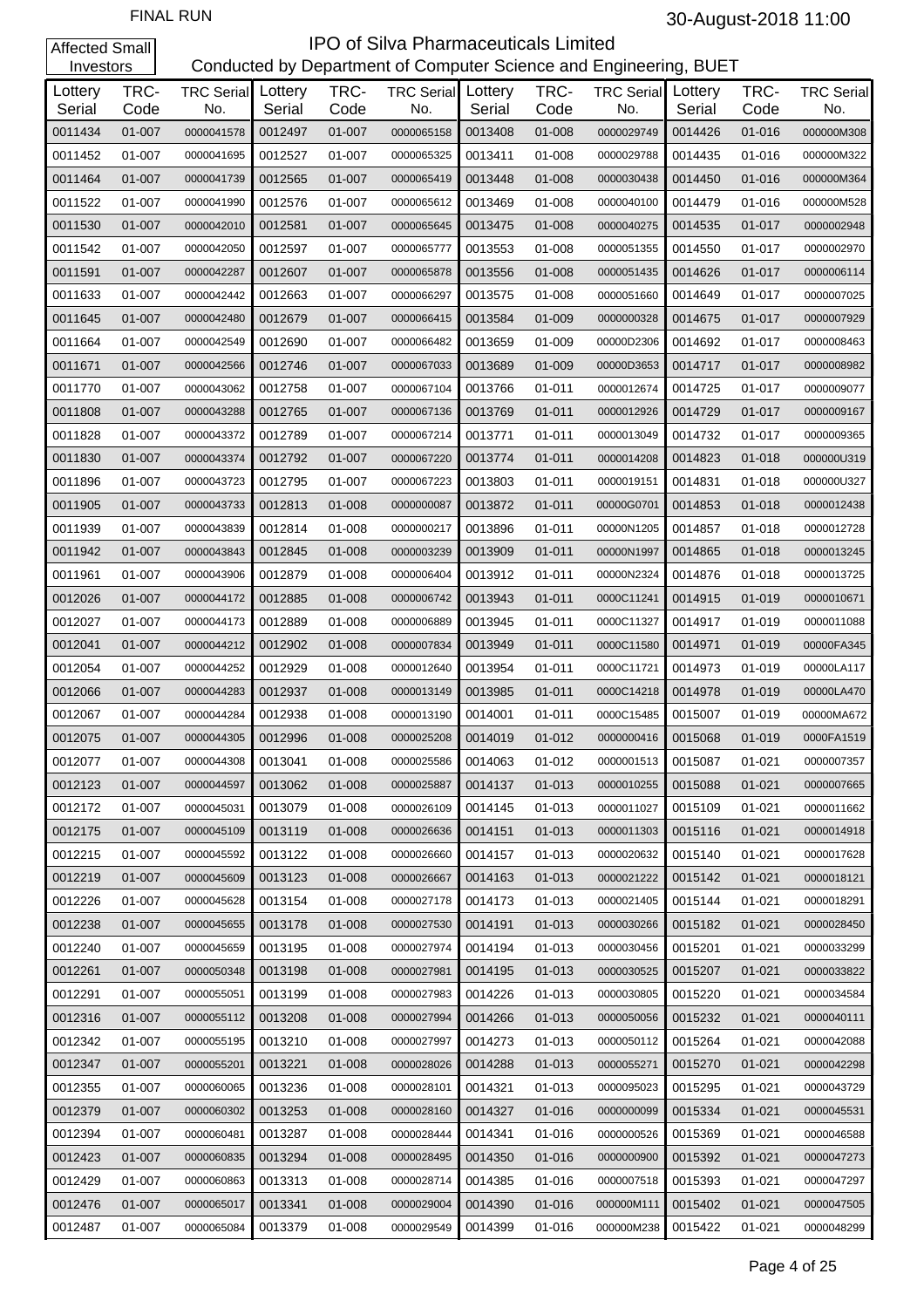| Investors         |              |                                  |         |              | Conducted by Department of Computer Science and Engineering, BUET |                   |              |                          |                   |              |                          |
|-------------------|--------------|----------------------------------|---------|--------------|-------------------------------------------------------------------|-------------------|--------------|--------------------------|-------------------|--------------|--------------------------|
| Lottery<br>Serial | TRC-<br>Code | <b>TRC Serial</b> Lottery<br>No. | Serial  | TRC-<br>Code | <b>TRC Serial</b><br>No.                                          | Lottery<br>Serial | TRC-<br>Code | <b>TRC Serial</b><br>No. | Lottery<br>Serial | TRC-<br>Code | <b>TRC Serial</b><br>No. |
| 0015423           | $01 - 021$   | 0000048301                       | 0016645 | 01-024       | 0000004873                                                        | 0017601           | 01-026       | 0000012780               | 0018755           | 01-026       | 0000033869               |
| 0015451           | $01 - 021$   | 0000049071                       | 0016707 | 01-024       | 0000006105                                                        | 0017604           | 01-026       | 0000012880               | 0018772           | $01 - 027$   | 0000009230               |
| 0015462           | $01 - 021$   | 0000049318                       | 0016714 | 01-024       | 0000006231                                                        | 0017640           | 01-026       | 0000013612               | 0018781           | $01 - 027$   | 0000010833               |
| 0015481           | $01 - 021$   | 0000050216                       | 0016721 | 01-024       | 0000006401                                                        | 0017686           | 01-026       | 0000014580               | 0018807           | $01 - 027$   | 0000015751               |
| 0015514           | $01 - 021$   | 0000052650                       | 0016726 | 01-024       | 0000006529                                                        | 0017691           | 01-026       | 0000014619               | 0018808           | $01 - 027$   | 0000015755               |
| 0015517           | $01 - 021$   | 0000052930                       | 0016747 | 01-024       | 0000006942                                                        | 0017745           | 01-026       | 0000015949               | 0018815           | $01 - 027$   | 0000016423               |
| 0015537           | $01 - 021$   | 0000054008                       | 0016755 | 01-024       | 0000006997                                                        | 0017773           | 01-026       | 0000016862               | 0018832           | $01 - 027$   | 0000018398               |
| 0015563           | $01 - 021$   | 0000054737                       | 0016773 | 01-024       | 0000007207                                                        | 0017806           | 01-026       | 0000017608               | 0018833           | $01 - 027$   | 0000018411               |
| 0015568           | $01 - 021$   | 0000055043                       | 0016782 | 01-024       | 0000007253                                                        | 0017807           | 01-026       | 0000017613               | 0018844           | $01 - 027$   | 0000019090               |
| 0015571           | $01 - 021$   | 0000055091                       | 0016831 | 01-024       | 0000009040                                                        | 0017828           | 01-026       | 0000018655               | 0018883           | 01-031       | 0000011839               |
| 0015575           | $01 - 021$   | 0000055182                       | 0016841 | 01-024       | 000000B157                                                        | 0017832           | 01-026       | 0000018809               | 0018893           | 01-031       | 0000020313               |
| 0015642           | $01 - 021$   | 0000059123                       | 0016845 | 01-024       | 000000B176                                                        | 0017862           | 01-026       | 0000019298               | 0018897           | 01-031       | 0000020350               |
| 0015648           | $01 - 021$   | 0000059520                       | 0016871 | 01-024       | 000000B335                                                        | 0017883           | 01-026       | 0000019811               | 0018911           | 01-031       | 0000020960               |
| 0015688           | $01 - 021$   | 0000062819                       | 0016886 | 01-024       | 000000B460                                                        | 0017935           | 01-026       | 0000021236               | 0018917           | 01-031       | 0000021225               |
| 0015700           | $01 - 021$   | 0000063988                       | 0016898 | 01-024       | 000000B610                                                        | 0017949           | 01-026       | 0000021602               | 0018927           | 01-031       | 0000021367               |
| 0015738           | $01 - 021$   | 0000067375                       | 0016910 | 01-024       | 000000B746                                                        | 0017981           | 01-026       | 0000021825               | 0018928           | 01-031       | 0000021380               |
| 0015765           | $01 - 021$   | 0000069992                       | 0016963 | 01-024       | 000000C613                                                        | 0018048           | 01-026       | 0000024356               | 0018970           | 01-031       | 0000314530               |
| 0015785           | $01 - 021$   | 0000071824                       | 0016975 | 01-024       | 000000C789                                                        | 0018072           | 01-026       | 0000024589               | 0018976           | 01-031       | 0000315000               |
| 0015810           | $01 - 021$   | 0000073785                       | 0016984 | 01-024       | 000000C922                                                        | 0018099           | 01-026       | 0000025366               | 0019076           | 01-032       | 0000001730               |
| 0015849           | $01 - 021$   | 0000075881                       | 0016988 | 01-024       | 000000C994                                                        | 0018111           | 01-026       | 0000025611               | 0019086           | 01-032       | 0000002111               |
| 0015873           | $01 - 021$   | 0000076722                       | 0016991 | 01-024       | 000000IC75                                                        | 0018118           | 01-026       | 0000025637               | 0019088           | 01-032       | 0000002220               |
| 0015892           | $01 - 021$   | 0000077650                       | 0017011 | 01-024       | 000000K427                                                        | 0018163           | 01-026       | 0000026434               | 0019100           | 01-032       | 0000002499               |
| 0015957           | $01 - 021$   | 0000079952                       | 0017032 | 01-024       | 000000K912                                                        | 0018219           | 01-026       | 0000027101               | 0019117           | 01-032       | 0000002746               |
| 0015970           | $01 - 021$   | 0000080664                       | 0017037 | 01-024       | 000000K956                                                        | 0018238           | 01-026       | 0000027635               | 0019136           | 01-033       | 0000000436               |
| 0015990           | $01 - 021$   | 0000081750                       | 0017098 | 01-024       | 00000B1645                                                        | 0018251           | 01-026       | 0000027710               | 0019162           | 01-033       | 0000015730               |
| 0016008           | 01-021       | 0000082909                       | 0017106 | 01-024       | 00000B1700                                                        | 0018282           | 01-026       | 0000028037               | 0019196           | 01-033       | 0000022039               |
| 0016009           | $01 - 021$   | 0000082978                       | 0017115 | 01-024       | 00000B1785                                                        | 0018284           | 01-026       | 0000028040               | 0019204           | 01-033       | 0000023408               |
| 0016028           | 01-021       | 0000092084                       | 0017119 | 01-024       | 00000B1807                                                        | 0018334           | 01-026       | 0000028183               | 0019273           | 01-035       | 0000003935               |
| 0016038           | $01 - 021$   | 0000093315                       | 0017121 | 01-024       | 00000B1831                                                        | 0018338           | 01-026       | 0000028188               | 0019317           | 01-035       | 0000020127               |
| 0016095           | 01-021       | 00000FM118                       | 0017161 | 01-024       | 00000K1039                                                        | 0018409           | 01-026       | 0000028906               | 0019383           | 01-035       | 0000021844               |
| 0016101           | $01 - 021$   | 00000FM911                       | 0017165 | 01-024       | 00000K1063                                                        | 0018463           | $01 - 026$   | 0000032024               | 0019388           | $01 - 035$   | 0000022031               |
| 0016102           | 01-021       | 00000JR102                       | 0017170 | 01-024       | 00000K1305                                                        | 0018504           | 01-026       | 0000032353               | 0019411           | 01-035       | 0000022776               |
| 0016147           | $01 - 021$   | 00000KL611                       | 0017174 | 01-024       | 00000K1325                                                        | 0018505           | $01 - 026$   | 0000032384               | 0019430           | 01-038       | 0000002288               |
| 0016174           | 01-021       | 0000BG1108                       | 0017204 | 01-025       | 0000009620                                                        | 0018517           | 01-026       | 0000032443               | 0019441           | 01-038       | 0000009017               |
| 0016179           | $01 - 021$   | 0000BG1288                       | 0017232 | 01-026       | 0000000975                                                        | 0018546           | $01 - 026$   | 0000032634               | 0019461           | 01-038       | 0000010832               |
| 0016235           | 01-021       | 0000KL1011                       | 0017259 | 01-026       | 0000001606                                                        | 0018591           | 01-026       | 0000032834               | 0019473           | 01-038       | 0000012095               |
| 0016254           | $01 - 021$   | 0000KL1338                       | 0017275 | 01-026       | 0000001897                                                        | 0018609           | 01-026       | 0000032869               | 0019481           | 01-038       | 0000020270               |
| 0016289           | 01-021       | 0000KL2326                       | 0017280 | 01-026       | 0000001974                                                        | 0018611           | 01-026       | 0000032877               | 0019494           | 01-039       | 0000012492               |
| 0016310           | $01 - 021$   | 0000KL3115                       | 0017284 | 01-026       | 0000002117                                                        | 0018618           | 01-026       | 0000032884               | 0019515           | 01-039       | 0000020060               |
| 0016431           | 01-023       | 00000K0479                       | 0017427 | 01-026       | 0000005021                                                        | 0018628           | 01-026       | 0000032899               | 0019517           | 01-039       | 0000021152               |
| 0016441           | 01-023       | 00000K0713                       | 0017444 | 01-026       | 0000005591                                                        | 0018629           | 01-026       | 0000032900               | 0019524           | $01 - 041$   | 0000000769               |
| 0016458           | 01-023       | 00000k0838                       | 0017459 | 01-026       | 0000006303                                                        | 0018639           | 01-026       | 0000032939               | 0019572           | 01-041       | 0000026098               |
| 0016468           | 01-024       | 0000000B38                       | 0017482 | 01-026       | 0000008100                                                        | 0018681           | 01-026       | 0000033152               | 0019599           | $01 - 041$   | 0000032493               |
| 0016531           | 01-024       | 0000003345                       | 0017493 | 01-026       | 0000008341                                                        | 0018708           | 01-026       | 0000033303               | 0019610           | 01-041       | 0000033339               |
| 0016547           | 01-024       | 0000003524                       | 0017512 | 01-026       | 0000009781                                                        | 0018720           | 01-026       | 0000033412               | 0019652           | $01 - 041$   | 0000037007               |
| 0016564           | 01-024       | 0000003936                       | 0017520 | 01-026       | 0000010172                                                        | 0018728           | 01-026       | 0000033540               | 0019679           | 01-041       | 0000038198               |
| 0016584           | 01-024       | 0000004173                       | 0017523 | 01-026       | 0000010418                                                        | 0018741           | 01-026       | 0000033794               | 0019688           | $01 - 041$   | 0000039350               |
| 0016597           | 01-024       | 0000004382                       | 0017579 | 01-026       | 0000012311                                                        | 0018748           | 01-026       | 0000033837               | 0019712           | 01-042       | 00000000W7               |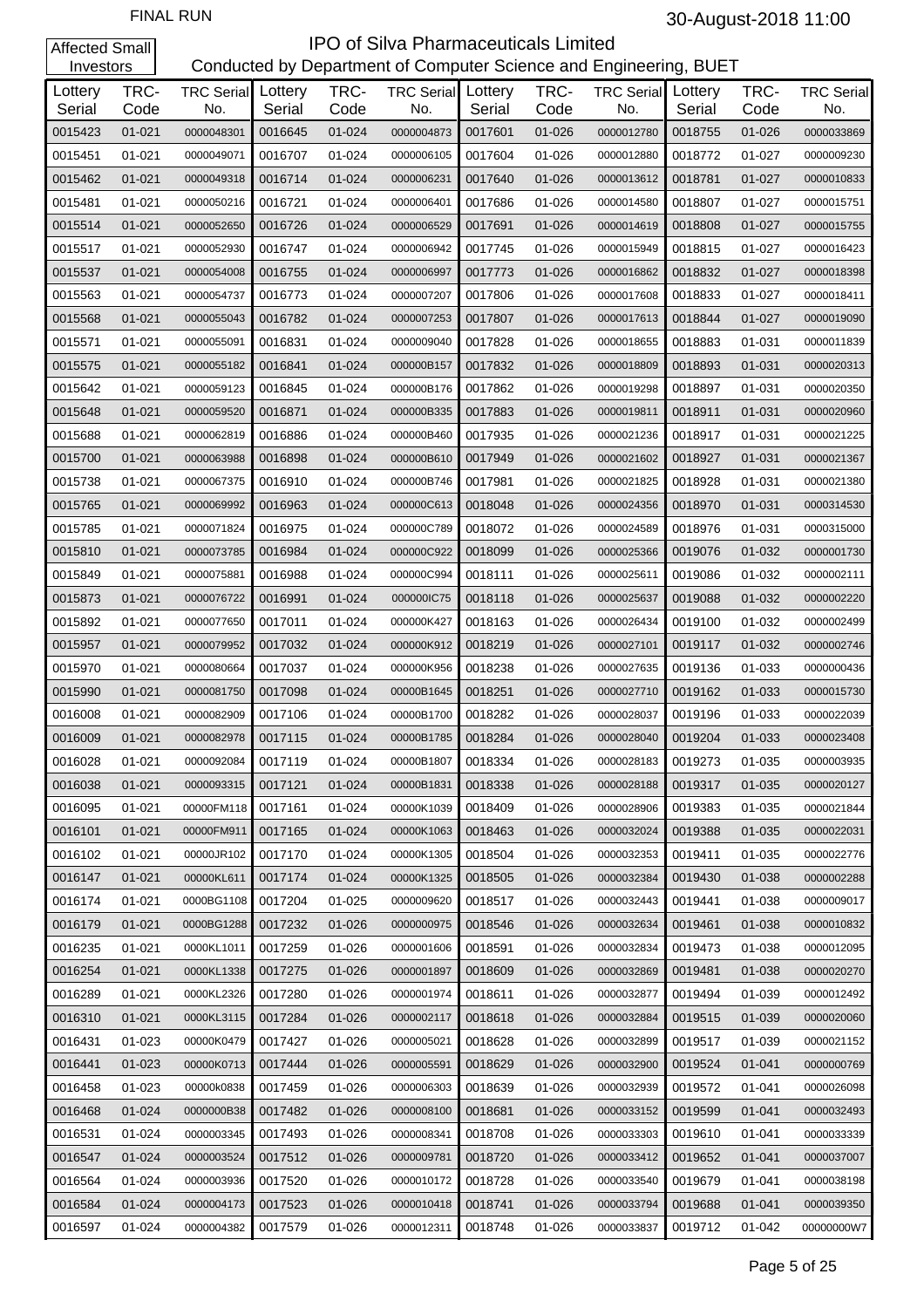| Investors         |              |                                  |         |              | Conducted by Department of Computer Science and Engineering, BUET |                   |              |                          |                   |              |                          |
|-------------------|--------------|----------------------------------|---------|--------------|-------------------------------------------------------------------|-------------------|--------------|--------------------------|-------------------|--------------|--------------------------|
| Lottery<br>Serial | TRC-<br>Code | <b>TRC Serial</b> Lottery<br>No. | Serial  | TRC-<br>Code | <b>TRC Serial</b><br>No.                                          | Lottery<br>Serial | TRC-<br>Code | <b>TRC Serial</b><br>No. | Lottery<br>Serial | TRC-<br>Code | <b>TRC Serial</b><br>No. |
| 0019757           | 01-042       | 0000007030                       | 0020695 | 01-042       | 00000W2334                                                        | 0021649           | 01-044       | 0000042054               | 0022580           | 01-049       | 0000027602               |
| 0019777           | 01-042       | 000000A447                       | 0020725 | 01-042       | 0000DK2580                                                        | 0021700           | 01-044       | 0000051395               | 0022620           | 01-049       | 0000037159               |
| 0019810           | 01-042       | 000000C294                       | 0020740 | 01-042       | 0000DK3371                                                        | 0021710           | 01-044       | 0000051557               | 0022640           | 01-049       | 0000040326               |
| 0019864           | 01-042       | 000000MY91                       | 0020741 | 01-042       | 0000DK3564                                                        | 0021714           | 01-044       | 0000051617               | 0022673           | 01-049       | 0000041723               |
| 0019869           | 01-042       | 000000P516                       | 0020754 | 01-042       | 0000DK4195                                                        | 0021772           | 01-044       | 0000054587               | 0022679           | 01-049       | 0000042042               |
| 0019889           | 01-042       | 000000S773                       | 0020757 | 01-042       | 0000DK4233                                                        | 0021792           | 01-044       | 0000058135               | 0022704           | 01-049       | 0000043293               |
| 0019952           | 01-042       | 0000015536                       | 0020784 | 01-042       | 0000M10072                                                        | 0021817           | 01-044       | 0000067152               | 0022708           | 01-049       | 0000043422               |
| 0019961           | 01-042       | 0000018554                       | 0020790 | 01-042       | 0000M10206                                                        | 0021874           | 01-048       | 0000013878               | 0022736           | 01-049       | 0000043933               |
| 0020013           | 01-042       | 00000A1295                       | 0020803 | 01-042       | 0000M10495                                                        | 0021884           | 01-048       | 0000016750               | 0022741           | 01-049       | 0000043966               |
| 0020069           | 01-042       | 00000A3251                       | 0020827 | 01-042       | 0000M11541                                                        | 0021896           | 01-048       | 0000018537               | 0022755           | 01-049       | 0000044252               |
| 0020071           | 01-042       | 00000A3310                       | 0020863 | 01-042       | 0000M14634                                                        | 0021904           | 01-048       | 0000019288               | 0022777           | 01-049       | 0000044558               |
| 0020080           | 01-042       | 00000A3808                       | 0020873 | 01-042       | 0000M15449                                                        | 0021921           | 01-048       | 0000031467               | 0022810           | 01-049       | 0000045053               |
| 0020098           | 01-042       | 00000A4689                       | 0020894 | 01-042       | 0000SW1087                                                        | 0021928           | 01-048       | 0000050178               | 0022833           | 01-049       | 0000045529               |
| 0020100           | 01-042       | 00000A4709                       | 0020901 | 01-042       | 0000SW2727                                                        | 0021943           | 01-048       | 0000090455               | 0022851           | 01-049       | 0000045989               |
| 0020102           | 01-042       | 00000A4844                       | 0020914 | 01-042       | 0000SW3340                                                        | 0021961           | 01-049       | 0000002372               | 0022889           | 01-049       | 0000047123               |
| 0020104           | 01-042       | 00000A4916                       | 0020938 | 01-042       | 0000SW7123                                                        | 0021987           | 01-049       | 0000006605               | 0022907           | 01-049       | 0000050161               |
| 0020133           | 01-042       | 00000A6140                       | 0020955 | 01-043       | 0000006085                                                        | 0022008           | 01-049       | 0000008122               | 0022927           | 01-049       | 0000051701               |
| 0020148           | 01-042       | 00000C1314                       | 0020960 | 01-043       | 0000007418                                                        | 0022012           | 01-049       | 0000008550               | 0022974           | 01-049       | 0000052505               |
| 0020165           | 01-042       | 00000C1877                       | 0020972 | 01-043       | 0000010179                                                        | 0022013           | 01-049       | 0000008551               | 0022983           | 01-049       | 0000060094               |
| 0020173           | 01-042       | 00000C2091                       | 0021001 | 01-043       | 0000013615                                                        | 0022029           | 01-049       | 0000009686               | 0022992           | 01-049       | 0000060400               |
| 0020189           | 01-042       | 00000G1160                       | 0021027 | 01-043       | 0000014759                                                        | 0022032           | 01-049       | 0000009909               | 0022996           | 01-049       | 0000060419               |
| 0020190           | 01-042       | 00000G1171                       | 0021029 | 01-043       | 0000015092                                                        | 0022058           | 01-049       | 0000010386               | 0023057           | 01-049       | 0000066298               |
| 0020198           | 01-042       | 00000G1484                       | 0021058 | 01-043       | 0000016374                                                        | 0022062           | 01-049       | 0000010472               | 0023080           | 01-049       | 0000066843               |
| 0020214           | 01-042       | 00000G1936                       | 0021071 | 01-043       | 0000017262                                                        | 0022066           | 01-049       | 0000010685               | 0023183           | 01-049       | 0000068342               |
| 0020219           | 01-042       | 00000G2262                       | 0021080 | 01-043       | 0000017845                                                        | 0022086           | 01-049       | 0000011023               | 0023194           | 01-049       | 0000068370               |
| 0020235           | 01-042       | 00000G3973                       | 0021128 | 01-043       | 0000020036                                                        | 0022104           | 01-049       | 0000011299               | 0023200           | 01-049       | 0000068380               |
| 0020241           | 01-042       | 00000G4180                       | 0021174 | 01-043       | 0000021214                                                        | 0022177           | 01-049       | 0000013510               | 0023207           | 01-049       | 0000068584               |
| 0020244           | 01-042       | 00000G4254                       | 0021182 | 01-043       | 0000021818                                                        | 0022183           | 01-049       | 0000013882               | 0023243           | 01-049       | 0000068933               |
| 0020246           | 01-042       | 00000G4332                       | 0021198 | 01-043       | 0000022713                                                        | 0022187           | 01-049       | 0000014006               | 0023268           | $01 - 049$   | 0000069447               |
| 0020248           | 01-042       | 00000G4494                       | 0021217 | 01-043       | 0000023549                                                        | 0022188           | 01-049       | 0000014007               | 0023271           | 01-049       | 0000069450               |
| 0020257           | 01-042       | 00000G4745                       | 0021230 | 01-043       | 0000024156                                                        | 0022203           | $01 - 049$   | 0000014336               | 0023288           | 01-049       | 0000070113               |
| 0020270           | 01-042       | 00000G6030                       | 0021249 | 01-043       | 0000024926                                                        | 0022217           | 01-049       | 0000014760               | 0023292           | 01-049       | 0000070193               |
| 0020286           | $01 - 042$   | 00000GH153                       | 0021250 | 01-043       | 0000024933                                                        | 0022222           | $01 - 049$   | 0000015009               | 0023294           | 01-049       | 0000070481               |
| 0020296           | 01-042       | 00000K1465                       | 0021319 | 01-043       | 0000026556                                                        | 0022259           | 01-049       | 0000016294               | 0023350           | 01-049       | 0000072480               |
| 0020308           | 01-042       | 00000K2243                       | 0021324 | 01-043       | 0000026724                                                        | 0022261           | $01 - 049$   | 0000016430               | 0023366           | 01-049       | 0000080042               |
| 0020335           | 01-042       | 00000K3219                       | 0021339 | 01-043       | 0000027191                                                        | 0022273           | 01-049       | 0000016996               | 0023367           | 01-049       | 0000080043               |
| 0020349           | 01-042       | 00000K3550                       | 0021359 | 01-043       | 0000027637                                                        | 0022277           | 01-049       | 0000017004               | 0023384           | 01-049       | 0000080111               |
| 0020462           | 01-042       | 00000M4519                       | 0021435 | 01-043       | 0000029648                                                        | 0022284           | 01-049       | 0000017333               | 0023424           | 01-049       | 0000080922               |
| 0020476           | 01-042       | 00000M5178                       | 0021455 | 01-044       | 0000017006                                                        | 0022311           | 01-049       | 0000018080               | 0023431           | 01-049       | 0000080929               |
| 0020492           | 01-042       | 00000M6375                       | 0021492 | 01-044       | 0000027781                                                        | 0022353           | 01-049       | 0000019855               | 0023509           | 01-049       | 0000082021               |
| 0020499           | 01-042       | 00000M6765                       | 0021503 | 01-044       | 0000027924                                                        | 0022363           | 01-049       | 0000021389               | 0023538           | 01-049       | 0000085110               |
| 0020507           | 01-042       | 00000M7284                       | 0021505 | 01-044       | 0000028049                                                        | 0022413           | 01-049       | 0000022927               | 0023561           | 01-050       | 0000001565               |
| 0020587           | 01-042       | 00000P1731                       | 0021527 | 01-044       | 0000029694                                                        | 0022533           | 01-049       | 0000026461               | 0023580           | 01-050       | 0000002370               |
| 0020591           | 01-042       | 00000P2535                       | 0021555 | 01-044       | 0000032743                                                        | 0022552           | 01-049       | 0000026868               | 0023600           | 01-050       | 0000002870               |
| 0020610           | 01-042       | 00000P4406                       | 0021563 | 01-044       | 0000033579                                                        | 0022556           | 01-049       | 0000026983               | 0023606           | 01-050       | 0000003148               |
| 0020642           | 01-042       | 00000U2466                       | 0021577 | 01-044       | 0000034117                                                        | 0022565           | 01-049       | 0000027084               | 0023625           | 01-050       | 0000003608               |
| 0020660           | 01-042       | 00000U3701                       | 0021614 | 01-044       | 0000040754                                                        | 0022570           | 01-049       | 0000027423               | 0023664           | 01-050       | 0000005154               |
| 0020666           | 01-042       | 00000W1020                       | 0021637 | 01-044       | 0000041275                                                        | 0022575           | 01-049       | 0000027495               | 0023671           | 01-050       | 0000005863               |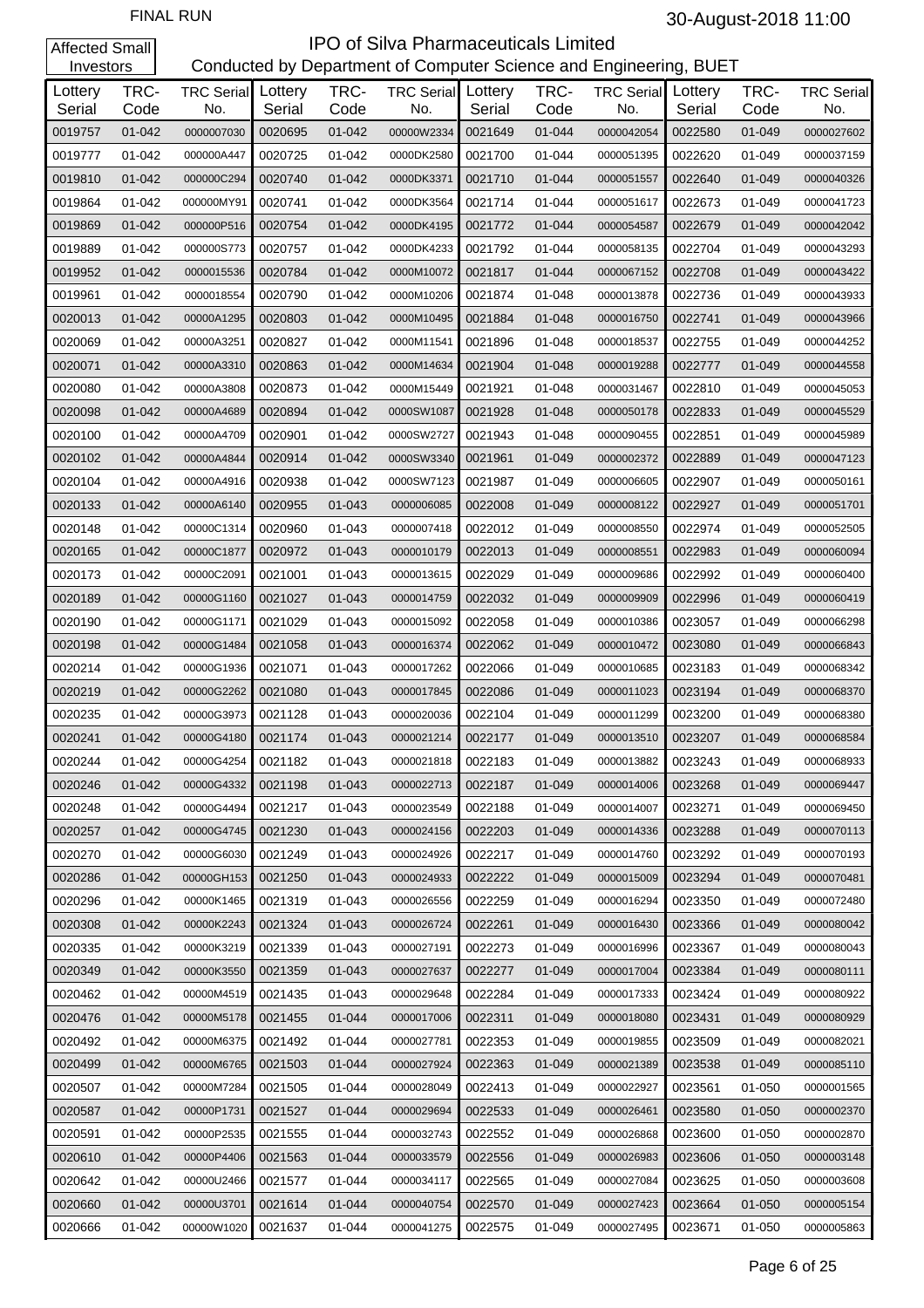| Investors         |              |                                  |         |              | Conducted by Department of Computer Science and Engineering, BUET |                   |              |                          |                   |              |                          |
|-------------------|--------------|----------------------------------|---------|--------------|-------------------------------------------------------------------|-------------------|--------------|--------------------------|-------------------|--------------|--------------------------|
| Lottery<br>Serial | TRC-<br>Code | <b>TRC Serial</b> Lottery<br>No. | Serial  | TRC-<br>Code | <b>TRC Serial</b><br>No.                                          | Lottery<br>Serial | TRC-<br>Code | <b>TRC Serial</b><br>No. | Lottery<br>Serial | TRC-<br>Code | <b>TRC Serial</b><br>No. |
| 0023703           | 01-050       | 0000006595                       | 0024839 | 01-057       | 0000003521                                                        | 0025836           | 01-061       | 0000012165               | 0026977           | 01-067       | 0000036502               |
| 0023729           | 01-050       | 0000006886                       | 0024843 | 01-057       | 0000003536                                                        | 0025875           | 01-062       | 000000C560               | 0026979           | 01-067       | 0000036722               |
| 0023731           | 01-050       | 0000006923                       | 0024872 | 01-057       | 0000003849                                                        | 0025879           | 01-062       | 000000C623               | 0027002           | 01-067       | 0000041753               |
| 0023733           | 01-050       | 0000006928                       | 0024888 | 01-057       | 0000003998                                                        | 0025894           | 01-062       | 000000C868               | 0027009           | 01-067       | 0000043337               |
| 0023735           | 01-050       | 0000006931                       | 0024953 | 01-057       | 0000011030                                                        | 0025980           | 01-062       | 00000C1659               | 0027023           | 01-067       | 0000044696               |
| 0023753           | 01-050       | 0000007091                       | 0024966 | 01-057       | 0000011043                                                        | 0025994           | 01-062       | 00000C1818               | 0027026           | 01-067       | 0000045192               |
| 0023800           | 01-050       | 0000007321                       | 0025004 | 01-057       | 0000011160                                                        | 0026025           | 01-062       | 00000C2036               | 0027054           | 01-067       | 0000050969               |
| 0023848           | 01-050       | 0000007799                       | 0025011 | 01-057       | 0000011168                                                        | 0026041           | 01-062       | 00000C2209               | 0027129           | 01-067       | 0000059149               |
| 0023870           | 01-050       | 0000008060                       | 0025024 | 01-057       | 0000011202                                                        | 0026123           | 01-063       | 0000008152               | 0027132           | 01-067       | 0000059564               |
| 0023877           | 01-051       | 0000000812                       | 0025033 | 01-057       | 0000011212                                                        | 0026144           | 01-063       | 0000009955               | 0027159           | 01-067       | 0000061328               |
| 0023913           | 01-051       | 0000001659                       | 0025040 | 01-057       | 0000011228                                                        | 0026171           | 01-063       | 0000013307               | 0027177           | 01-067       | 0000063974               |
| 0023914           | 01-051       | 0000001660                       | 0025072 | 01-057       | 0000011334                                                        | 0026205           | 01-063       | 0000015985               | 0027178           | 01-067       | 0000063999               |
| 0023960           | 01-051       | 0000003987                       | 0025101 | 01-058       | 0000003046                                                        | 0026207           | 01-063       | 0000016234               | 0027235           | 01-067       | 0000071205               |
| 0023965           | 01-051       | 0000004113                       | 0025116 | 01-058       | 0000003714                                                        | 0026230           | 01-063       | 0000017049               | 0027237           | 01-067       | 0000071225               |
| 0023973           | 01-051       | 0000005223                       | 0025123 | 01-058       | 0000005446                                                        | 0026233           | 01-063       | 0000017155               | 0027240           | 01-067       | 0000071261               |
| 0024017           | 01-051       | 0000007126                       | 0025153 | 01-058       | 0000015442                                                        | 0026257           | 01-063       | 0000018105               | 0027241           | 01-067       | 0000071305               |
| 0024028           | 01-051       | 0000007510                       | 0025171 | 01-058       | 0000025341                                                        | 0026307           | 01-063       | 0000026025               | 0027243           | 01-067       | 0000071330               |
| 0024074           | 01-052       | 0000004218                       | 0025209 | 01-058       | 0000040292                                                        | 0026346           | 01-063       | 0000028213               | 0027266           | 01-067       | 0000087288               |
| 0024087           | 01-052       | 0000005152                       | 0025321 | 01-060       | 000000l251                                                        | 0026377           | 01-063       | 0000036175               | 0027268           | 01-067       | 0000087980               |
| 0024099           | 01-052       | 0000005713                       | 0025355 | 01-060       | 000000L129                                                        | 0026402           | 01-063       | 0000045224               | 0027272           | 01-067       | 0000088919               |
| 0024130           | 01-053       | 0000000791                       | 0025357 | 01-060       | 000000L135                                                        | 0026406           | 01-063       | 0000045269               | 0027297           | 01-067       | 0000096759               |
| 0024175           | 01-053       | 0000005660                       | 0025368 | 01-060       | 000000M331                                                        | 0026434           | 01-063       | 0000045658               | 0027302           | 01-067       | 0000098313               |
| 0024212           | $01 - 055$   | 0000002349                       | 0025389 | 01-060       | 000000S390                                                        | 0026439           | 01-063       | 0000045810               | 0027318           | 01-067       | 0000102309               |
| 0024268           | 01-057       | 0000000246                       | 0025392 | 01-060       | 000000S397                                                        | 0026443           | 01-063       | 0000045820               | 0027361           | 01-067       | 0000117625               |
| 0024278           | 01-057       | 0000000301                       | 0025430 | 01-060       | 000000W201                                                        | 0026451           | 01-063       | 0000045924               | 0027379           | 01-067       | 0000121963               |
| 0024314           | 01-057       | 0000000466                       | 0025438 | 01-060       | 00000F1434                                                        | 0026466           | 01-063       | 0000046260               | 0027389           | 01-067       | 0000140684               |
| 0024346           | 01-057       | 0000000544                       | 0025452 | 01-060       | 00000F2476                                                        | 0026492           | 01-063       | 0000047308               | 0027409           | 01-067       | 0000150374               |
| 0024347           | 01-057       | 0000000546                       | 0025478 | 01-060       | 00000H1988                                                        | 0026575           | 01-065       | 0000002014               | 0027426           | 01-067       | 0000156386               |
| 0024350           | 01-057       | 0000000567                       | 0025507 | 01-060       | 00000K1098                                                        | 0026578           | 01-065       | 0000002265               | 0027427           | 01-067       | 0000156480               |
| 0024384           | 01-057       | 0000000687                       | 0025559 | 01-061       | 0000002364                                                        | 0026580           | 01-065       | 0000002533               | 0027433           | 01-067       | 0000157736               |
| 0024452           | 01-057       | 0000001079                       | 0025564 | 01-061       | 0000002464                                                        | 0026581           | 01-065       | 0000002540               | 0027484           | 01-070       | 0000003233               |
| 0024472           | 01-057       | 0000001121                       | 0025570 | 01-061       | 0000002680                                                        | 0026621           | 01-065       | 000000K174               | 0027486           | 01-070       | 0000003992               |
| 0024502           | 01-057       | 0000001188                       | 0025599 | 01-061       | 0000003324                                                        | 0026631           | 01-065       | 000000K612               | 0027502           | 01-070       | 0000008509               |
| 0024507           | 01-057       | 0000001194                       | 0025601 | 01-061       | 0000003337                                                        | 0026667           | 01-065       | 000000M482               | 0027510           | 01-070       | 0000015314               |
| 0024508           | 01-057       | 0000001195                       | 0025627 | 01-061       | 0000003808                                                        | 0026674           | 01-065       | 000000M732               | 0027514           | 01-070       | 0000050073               |
| 0024532           | 01-057       | 0000001267                       | 0025656 | 01-061       | 0000004886                                                        | 0026709           | 01-065       | 0000011067               | 0027516           | 01-070       | 0000050448               |
| 0024535           | 01-057       | 0000001270                       | 0025660 | 01-061       | 0000005285                                                        | 0026755           | 01-065       | 00000M1207               | 0027590           | 01-071       | 0000001427               |
| 0024550           | 01-057       | 0000001338                       | 0025675 | 01-061       | 0000005880                                                        | 0026771           | 01-065       | 00000M1967               | 0027661           | 01-072       | 0000000466               |
| 0024562           | 01-057       | 0000001473                       | 0025686 | 01-061       | 0000006139                                                        | 0026802           | 01-065       | 00000M3774               | 0027687           | 01-072       | 0000001386               |
| 0024565           | 01-057       | 0000001476                       | 0025699 | 01-061       | 0000006735                                                        | 0026830           | 01-065       | 00000M4616               | 0027697           | 01-072       | 0000001793               |
| 0024566           | 01-057       | 0000001481                       | 0025701 | 01-061       | 0000006783                                                        | 0026835           | 01-066       | 0000002055               | 0027717           | 01-072       | 0000002737               |
| 0024571           | 01-057       | 0000001489                       | 0025720 | 01-061       | 0000007777                                                        | 0026847           | 01-067       | 0000000531               | 0027734           | 01-072       | 0000003265               |
| 0024596           | 01-057       | 0000001752                       | 0025734 | 01-061       | 0000008250                                                        | 0026876           | 01-067       | 0000011592               | 0027738           | 01-074       | 0000000942               |
| 0024752           | 01-057       | 0000002837                       | 0025738 | 01-061       | 0000008639                                                        | 0026908           | 01-067       | 0000023940               | 0027761           | 01-074       | 0000004330               |
| 0024769           | 01-057       | 0000003006                       | 0025754 | 01-061       | 0000009343                                                        | 0026913           | 01-067       | 0000025185               | 0027762           | 01-074       | 0000004373               |
| 0024818           | 01-057       | 0000003470                       | 0025785 | 01-061       | 0000010352                                                        | 0026934           | 01-067       | 0000028469               | 0027803           | 01-074       | 0000006520               |
| 0024829           | 01-057       | 0000003506                       | 0025791 | 01-061       | 0000010575                                                        | 0026963           | 01-067       | 0000035285               | 0027822           | 01-074       | 0000007311               |
| 0024833           | 01-057       | 0000003513                       | 0025832 | 01-061       | 0000012062                                                        | 0026967           | 01-067       | 0000035556               | 0027829           | 01-074       | 0000007821               |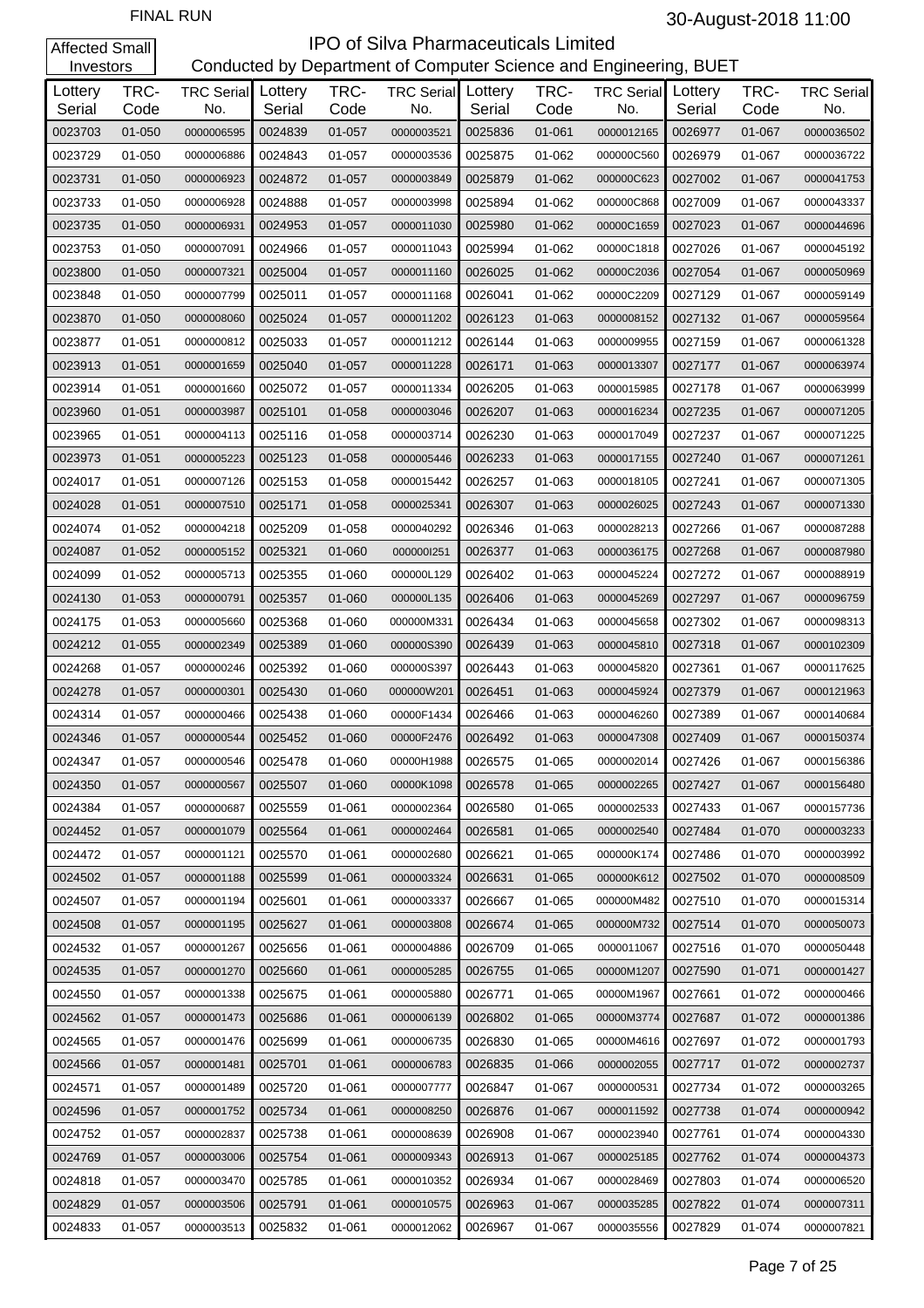#### **IPO of Silva Pharmaceuticals Limited**<br>Conducted by Department of Computer Science and Eng Conducted by Department of Computer Science and Engineering, BUET

| Investors         |              |                                  |         |              | Conducted by Department of Computer Science and Engineering, BUET |                   |              |                          |                   |              |                          |
|-------------------|--------------|----------------------------------|---------|--------------|-------------------------------------------------------------------|-------------------|--------------|--------------------------|-------------------|--------------|--------------------------|
| Lottery<br>Serial | TRC-<br>Code | <b>TRC Serial</b> Lottery<br>No. | Serial  | TRC-<br>Code | <b>TRC Serial</b><br>No.                                          | Lottery<br>Serial | TRC-<br>Code | <b>TRC Serial</b><br>No. | Lottery<br>Serial | TRC-<br>Code | <b>TRC Serial</b><br>No. |
| 0027872           | 01-074       | 0000009649                       | 0028860 | 01-074       | 0000052680                                                        | 0029927           | 01-074       | 0000085535               | 0031028           | 01-077       | 0000011036               |
| 0027910           | 01-074       | 0000011743                       | 0028878 | 01-074       | 0000053843                                                        | 0029929           | 01-074       | 0000085538               | 0031029           | 01-077       | 0000011186               |
| 0027932           | 01-074       | 0000013460                       | 0028899 | 01-074       | 0000054450                                                        | 0029930           | 01-074       | 0000085578               | 0031047           | 01-077       | 0000014019               |
| 0027946           | 01-074       | 0000013785                       | 0028957 | 01-074       | 0000055219                                                        | 0029943           | 01-074       | 0000085758               | 0031056           | 01-077       | 0000014636               |
| 0027955           | 01-074       | 0000014461                       | 0028960 | 01-074       | 0000055236                                                        | 0030002           | 01-074       | 0000086158               | 0031067           | 01-077       | 0000015337               |
| 0027962           | 01-074       | 0000014860                       | 0028964 | 01-074       | 0000055275                                                        | 0030009           | 01-074       | 0000086179               | 0031074           | 01-077       | 0000015789               |
| 0027985           | 01-074       | 0000016455                       | 0028988 | 01-074       | 0000055692                                                        | 0030041           | 01-074       | 0000090136               | 0031107           | 01-077       | 0000018038               |
| 0028008           | 01-074       | 0000017750                       | 0029021 | 01-074       | 0000056120                                                        | 0030054           | 01-074       | 0000090353               | 0031159           | 01-077       | 0000020195               |
| 0028087           | 01-074       | 0000021563                       | 0029023 | 01-074       | 0000056137                                                        | 0030059           | 01-074       | 0000090361               | 0031169           | 01-077       | 0000020553               |
| 0028091           | 01-074       | 0000021904                       | 0029032 | 01-074       | 0000056297                                                        | 0030075           | 01-074       | 0000090662               | 0031228           | 01-077       | 0000021554               |
| 0028122           | 01-074       | 0000024167                       | 0029052 | 01-074       | 0000056463                                                        | 0030180           | 01-074       | 0000095066               | 0031233           | 01-077       | 0000021621               |
| 0028135           | 01-074       | 0000024523                       | 0029080 | 01-074       | 0000056820                                                        | 0030181           | 01-074       | 0000095067               | 0031236           | 01-077       | 0000021687               |
| 0028149           | 01-074       | 0000024637                       | 0029094 | 01-074       | 0000057129                                                        | 0030222           | 01-074       | 0000105048               | 0031246           | 01-077       | 0000021828               |
| 0028163           | 01-074       | 0000024753                       | 0029129 | 01-074       | 0000057422                                                        | 0030287           | 01-074       | 0000106278               | 0031253           | 01-077       | 0000022019               |
| 0028184           | 01-074       | 0000025158                       | 0029170 | 01-074       | 0000057951                                                        | 0030340           | 01-074       | 0000107155               | 0031265           | 01-077       | 0000022209               |
| 0028188           | 01-074       | 0000025255                       | 0029172 | 01-074       | 0000057974                                                        | 0030391           | 01-076       | 0000005736               | 0031266           | 01-077       | 0000022210               |
| 0028206           | 01-074       | 0000025500                       | 0029239 | 01-074       | 0000058570                                                        | 0030399           | 01-076       | 0000007573               | 0031277           | 01-077       | 0000022997               |
| 0028239           | 01-074       | 0000025854                       | 0029242 | 01-074       | 0000058598                                                        | 0030405           | 01-076       | 0000007787               | 0031285           | 01-077       | 0000023215               |
| 0028273           | 01-074       | 0000026359                       | 0029246 | 01-074       | 0000058634                                                        | 0030415           | 01-076       | 0000008341               | 0031313           | 01-077       | 0000025172               |
| 0028276           | 01-074       | 0000026365                       | 0029257 | 01-074       | 0000058735                                                        | 0030461           | 01-076       | 0000009788               | 0031352           | 01-078       | 0000015637               |
| 0028279           | 01-074       | 0000026476                       | 0029284 | 01-074       | 0000059052                                                        | 0030511           | 01-076       | 0000010290               | 0031356           | 01-078       | 0000021379               |
| 0028281           | 01-074       | 0000026488                       | 0029290 | 01-074       | 0000059175                                                        | 0030522           | 01-076       | 0000010493               | 0031379           | 01-078       | 0000027187               |
| 0028290           | 01-074       | 0000026559                       | 0029305 | 01-074       | 0000059218                                                        | 0030529           | 01-076       | 0000010577               | 0031390           | 01-078       | 0000030297               |
| 0028296           | 01-074       | 0000026672                       | 0029340 | 01-074       | 0000059548                                                        | 0030570           | 01-076       | 0000011304               | 0031404           | 01-078       | 0000031143               |
| 0028303           | 01-074       | 0000026731                       | 0029383 | 01-074       | 0000059908                                                        | 0030572           | 01-076       | 0000011318               | 0031410           | 01-078       | 0000031400               |
| 0028305           | 01-074       | 0000026751                       | 0029409 | 01-074       | 0000060080                                                        | 0030603           | 01-076       | 0000011667               | 0031421           | 01-078       | 0000032021               |
| 0028354           | 01-074       | 0000027799                       | 0029428 | 01-074       | 0000060333                                                        | 0030604           | 01-076       | 0000011668               | 0031423           | 01-078       | 0000032149               |
| 0028384           | 01-074       | 0000028074                       | 0029500 | 01-074       | 0000061992                                                        | 0030634           | 01-076       | 0000012047               | 0031450           | 01-078       | 0000035184               |
| 0028400           | 01-074       | 0000028665                       | 0029523 | 01-074       | 0000065010                                                        | 0030645           | 01-076       | 0000012137               | 0031475           | 01-078       | 0000037971               |
| 0028501           | 01-074       | 0000030878                       | 0029554 | 01-074       | 0000065356                                                        | 0030675           | 01-076       | 0000012386               | 0031503           | 01-078       | 0000043601               |
| 0028563           | 01-074       | 0000031916                       | 0029556 | 01-074       | 0000065359                                                        | 0030692           | 01-076       | 0000012591               | 0031528           | 01-078       | 0000044878               |
| 0028572           | 01-074       | 0000031939                       | 0029557 | 01-074       | 0000065388                                                        | 0030693           | 01-076       | 0000012596               | 0031533           | 01-078       | 0000044999               |
| 0028576           | 01-074       | 0000031982                       | 0029561 | 01-074       | 0000065452                                                        | 0030699           | 01-076       | 0000012671               | 0031542           | 01-078       | 0000045671               |
| 0028583           | 01-074       | 0000032066                       | 0029631 | 01-074       | 0000070594                                                        | 0030716           | 01-076       | 0000012972               | 0031577           | 01-078       | 0000055220               |
| 0028609           | 01-074       | 0000032472                       | 0029635 | 01-074       | 0000070601                                                        | 0030758           | 01-076       | 0000013351               | 0031583           | 01-078       | 0000055807               |
| 0028632           | 01-074       | 0000032798                       | 0029638 | 01-074       | 0000071324                                                        | 0030804           | 01-076       | 0000014089               | 0031589           | 01-078       | 0000056943               |
| 0028645           | 01-074       | 0000033050                       | 0029704 | 01-074       | 0000080624                                                        | 0030829           | 01-076       | 0000014520               | 0031603           | 01-078       | 0000060606               |
| 0028663           | 01-074       | 0000033341                       | 0029706 | 01-074       | 0000080626                                                        | 0030841           | 01-076       | 0000014628               | 0031667           | 01-080       | 0000000767               |
| 0028666           | 01-074       | 0000035003                       | 0029729 | 01-074       | 0000080932                                                        | 0030865           | 01-076       | 0000014878               | 0031687           | 01-080       | 0000001425               |
| 0028717           | 01-074       | 0000050839                       | 0029765 | 01-074       | 0000081824                                                        | 0030882           | 01-076       | 0000015361               | 0031745           | 01-080       | 0000003919               |
| 0028745           | 01-074       | 0000051145                       | 0029802 | 01-074       | 0000082155                                                        | 0030927           | 01-076       | 0000015931               | 0031754           | 01-080       | 0000004138               |
| 0028765           | 01-074       | 0000051540                       | 0029803 | 01-074       | 0000082157                                                        | 0030936           | 01-076       | 0000015991               | 0031829           | 01-080       | 0000010210               |
| 0028806           | 01-074       | 0000052156                       | 0029807 | 01-074       | 0000082165                                                        | 0030939           | 01-076       | 0000016090               | 0031877           | 01-085       | 0000000458               |
| 0028809           | 01-074       | 0000052159                       | 0029815 | 01-074       | 0000082267                                                        | 0030948           | 01-077       | 0000005051               | 0031889           | 01-085       | 0000002277               |
| 0028828           | 01-074       | 0000052274                       | 0029861 | 01-074       | 0000083880                                                        | 0030957           | 01-077       | 0000006824               | 0031904           | 01-085       | 0000003093               |
| 0028838           | 01-074       | 0000052354                       | 0029870 | 01-074       | 0000083960                                                        | 0031004           | 01-077       | 0000009139               | 0031915           | 01-085       | 0000006361               |
| 0028854           | 01-074       | 0000052562                       | 0029875 | 01-074       | 0000084010                                                        | 0031013           | 01-077       | 0000010340               | 0031917           | 01-085       | 0000006510               |
| 0028858           | 01-074       | 0000052678                       | 0029896 | 01-074       | 0000084077                                                        | 0031020           | 01-077       | 0000010556               | 0031957           | 01-085       | 0000010441               |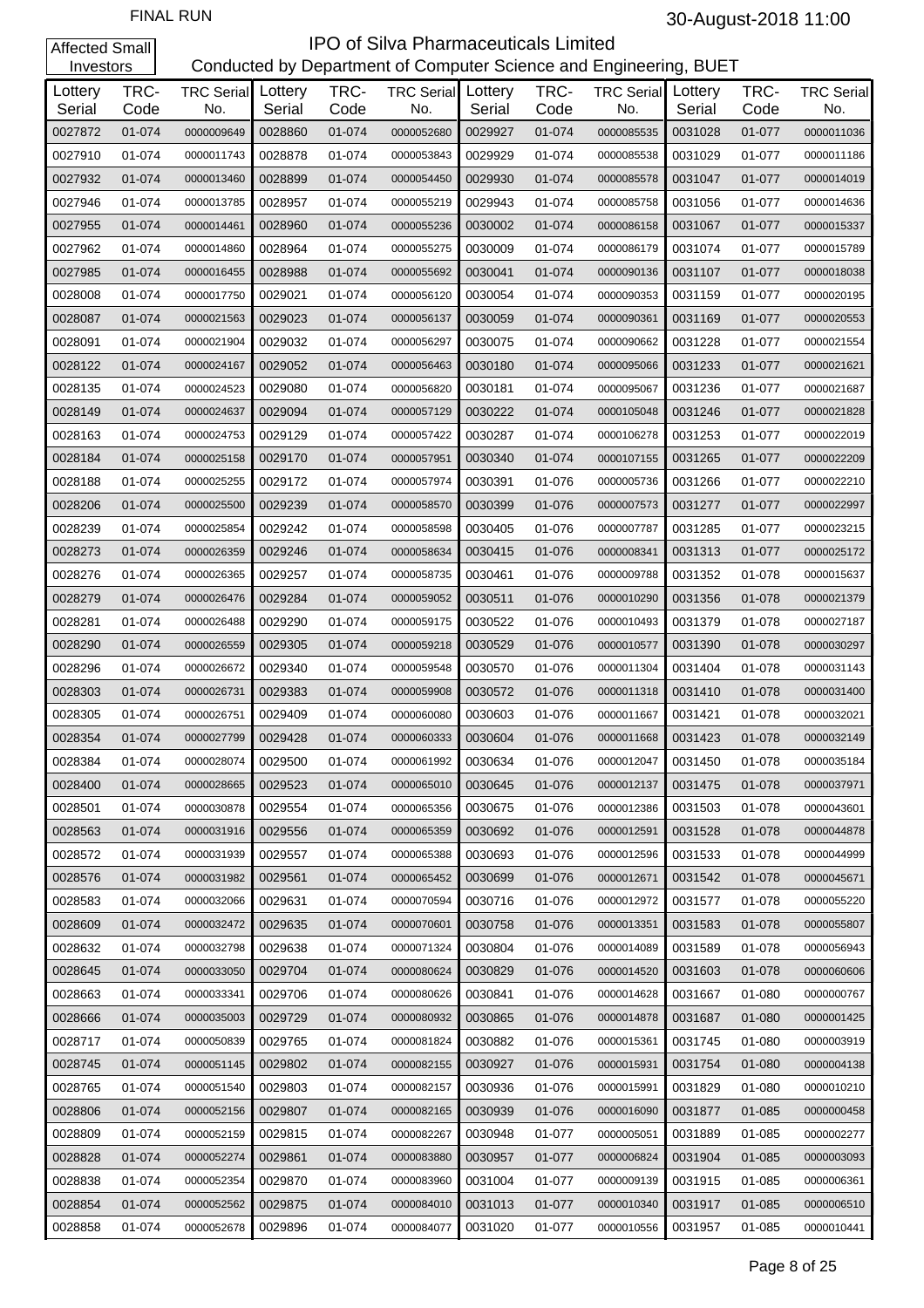#### **IPO of Silva Pharmaceuticals Limited**<br>Conducted by Department of Computer Science and Eng artment of Computer Science and Engineering, BUET

| Investors         |              |                                  |         |              | Conducted by Department of Computer Science and Engineering, BUET |                   |              |                          |                   |              |                          |
|-------------------|--------------|----------------------------------|---------|--------------|-------------------------------------------------------------------|-------------------|--------------|--------------------------|-------------------|--------------|--------------------------|
| Lottery<br>Serial | TRC-<br>Code | <b>TRC Serial</b> Lottery<br>No. | Serial  | TRC-<br>Code | <b>TRC Serial</b><br>No.                                          | Lottery<br>Serial | TRC-<br>Code | <b>TRC Serial</b><br>No. | Lottery<br>Serial | TRC-<br>Code | <b>TRC Serial</b><br>No. |
| 0031976           | 01-087       | 0000001667                       | 0033103 | $01 - 101$   | 0000012066                                                        | 0034235           | $01 - 106$   | 0000016685               | 0035472           | $01 - 106$   | 0000039531               |
| 0031977           | 01-087       | 0000001738                       | 0033104 | 01-101       | 0000012086                                                        | 0034252           | 01-106       | 0000016778               | 0035492           | $01 - 106$   | 0000039573               |
| 0031991           | 01-087       | 0000003697                       | 0033151 | 01-106       | 0000001101                                                        | 0034292           | $01 - 106$   | 0000016958               | 0035508           | $01 - 106$   | 0000039610               |
| 0031997           | 01-087       | 0000004821                       | 0033171 | 01-106       | 0000001435                                                        | 0034361           | 01-106       | 0000017389               | 0035512           | $01 - 106$   | 0000039651               |
| 0032031           | 01-089       | 0000000898                       | 0033177 | 01-106       | 0000001445                                                        | 0034409           | $01 - 106$   | 0000017678               | 0035527           | $01 - 106$   | 0000039871               |
| 0032107           | 01-090       | 0000030733                       | 0033179 | 01-106       | 0000001475                                                        | 0034423           | 01-106       | 0000017762               | 0035531           | $01 - 106$   | 0000039875               |
| 0032131           | 01-090       | 0000051721                       | 0033213 | 01-106       | 0000001893                                                        | 0034449           | $01 - 106$   | 0000017904               | 0035547           | 01-106       | 0000039917               |
| 0032185           | 01-090       | 0000080114                       | 0033220 | 01-106       | 0000001908                                                        | 0034460           | 01-106       | 0000017922               | 0035552           | 01-106       | 0000039923               |
| 0032242           | 01-090       | 0000085154                       | 0033221 | 01-106       | 0000001912                                                        | 0034471           | $01 - 106$   | 0000017965               | 0035565           | 01-106       | 0000041499               |
| 0032254           | 01-090       | 0000090855                       | 0033224 | 01-106       | 0000001959                                                        | 0034518           | 01-106       | 0000019537               | 0035578           | 01-106       | 0000043656               |
| 0032284           | 01-090       | 0000180315                       | 0033254 | 01-106       | 0000002142                                                        | 0034572           | $01 - 106$   | 0000020009               | 0035579           | 01-106       | 0000043658               |
| 0032290           | 01-090       | 0000195140                       | 0033281 | 01-106       | 0000002495                                                        | 0034590           | 01-106       | 0000020049               | 0035623           | $01 - 106$   | 0000044327               |
| 0032300           | 01-091       | 0000002789                       | 0033283 | $01 - 106$   | 0000002544                                                        | 0034643           | $01 - 106$   | 0000020278               | 0035637           | 01-106       | 0000045216               |
| 0032333           | 01-091       | 0000007996                       | 0033284 | 01-106       | 0000002585                                                        | 0034719           | 01-106       | 0000020615               | 0035662           | $01 - 106$   | 0000052270               |
| 0032384           | 01-091       | 0000010679                       | 0033287 | 01-106       | 0000002625                                                        | 0034750           | $01 - 106$   | 0000020674               | 0035695           | 01-107       | 0000013017               |
| 0032416           | 01-091       | 00000D0409                       | 0033298 | 01-106       | 0000003322                                                        | 0034774           | 01-106       | 0000020768               | 0035698           | 01-109       | 0000000282               |
| 0032433           | 01-091       | 00000T1427                       | 0033311 | $01 - 106$   | 0000003560                                                        | 0034870           | $01 - 106$   | 0000021108               | 0035718           | $01 - 110$   | 0000010583               |
| 0032447           | 01-093       | 0000000950                       | 0033320 | 01-106       | 0000004004                                                        | 0034876           | 01-106       | 0000021137               | 0035787           | $01 - 110$   | 0000027157               |
| 0032456           | 01-093       | 0000005769                       | 0033345 | 01-106       | 0000005179                                                        | 0034878           | $01 - 106$   | 0000021144               | 0035836           | $01 - 112$   | 0000003358               |
| 0032469           | 01-093       | 0000009477                       | 0033354 | 01-106       | 0000005270                                                        | 0034881           | 01-106       | 0000021147               | 0035848           | $01 - 112$   | 0000005921               |
| 0032520           | 01-093       | 0000012391                       | 0033405 | 01-106       | 0000008613                                                        | 0034928           | $01 - 106$   | 0000021603               | 0035902           | $01 - 112$   | 0000007095               |
| 0032525           | 01-093       | 0000015292                       | 0033451 | 01-106       | 0000010123                                                        | 0034943           | 01-106       | 0000021703               | 0035903           | $01 - 112$   | 0000007096               |
| 0032556           | 01-093       | 0000020440                       | 0033528 | 01-106       | 0000010748                                                        | 0034973           | $01 - 106$   | 0000022065               | 0035918           | $01 - 112$   | 0000007235               |
| 0032622           | 01-097       | 0000005267                       | 0033545 | 01-106       | 0000011043                                                        | 0035009           | 01-106       | 0000023033               | 0035919           | $01 - 112$   | 0000007246               |
| 0032754           | 01-098       | 0000070370                       | 0033593 | 01-106       | 0000011460                                                        | 0035017           | $01 - 106$   | 0000023094               | 0035930           | $01 - 112$   | 0000007386               |
| 0032766           | 01-098       | 00000A0544                       | 0033608 | 01-106       | 0000011529                                                        | 0035071           | 01-106       | 0000023500               | 0035979           | 01-112       | 0000008083               |
| 0032793           | 01-098       | 00000S0777                       | 0033642 | $01 - 106$   | 0000011747                                                        | 0035073           | 01-106       | 0000023503               | 0035984           | $01 - 112$   | 0000008156               |
| 0032819           | $01 - 100$   | 0000001623                       | 0033690 | 01-106       | 0000012178                                                        | 0035114           | 01-106       | 0000023842               | 0035994           | 01-112       | 0000008590               |
| 0032828           | 01-100       | 0000003308                       | 0033724 | $01 - 106$   | 0000012429                                                        | 0035129           | 01-106       | 0000023933               | 0036000           | $01 - 112$   | 0000012087               |
| 0032867           | 01-100       | 0000009330                       | 0033754 | 01-106       | 0000012651                                                        | 0035130           | $01 - 106$   | 0000023934               | 0036031           | 01-114       | 0000000560               |
| 0032869           | 01-100       | 0000009479                       | 0033794 | 01-106       | 0000012831                                                        | 0035134           | 01-106       | 0000023980               | 0036046           | $01 - 114$   | 0000001343               |
| 0032880           | 01-100       | 0000009800                       | 0033800 | 01-106       | 0000012893                                                        | 0035156           | 01-106       | 0000024161               | 0036047           | $01 - 114$   | 0000001365               |
| 0032881           | 01-100       | 0000009804                       | 0033819 | 01-106       | 0000012964                                                        | 0035160           | 01-106       | 0000024220               | 0036052           | $01 - 114$   | 0000001469               |
| 0032888           | 01-100       | 000000K348                       | 0033864 | 01-106       | 0000013254                                                        | 0035172           | 01-106       | 0000024353               | 0036086           | 01-114       | 0000002601               |
| 0032935           | 01-100       | 0000011092                       | 0033894 | 01-106       | 0000013429                                                        | 0035173           | $01 - 106$   | 0000024354               | 0036096           | $01 - 114$   | 0000002956               |
| 0032936           | 01-100       | 0000011140                       | 0033923 | 01-106       | 0000013459                                                        | 0035183           | 01-106       | 0000024376               | 0036100           | 01-114       | 0000003051               |
| 0032939           | 01-100       | 0000011320                       | 0033929 | 01-106       | 0000013465                                                        | 0035186           | 01-106       | 0000024427               | 0036168           | $01 - 114$   | 000000Z256               |
| 0032941           | 01-100       | 0000011323                       | 0033949 | 01-106       | 0000013577                                                        | 0035198           | 01-106       | 0000024441               | 0036174           | 01-114       | 000000Z425               |
| 0032977           | 01-100       | 0000013731                       | 0033950 | 01-106       | 0000013582                                                        | 0035209           | 01-106       | 0000024732               | 0036182           | $01 - 114$   | 000000Z594               |
| 0032988           | 01-100       | 0000014058                       | 0034050 | 01-106       | 0000015016                                                        | 0035235           | 01-106       | 0000025815               | 0036183           | 01-114       | 000000Z647               |
| 0033003           | 01-100       | 0000014676                       | 0034069 | 01-106       | 0000015406                                                        | 0035248           | 01-106       | 0000027380               | 0036252           | $01 - 114$   | 00000Z3219               |
| 0033028           | 01-100       | 0000021667                       | 0034084 | 01-106       | 0000015583                                                        | 0035250           | 01-106       | 0000027408               | 0036263           | 01-116       | 0000001833               |
| 0033049           | 01-100       | 00000T1274                       | 0034085 | 01-106       | 0000015584                                                        | 0035268           | 01-106       | 0000028200               | 0036290           | 01-117       | 0000007738               |
| 0033055           | 01-100       | 00000T1425                       | 0034128 | 01-106       | 0000015917                                                        | 0035282           | 01-106       | 0000029339               | 0036307           | 01-117       | 000000L139               |
| 0033057           | 01-100       | 00000T1490                       | 0034142 | 01-106       | 0000016046                                                        | 0035367           | 01-106       | 0000035253               | 0036317           | 01-117       | 00000F0089               |
| 0033068           | 01-100       | 00000T2079                       | 0034166 | 01-106       | 0000016251                                                        | 0035384           | 01-106       | 0000038047               | 0036352           | 01-117       | 00000F0913               |
| 0033082           | 01-100       | 00000T2507                       | 0034169 | 01-106       | 0000016268                                                        | 0035408           | 01-106       | 0000039014               | 0036357           | 01-117       | 00000F1071               |
| 0033096           | 01-100       | 00000T3449                       | 0034201 | 01-106       | 0000016431                                                        | 0035451           | 01-106       | 0000039309               | 0036364           | 01-117       | 00000F1270               |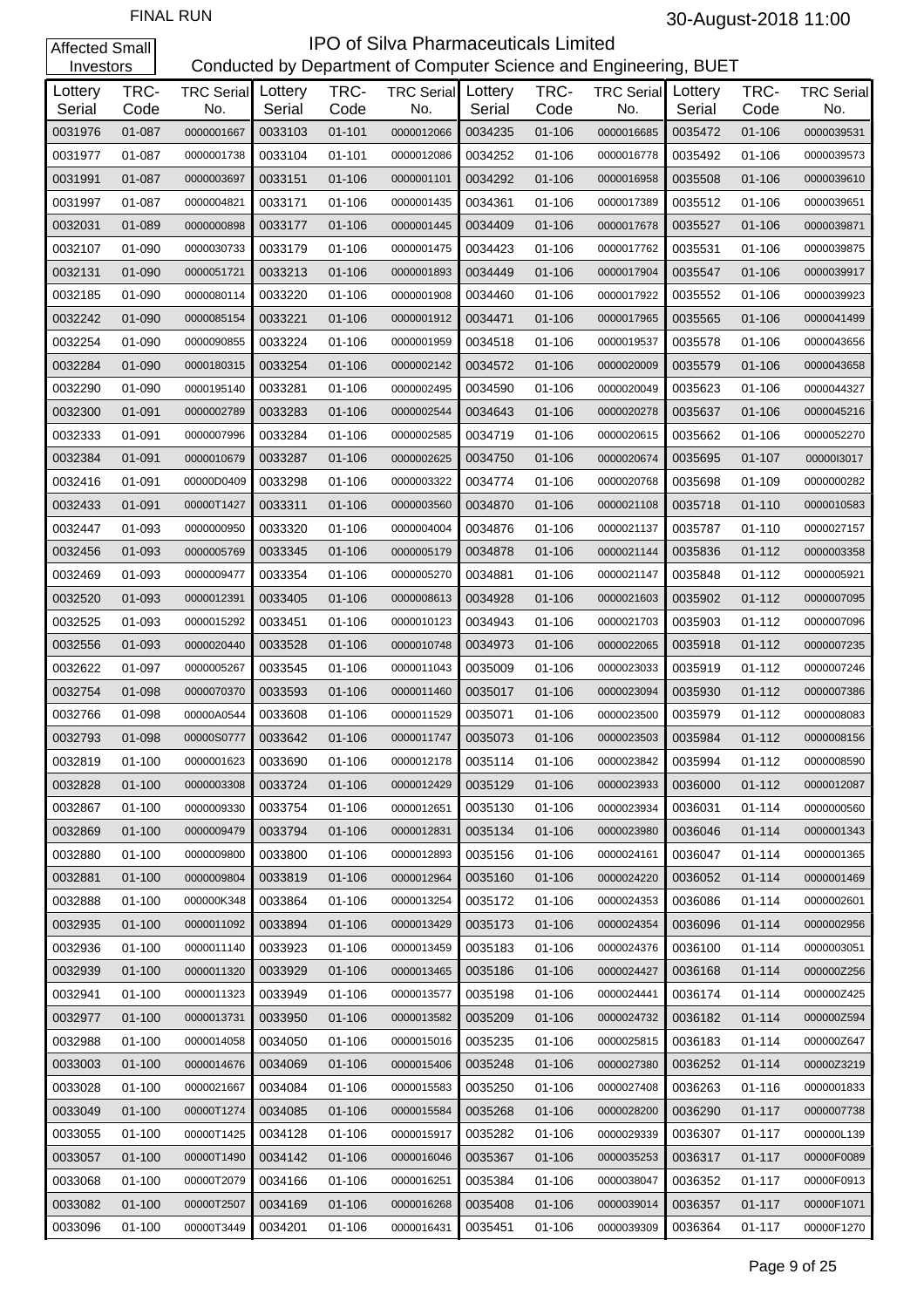| Investors         |              |                                  |         |              | Conducted by Department of Computer Science and Engineering, BUET |                   |              |                          |                   |              |                          |
|-------------------|--------------|----------------------------------|---------|--------------|-------------------------------------------------------------------|-------------------|--------------|--------------------------|-------------------|--------------|--------------------------|
| Lottery<br>Serial | TRC-<br>Code | <b>TRC Serial</b> Lottery<br>No. | Serial  | TRC-<br>Code | <b>TRC Serial</b><br>No.                                          | Lottery<br>Serial | TRC-<br>Code | <b>TRC Serial</b><br>No. | Lottery<br>Serial | TRC-<br>Code | <b>TRC Serial</b><br>No. |
| 0036414           | $01 - 118$   | 0000000G22                       | 0037330 | $01 - 118$   | 0000025571                                                        | 0038249           | $01 - 118$   | 0000047009               | 0039000           | $01 - 120$   | 00szb25685               |
| 0036415           | 01-118       | 0000000G28                       | 0037337 | 01-118       | 0000027106                                                        | 0038250           | $01 - 118$   | 0000047011               | 0039005           | $01 - 121$   | 0000001751               |
| 0036501           | $01 - 118$   | 000000G243                       | 0037349 | 01-118       | 0000027212                                                        | 0038253           | $01 - 118$   | 0000047029               | 0039008           | $01 - 121$   | 0000001995               |
| 0036505           | 01-118       | 000000G368                       | 0037354 | 01-118       | 0000027384                                                        | 0038261           | $01 - 118$   | 0000047065               | 0039025           | $01 - 121$   | 0000005367               |
| 0036538           | $01 - 118$   | 000000K153                       | 0037419 | 01-118       | 0000027851                                                        | 0038271           | $01 - 118$   | 0000047140               | 0039046           | $01 - 121$   | 0000010120               |
| 0036549           | 01-118       | 000000L814                       | 0037452 | $01 - 118$   | 0000028168                                                        | 0038284           | $01 - 118$   | 0000047208               | 0039053           | $01 - 121$   | 0000010812               |
| 0036556           | $01 - 118$   | 000000M183                       | 0037466 | 01-118       | 0000028297                                                        | 0038287           | $01 - 118$   | 0000047215               | 0039071           | $01 - 121$   | 0000014459               |
| 0036587           | 01-118       | 000000P593                       | 0037521 | $01 - 118$   | 0000028983                                                        | 0038292           | $01 - 118$   | 0000047220               | 0039101           | $01 - 121$   | 0000016765               |
| 0036592           | $01 - 118$   | 000000P779                       | 0037526 | 01-118       | 0000029061                                                        | 0038295           | $01 - 118$   | 0000047225               | 0039105           | $01 - 121$   | 0000016806               |
| 0036593           | 01-118       | 000000P783                       | 0037543 | 01-118       | 0000029465                                                        | 0038310           | 01-118       | 0000047336               | 0039130           | $01 - 121$   | 0000018162               |
| 0036625           | $01 - 118$   | 000000T413                       | 0037560 | $01 - 118$   | 0000029590                                                        | 0038314           | $01 - 118$   | 0000047381               | 0039198           | $01 - 124$   | 0000000239               |
| 0036649           | 01-118       | 0000010771                       | 0037569 | 01-118       | 0000029636                                                        | 0038315           | $01 - 118$   | 0000047385               | 0039283           | $01 - 126$   | 0000001273               |
| 0036653           | $01 - 118$   | 0000010943                       | 0037570 | $01 - 118$   | 0000029639                                                        | 0038344           | $01 - 118$   | 0000047710               | 0039285           | $01 - 126$   | 0000001293               |
| 0036672           | 01-118       | 0000011344                       | 0037586 | $01 - 118$   | 0000029774                                                        | 0038354           | 01-118       | 0000047801               | 0039287           | $01 - 126$   | 0000001365               |
| 0036708           | $01 - 118$   | 0000012243                       | 0037619 | $01 - 118$   | 0000030341                                                        | 0038361           | $01 - 118$   | 0000047875               | 0039308           | $01 - 126$   | 0000001994               |
| 0036737           | 01-118       | 0000012793                       | 0037624 | 01-118       | 0000030554                                                        | 0038378           | $01 - 118$   | 0000048243               | 0039313           | $01 - 126$   | 0000002068               |
| 0036778           | $01 - 118$   | 0000013214                       | 0037626 | 01-118       | 0000030562                                                        | 0038380           | $01 - 118$   | 0000048250               | 0039338           | $01 - 126$   | 0000002503               |
| 0036800           | 01-118       | 0000013664                       | 0037683 | 01-118       | 0000031719                                                        | 0038400           | 01-118       | 0000048775               | 0039390           | 01-126       | 0000003667               |
| 0036841           | $01 - 118$   | 0000014158                       | 0037691 | 01-118       | 0000031787                                                        | 0038403           | $01 - 118$   | 0000048938               | 0039408           | $01 - 126$   | 0000004045               |
| 0036867           | 01-118       | 0000014419                       | 0037707 | 01-118       | 0000032128                                                        | 0038407           | $01 - 118$   | 0000048953               | 0039467           | $01 - 126$   | 0000004898               |
| 0036883           | $01 - 118$   | 0000014866                       | 0037724 | 01-118       | 0000032644                                                        | 0038409           | $01 - 118$   | 0000048960               | 0039517           | $01 - 126$   | 0000005748               |
| 0036896           | 01-118       | 0000015498                       | 0037752 | $01 - 118$   | 0000032901                                                        | 0038429           | $01 - 118$   | 0000049457               | 0039534           | $01 - 126$   | 0000005895               |
| 0036939           | $01 - 118$   | 0000016742                       | 0037775 | 01-118       | 0000033078                                                        | 0038430           | $01 - 118$   | 0000049458               | 0039570           | $01 - 126$   | 0000007075               |
| 0036967           | 01-118       | 0000017601                       | 0037776 | 01-118       | 0000033148                                                        | 0038454           | $01 - 118$   | 0000049825               | 0039573           | $01 - 126$   | 0000007088               |
| 0036974           | $01 - 118$   | 0000017865                       | 0037787 | 01-118       | 0000033245                                                        | 0038506           | $01 - 118$   | 0000050423               | 0039578           | $01 - 126$   | 0000007172               |
| 0036992           | 01-118       | 0000018305                       | 0037817 | 01-118       | 0000033528                                                        | 0038517           | 01-118       | 0000050471               | 0039590           | 01-126       | 0000007245               |
| 0037003           | $01 - 118$   | 0000018423                       | 0037836 | $01 - 118$   | 0000033894                                                        | 0038528           | $01 - 118$   | 0000050520               | 0039640           | $01 - 126$   | 0000007516               |
| 0037044           | 01-118       | 0000020551                       | 0037842 | 01-118       | 0000033908                                                        | 0038618           | 01-118       | 00000G1165               | 0039644           | 01-126       | 0000007520               |
| 0037050           | 01-118       | 0000020677                       | 0037845 | 01-118       | 0000033960                                                        | 0038625           | $01 - 118$   | 00000G1635               | 0039655           | $01 - 126$   | 0000007801               |
| 0037052           | $01 - 118$   | 0000020732                       | 0037854 | 01-118       | 0000034148                                                        | 0038627           | $01 - 118$   | 00000G1663               | 0039662           | $01 - 126$   | 0000007902               |
| 0037053           | 01-118       | 0000020733                       | 0037870 | 01-118       | 0000034546                                                        | 0038629           | $01 - 118$   | 00000G1740               | 0039667           | $01 - 126$   | 0000008085               |
| 0037083           | 01-118       | 0000021319                       | 0037889 | 01-118       | 0000034605                                                        | 0038637           | $01 - 118$   | 00000G1767               | 0039669           | $01 - 126$   | 0000008093               |
| 0037094           | 01-118       | 0000021484                       | 0037890 | 01-118       | 0000034607                                                        | 0038649           | 01-118       | 00000G2078               | 0039689           | $01 - 126$   | 0000008295               |
| 0037112           | 01-118       | 0000022311                       | 0037893 | 01-118       | 0000034670                                                        | 0038671           | 01-118       | 00000G2369               | 0039695           | 01-126       | 0000008351               |
| 0037115           | 01-118       | 0000022496                       | 0037901 | 01-118       | 0000034707                                                        | 0038675           | $01 - 118$   | 00000G2457               | 0039706           | $01 - 126$   | 0000008385               |
| 0037123           | 01-118       | 0000022552                       | 0037909 | 01-118       | 0000034831                                                        | 0038730           | 01-119       | 000000kb92               | 0039712           | 01-126       | 0000008478               |
| 0037128           | 01-118       | 0000022594                       | 0037917 | 01-118       | 0000034857                                                        | 0038738           | 01-119       | 00000KB108               | 0039718           | $01 - 126$   | 0000008506               |
| 0037157           | 01-118       | 0000022708                       | 0037935 | 01-118       | 0000034960                                                        | 0038804           | 01-119       | 00000kb866               | 0039720           | 01-126       | 0000008541               |
| 0037160           | 01-118       | 0000022716                       | 0037947 | 01-118       | 0000035265                                                        | 0038818           | 01-119       | 0000KB1264               | 0039768           | $01 - 126$   | 0000009282               |
| 0037163           | 01-118       | 0000022719                       | 0037965 | 01-118       | 0000036705                                                        | 0038820           | 01-119       | 0000KB1364               | 0039774           | 01-126       | 0000009333               |
| 0037172           | 01-118       | 0000023005                       | 0037981 | 01-118       | 0000037577                                                        | 0038833           | 01-119       | 0000kb1057               | 0039776           | $01 - 126$   | 0000009381               |
| 0037242           | 01-118       | 0000024107                       | 0037983 | 01-118       | 0000045016                                                        | 0038839           | 01-119       | 0000kb1137               | 0039802           | 01-126       | 0000009650               |
| 0037246           | 01-118       | 0000024117                       | 0038037 | 01-118       | 0000045316                                                        | 0038848           | 01-119       | 0000kb1287               | 0039806           | $01 - 126$   | 0000009829               |
| 0037258           | 01-118       | 0000024269                       | 0038047 | 01-118       | 0000045336                                                        | 0038865           | 01-119       | 0000kb1587               | 0039849           | 01-126       | 0000010166               |
| 0037289           | 01-118       | 0000024550                       | 0038089 | 01-118       | 0000045771                                                        | 0038899           | 01-119       | 0000kb2151               | 0039855           | $01 - 126$   | 0000010172               |
| 0037312           | 01-118       | 0000024850                       | 0038143 | 01-118       | 0000046262                                                        | 0038941           | 01-119       | 0000kb2901               | 0039983           | 01-126       | 0000011130               |
| 0037323           | 01-118       | 0000025260                       | 0038183 | 01-118       | 0000046550                                                        | 0038974           | $01 - 120$   | 0000049320               | 0039989           | $01 - 126$   | 0000011168               |
| 0037327           | 01-118       | 0000025424                       | 0038229 | 01-118       | 0000046830                                                        | 0038977           | 01-120       | 00DLB23337               | 0040020           | 01-126       | 0000011468               |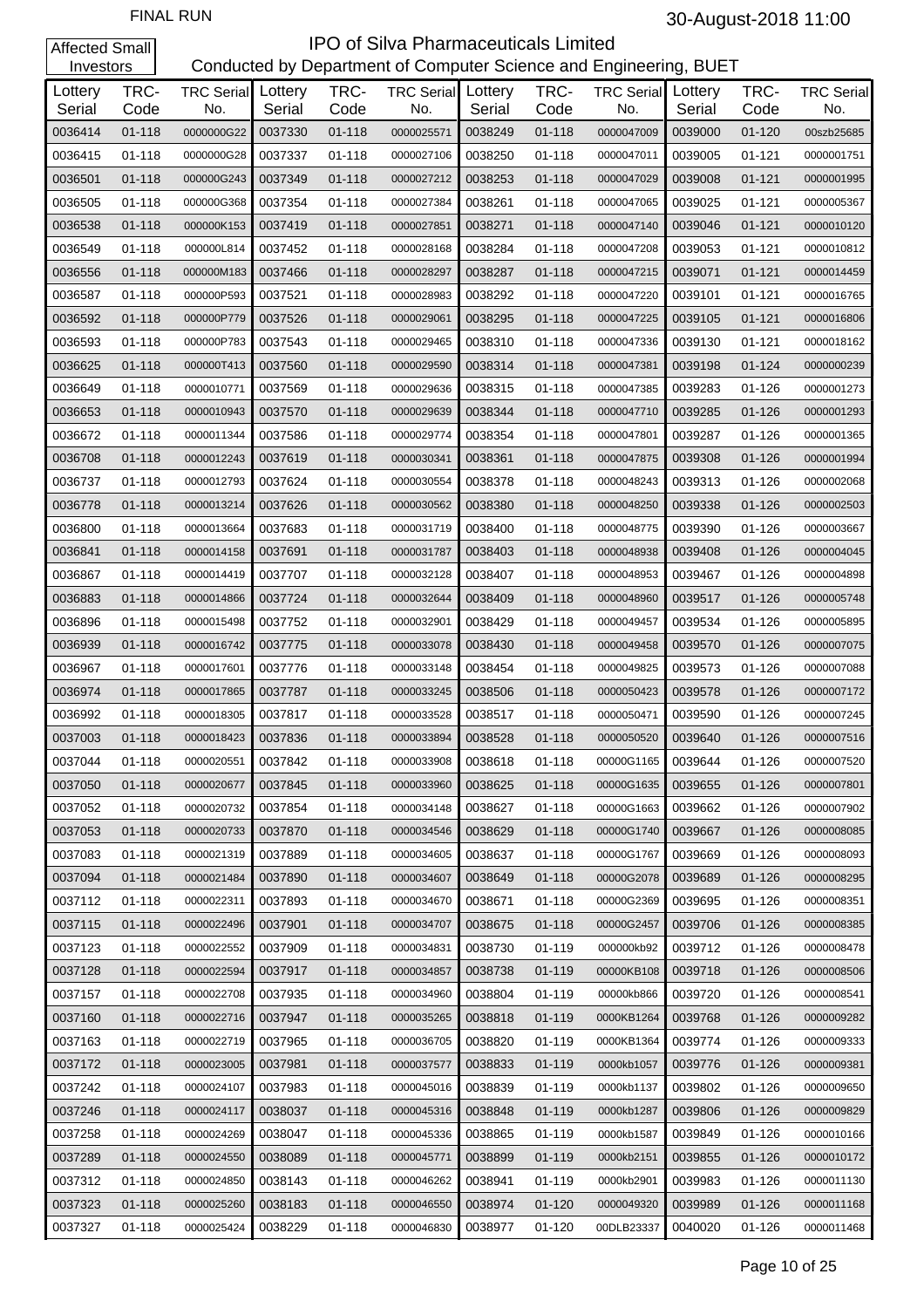| Investors         |              |                          |                   |              | Conducted by Department of Computer Science and Engineering, BUET |                   |              |                          |                   |              |                          |
|-------------------|--------------|--------------------------|-------------------|--------------|-------------------------------------------------------------------|-------------------|--------------|--------------------------|-------------------|--------------|--------------------------|
| Lottery<br>Serial | TRC-<br>Code | <b>TRC Serial</b><br>No. | Lottery<br>Serial | TRC-<br>Code | <b>TRC Serial</b><br>No.                                          | Lottery<br>Serial | TRC-<br>Code | <b>TRC Serial</b><br>No. | Lottery<br>Serial | TRC-<br>Code | <b>TRC Serial</b><br>No. |
| 0040037           | $01 - 126$   | 0000011632               | 0040903           | $01 - 126$   | 0000019671                                                        | 0041846           | $01 - 129$   | 000RAJ2093               | 0042981           | 01-134       | 0000073454               |
| 0040047           | 01-126       | 0000011714               | 0040921           | $01 - 126$   | 0000019731                                                        | 0041847           | 01-129       | 000RAJ2099               | 0043003           | 01-134       | 0000075783               |
| 0040056           | 01-126       | 0000011778               | 0040924           | $01 - 126$   | 0000019754                                                        | 0041874           | 01-129       | 000RAJI160               | 0043019           | 01-134       | 0000078106               |
| 0040074           | 01-126       | 0000012054               | 0040945           | $01 - 126$   | 0000019867                                                        | 0041875           | 01-129       | 000SYL1030               | 0043022           | 01-134       | 0000078327               |
| 0040087           | 01-126       | 0000012417               | 0040970           | $01 - 126$   | 0000019961                                                        | 0041885           | $01 - 129$   | 00BARI3322               | 0043024           | 01-134       | 0000078642               |
| 0040127           | 01-126       | 0000012838               | 0040978           | $01 - 126$   | 0000019969                                                        | 0041892           | 01-129       | 00CTGI8036               | 0043032           | 01-134       | 0000079247               |
| 0040150           | $01 - 126$   | 0000013059               | 0041011           | $01 - 126$   | 0000020102                                                        | 0041916           | 01-129       | 00RAJI3899               | 0043060           | 01-134       | 0000081709               |
| 0040187           | 01-126       | 0000013302               | 0041059           | $01 - 126$   | 0000020490                                                        | 0041945           | 01-129       | 00SYLI2370               | 0043130           | 01-134       | 0000092888               |
| 0040205           | 01-126       | 0000013361               | 0041095           | $01 - 126$   | 0000021374                                                        | 0041978           | $01 - 129$   | 0CTGI10235               | 0043147           | 01-134       | 0000094593               |
| 0040281           | 01-126       | 0000014194               | 0041112           | 01-126       | 0000021521                                                        | 0042010           | 01-129       | 0DHKI28954               | 0043153           | 01-134       | 0000094992               |
| 0040292           | 01-126       | 0000014472               | 0041146           | $01 - 128$   | 0000000628                                                        | 0042027           | 01-130       | 0000003581               | 0043192           | 01-134       | 0000098050               |
| 0040298           | $01 - 126$   | 0000014513               | 0041150           | $01 - 128$   | 0000000633                                                        | 0042032           | 01-130       | 000000K010               | 0043193           | 01-134       | 0000098151               |
| 0040304           | 01-126       | 0000014543               | 0041155           | $01 - 128$   | 0000000641                                                        | 0042050           | 01-130       | 000MRC4762               | 0043245           | 01-134       | 0000103139               |
| 0040311           | 01-126       | 0000014577               | 0041157           | 01-128       | 0000000643                                                        | 0042054           | 01-131       | 0000001266               | 0043314           | 01-134       | 0000111536               |
| 0040326           | 01-126       | 0000014627               | 0041181           | $01 - 128$   | 0000000757                                                        | 0042066           | 01-131       | 0000005495               | 0043317           | 01-134       | 0000111896               |
| 0040337           | 01-126       | 0000015224               | 0041261           | $01 - 128$   | 0000005428                                                        | 0042105           | 01-131       | 0000009143               | 0043325           | 01-134       | 0000112343               |
| 0040345           | 01-126       | 0000015399               | 0041275           | $01 - 128$   | 0000006660                                                        | 0042106           | 01-131       | 0000009145               | 0043427           | 01-134       | 0000127085               |
| 0040357           | 01-126       | 0000015581               | 0041301           | 01-128       | 0000009538                                                        | 0042112           | 01-131       | 0000009341               | 0043437           | 01-134       | 0000128180               |
| 0040409           | 01-126       | 0000016227               | 0041302           | $01 - 128$   | 0000009540                                                        | 0042200           | 01-131       | 0000014740               | 0043459           | 01-134       | 0000131283               |
| 0040419           | 01-126       | 0000016251               | 0041322           | 01-128       | 0000010258                                                        | 0042206           | 01-131       | 0000015017               | 0043487           | 01-134       | 0000143446               |
| 0040461           | 01-126       | 0000016485               | 0041356           | $01 - 128$   | 0000011691                                                        | 0042280           | 01-132       | 00000G0202               | 0043490           | 01-134       | 0000150226               |
| 0040467           | 01-126       | 0000016745               | 0041361           | 01-128       | 0000012208                                                        | 0042285           | 01-132       | 00000G0306               | 0043516           | 01-134       | 0000153183               |
| 0040503           | 01-126       | 0000017119               | 0041372           | $01 - 128$   | 0000012317                                                        | 0042286           | 01-132       | 00000G0309               | 0043527           | 01-134       | 0000154737               |
| 0040541           | 01-126       | 0000017207               | 0041376           | 01-128       | 0000012458                                                        | 0042301           | 01-132       | 00000G0600               | 0043535           | 01-134       | 0000155583               |
| 0040568           | 01-126       | 0000017292               | 0041386           | 01-128       | 0000012914                                                        | 0042325           | 01-132       | 00000K2778               | 0043575           | 01-134       | 0000161514               |
| 0040584           | 01-126       | 0000017376               | 0041438           | 01-128       | 0000020715                                                        | 0042328           | 01-132       | 00000K3490               | 0043608           | 01-134       | 0000171202               |
| 0040598           | $01 - 126$   | 0000017399               | 0041491           | 01-129       | 0000CTG774                                                        | 0042381           | 01-132       | 00000S1978               | 0043616           | 01-134       | 0000171782               |
| 0040608           | 01-126       | 0000017443               | 0041509           | 01-129       | 0000PT6528                                                        | 0042387           | 01-132       | 00000T0245               | 0043635           | 01-134       | 0000172981               |
| 0040612           | 01-126       | 0000017480               | 0041513           | $01 - 129$   | 0000PT7690                                                        | 0042409           | 01-132       | 00000T0842               | 0043643           | 01-134       | 0000173736               |
| 0040625           | 01-126       | 0000017522               | 0041533           | 01-129       | 0000RAJ155                                                        | 0042426           | 01-132       | 00000c7189               | 0043664           | 01-134       | 0000174910               |
| 0040642           | 01-126       | 0000017539               | 0041571           | $01 - 129$   | 000BAR1337                                                        | 0042431           | 01-132       | 00000k2620               | 0043670           | 01-134       | 0000180151               |
| 0040649           | $01 - 126$   | 0000017583               | 0041580           | 01-129       | 000BAR2108                                                        | 0042455           | 01-133       | 0000001507               | 0043676           | 01-134       | 0000180897               |
| 0040651           | 01-126       | 0000017717               | 0041613           | $01 - 129$   | 000BAR2915                                                        | 0042463           | 01-133       | 0000002677               | 0043724           | 01-134       | 0000186429               |
| 0040663           | 01-126       | 0000017857               | 0041621           | 01-129       | 000BAR3097                                                        | 0042486           | 01-133       | 0000004011               | 0043765           | 01-134       | 0000190178               |
| 0040667           | $01 - 126$   | 0000017930               | 0041626           | $01 - 129$   | 000BAR3193                                                        | 0042536           | 01-133       | 0000007859               | 0043768           | 01-134       | 0000190245               |
| 0040669           | 01-126       | 0000018032               | 0041635           | 01-129       | 000BAR3297                                                        | 0042566           | 01-133       | 0000009895               | 0043783           | 01-134       | 0000190427               |
| 0040676           | 01-126       | 0000018136               | 0041647           | $01 - 129$   | 000BAR3682                                                        | 0042593           | 01-133       | 0000012766               | 0043795           | 01-134       | 0000190710               |
| 0040688           | 01-126       | 0000018263               | 0041651           | 01-129       | 000BAR3771                                                        | 0042600           | 01-133       | 0000014029               | 0043831           | 01-134       | 0000192222               |
| 0040689           | 01-126       | 0000018264               | 0041670           | $01 - 129$   | 000BOG1103                                                        | 0042608           | 01-133       | 0000015699               | 0043842           | 01-134       | 0000192866               |
| 0040727           | 01-126       | 0000018371               | 0041671           | 01-129       | 000BOG1117                                                        | 0042652           | 01-134       | 0000005319               | 0043849           | 01-134       | 0000200040               |
| 0040773           | 01-126       | 0000018565               | 0041678           | $01 - 129$   | 000BOG1168                                                        | 0042666           | 01-134       | 0000008585               | 0043851           | 01-134       | 0000200057               |
| 0040814           | 01-126       | 0000019032               | 0041705           | 01-129       | 000BOG1421                                                        | 0042668           | 01-134       | 0000008869               | 0043876           | 01-134       | 0000200655               |
| 0040837           | 01-126       | 0000019069               | 0041743           | $01 - 129$   | 000BOG1859                                                        | 0042689           | 01-134       | 0000017614               | 0043880           | 01-134       | 0000200720               |
| 0040838           | 01-126       | 0000019070               | 0041754           | 01-129       | 000BOGI670                                                        | 0042813           | 01-134       | 0000047558               | 0043887           | 01-134       | 0000201007               |
| 0040843           | 01-126       | 0000019075               | 0041760           | $01 - 129$   | 000CTGI606                                                        | 0042818           | 01-134       | 0000049490               | 0043910           | 01-134       | 0000201411               |
| 0040845           | 01-126       | 0000019077               | 0041761           | 01-129       | 000KHL0207                                                        | 0042860           | 01-134       | 0000059475               | 0043918           | 01-134       | 0000201627               |
| 0040875           | 01-126       | 0000019612               | 0041800           | $01 - 129$   | 000RAJ1210                                                        | 0042872           | 01-134       | 0000063603               | 0043922           | 01-134       | 0000201744               |
| 0040883           | 01-126       | 0000019621               | 0041836           | 01-129       | 000RAJ1935                                                        | 0042913           | 01-134       | 0000067728               | 0043933           | 01-134       | 0000201913               |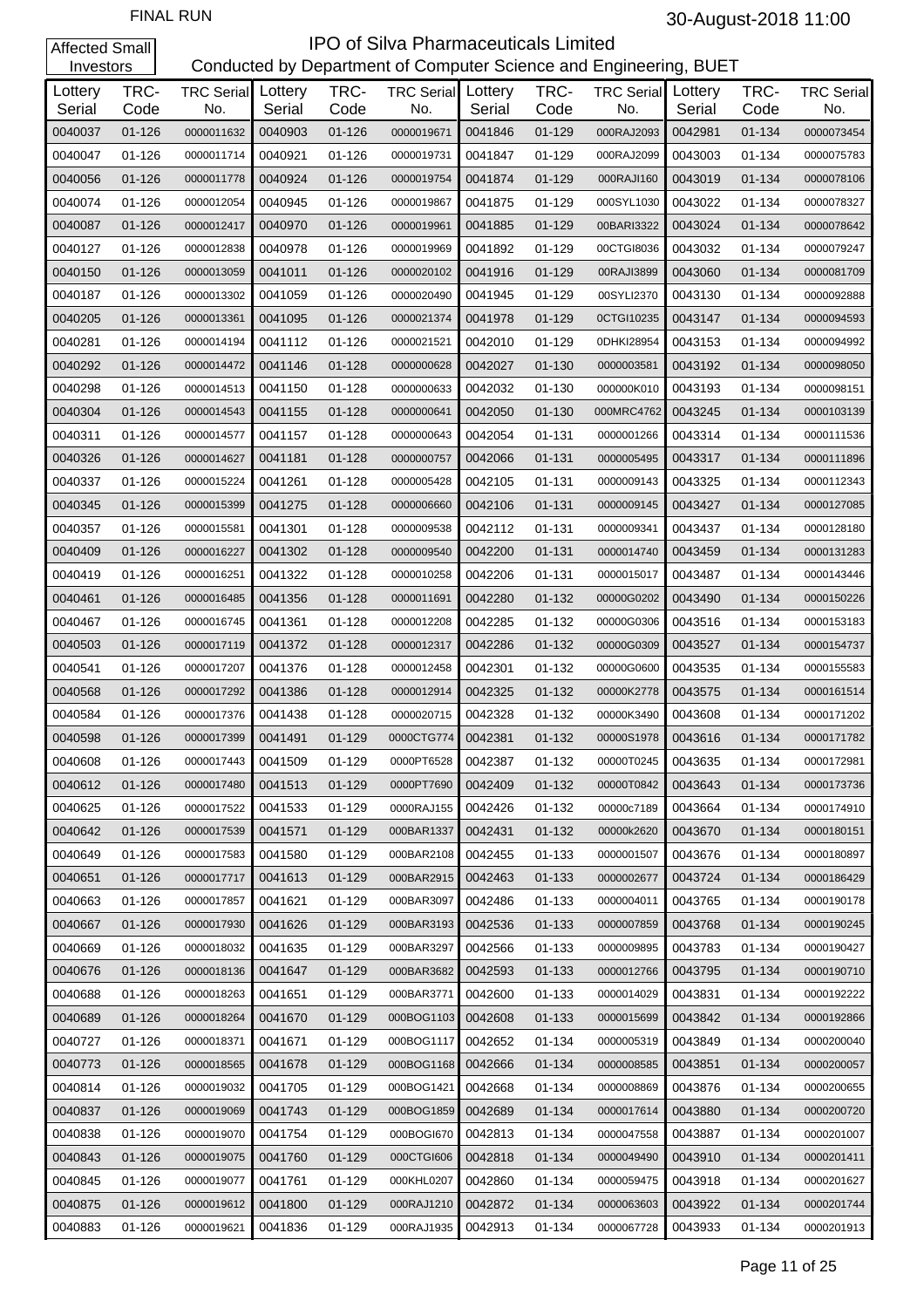| Investors         |              |                                  |         |              | Conducted by Department of Computer Science and Engineering, BUET |                   |              |                          |                   |              |                          |
|-------------------|--------------|----------------------------------|---------|--------------|-------------------------------------------------------------------|-------------------|--------------|--------------------------|-------------------|--------------|--------------------------|
| Lottery<br>Serial | TRC-<br>Code | <b>TRC Serial</b> Lottery<br>No. | Serial  | TRC-<br>Code | <b>TRC Serial</b><br>No.                                          | Lottery<br>Serial | TRC-<br>Code | <b>TRC Serial</b><br>No. | Lottery<br>Serial | TRC-<br>Code | <b>TRC Serial</b><br>No. |
| 0043950           | 01-134       | 0000210320                       | 0044919 | 01-135       | 0000004823                                                        | 0045914           | $01 - 135$   | 0000007009               | 0046828           | $01 - 135$   | 0000032180               |
| 0043974           | 01-134       | 0000220112                       | 0044928 | 01-135       | 0000004855                                                        | 0045918           | 01-135       | 0000007013               | 0046846           | $01 - 135$   | 0000032502               |
| 0044019           | 01-134       | 0000221865                       | 0044934 | 01-135       | 0000004862                                                        | 0045929           | $01 - 135$   | 0000007024               | 0046848           | $01 - 135$   | 0000032504               |
| 0044071           | 01-134       | 0000261295                       | 0044962 | 01-135       | 0000004999                                                        | 0045948           | 01-135       | 0000007043               | 0046878           | $01 - 135$   | 0000033837               |
| 0044074           | 01-134       | 0000261736                       | 0045029 | 01-135       | 0000005279                                                        | 0045952           | $01 - 135$   | 0000007047               | 0046887           | $01 - 135$   | 0000034020               |
| 0044077           | 01-135       | 0000000057                       | 0045040 | 01-135       | 0000005322                                                        | 0045962           | 01-135       | 0000007057               | 0046979           | 01-136       | 000000C116               |
| 0044109           | 01-135       | 0000000568                       | 0045070 | 01-135       | 0000005420                                                        | 0045972           | 01-135       | 0000007067               | 0046992           | 01-136       | 000000M595               |
| 0044114           | 01-135       | 0000000650                       | 0045073 | 01-135       | 0000005423                                                        | 0046010           | 01-135       | 0000007106               | 0047006           | 01-136       | 000000U135               |
| 0044168           | 01-135       | 0000000891                       | 0045091 | 01-135       | 0000005444                                                        | 0046038           | $01 - 135$   | 0000007134               | 0047018           | 01-136       | 000000U707               |
| 0044195           | 01-135       | 0000001131                       | 0045101 | 01-135       | 0000005454                                                        | 0046145           | 01-135       | 0000007530               | 0047027           | 01-136       | 0000011257               |
| 0044220           | 01-135       | 0000001376                       | 0045124 | 01-135       | 0000005546                                                        | 0046152           | $01 - 135$   | 0000007537               | 0047036           | 01-136       | 0000016835               |
| 0044257           | 01-135       | 0000001680                       | 0045175 | 01-135       | 0000005835                                                        | 0046154           | 01-135       | 0000007540               | 0047041           | 01-136       | 0000018613               |
| 0044260           | 01-135       | 0000001723                       | 0045212 | 01-135       | 0000006103                                                        | 0046156           | $01 - 135$   | 0000007542               | 0047046           | $01 - 136$   | 0000022818               |
| 0044292           | 01-135       | 0000001945                       | 0045223 | 01-135       | 0000006129                                                        | 0046191           | 01-135       | 0000007663               | 0047055           | 01-136       | 00000M1082               |
| 0044325           | 01-135       | 0000002225                       | 0045237 | $01 - 135$   | 0000006143                                                        | 0046261           | $01 - 135$   | 0000007744               | 0047101           | 01-137       | 0000020371               |
| 0044333           | 01-135       | 0000002324                       | 0045268 | 01-135       | 0000006174                                                        | 0046265           | 01-135       | 0000007748               | 0047105           | 01-137       | 0000020402               |
| 0044335           | 01-135       | 0000002326                       | 0045277 | $01 - 135$   | 0000006183                                                        | 0046288           | $01 - 135$   | 0000007771               | 0047114           | 01-137       | 0000030148               |
| 0044350           | 01-135       | 0000002369                       | 0045300 | 01-135       | 0000006206                                                        | 0046294           | 01-135       | 0000007778               | 0047127           | 01-137       | 0000031226               |
| 0044351           | $01 - 135$   | 0000002370                       | 0045302 | 01-135       | 0000006208                                                        | 0046300           | 01-135       | 0000007784               | 0047145           | 01-138       | 0000000M90               |
| 0044384           | 01-135       | 0000002701                       | 0045307 | 01-135       | 0000006213                                                        | 0046330           | 01-135       | 0000007814               | 0047171           | 01-138       | 0000002459               |
| 0044408           | $01 - 135$   | 0000002864                       | 0045324 | 01-135       | 0000006279                                                        | 0046332           | $01 - 135$   | 0000007817               | 0047179           | $01 - 138$   | 0000003046               |
| 0044411           | 01-135       | 0000002887                       | 0045327 | 01-135       | 0000006283                                                        | 0046338           | 01-135       | 0000007823               | 0047201           | 01-138       | 0000004803               |
| 0044416           | 01-135       | 0000002948                       | 0045390 | 01-135       | 0000006404                                                        | 0046361           | $01 - 135$   | 0000007848               | 0047219           | 01-138       | 0000005332               |
| 0044426           | 01-135       | 0000003084                       | 0045391 | 01-135       | 0000006405                                                        | 0046377           | 01-135       | 0000007871               | 0047223           | 01-138       | 0000005454               |
| 0044433           | $01 - 135$   | 0000003137                       | 0045415 | 01-135       | 0000006433                                                        | 0046399           | $01 - 135$   | 0000007893               | 0047260           | 01-138       | 0000006874               |
| 0044449           | 01-135       | 0000003197                       | 0045449 | 01-135       | 0000006468                                                        | 0046437           | 01-135       | 0000007962               | 0047281           | 01-138       | 0000008246               |
| 0044453           | 01-135       | 0000003228                       | 0045453 | 01-135       | 0000006472                                                        | 0046498           | $01 - 135$   | 0000008028               | 0047294           | $01 - 138$   | 0000008924               |
| 0044467           | 01-135       | 0000003392                       | 0045462 | 01-135       | 0000006481                                                        | 0046510           | 01-135       | 0000008040               | 0047295           | 01-138       | 0000008984               |
| 0044484           | 01-135       | 0000003495                       | 0045467 | 01-135       | 0000006486                                                        | 0046530           | 01-135       | 0000008060               | 0047311           | 01-138       | 000000M156               |
| 0044486           | 01-135       | 0000003504                       | 0045468 | 01-135       | 0000006487                                                        | 0046548           | 01-135       | 0000008078               | 0047318           | 01-138       | 000000M200               |
| 0044505           | 01-135       | 0000003594                       | 0045487 | 01-135       | 0000006506                                                        | 0046553           | 01-135       | 0000008087               | 0047335           | 01-138       | 000000N130               |
| 0044506           | 01-135       | 0000003596                       | 0045523 | 01-135       | 0000006543                                                        | 0046564           | 01-135       | 0000008098               | 0047355           | 01-138       | 000000N540               |
| 0044530           | 01-135       | 0000003624                       | 0045545 | $01 - 135$   | 0000006565                                                        | 0046587           | $01 - 135$   | 0000008121               | 0047398           | 01-138       | 00000M1945               |
| 0044541           | 01-135       | 0000003635                       | 0045593 | 01-135       | 0000006667                                                        | 0046613           | 01-135       | 0000008147               | 0047400           | 01-138       | 00000M2006               |
| 0044551           | 01-135       | 0000003645                       | 0045597 | 01-135       | 0000006671                                                        | 0046635           | 01-135       | 0000008187               | 0047401           | 01-138       | 00000M2007               |
| 0044561           | 01-135       | 0000003656                       | 0045626 | 01-135       | 0000006700                                                        | 0046638           | 01-135       | 0000008190               | 0047509           | 01-138       | 00000N2553               |
| 0044571           | 01-135       | 0000003668                       | 0045682 | 01-135       | 0000006757                                                        | 0046648           | 01-135       | 0000010031               | 0047536           | 01-138       | 00000N2800               |
| 0044606           | 01-135       | 0000003757                       | 0045715 | 01-135       | 0000006800                                                        | 0046656           | 01-135       | 0000010396               | 0047583           | 01-138       | 00000N3426               |
| 0044623           | 01-135       | 0000003803                       | 0045729 | 01-135       | 0000006814                                                        | 0046670           | 01-135       | 0000010802               | 0047584           | 01-138       | 00000N3427               |
| 0044630           | 01-135       | 0000003816                       | 0045742 | 01-135       | 0000006827                                                        | 0046690           | 01-135       | 0000010904               | 0047596           | 01-138       | 00000N3610               |
| 0044656           | 01-135       | 0000003850                       | 0045750 | 01-135       | 0000006835                                                        | 0046755           | 01-135       | 0000030418               | 0047641           | 01-138       | 00000N4418               |
| 0044686           | 01-135       | 0000003986                       | 0045752 | 01-135       | 0000006837                                                        | 0046771           | 01-135       | 0000030689               | 0047669           | 01-138       | 00000N4745               |
| 0044768           | 01-135       | 0000004287                       | 0045802 | 01-135       | 0000006894                                                        | 0046781           | 01-135       | 0000030802               | 0047673           | 01-138       | 00000N4786               |
| 0044782           | 01-135       | 0000004408                       | 0045818 | 01-135       | 0000006910                                                        | 0046787           | 01-135       | 0000030816               | 0047679           | 01-138       | 00000N4814               |
| 0044792           | 01-135       | 0000004427                       | 0045824 | 01-135       | 0000006916                                                        | 0046800           | 01-135       | 0000031234               | 0047681           | 01-138       | 00000N4817               |
| 0044797           | 01-135       | 0000004444                       | 0045830 | 01-135       | 0000006925                                                        | 0046801           | 01-135       | 0000031241               | 0047685           | 01-138       | 00000N4821               |
| 0044870           | 01-135       | 0000004651                       | 0045896 | 01-135       | 0000006991                                                        | 0046810           | 01-135       | 0000031740               | 0047692           | 01-139       | 0000008985               |
| 0044896           | 01-135       | 0000004720                       | 0045897 | 01-135       | 0000006992                                                        | 0046819           | 01-135       | 0000032045               | 0047720           | 01-139       | 0000013124               |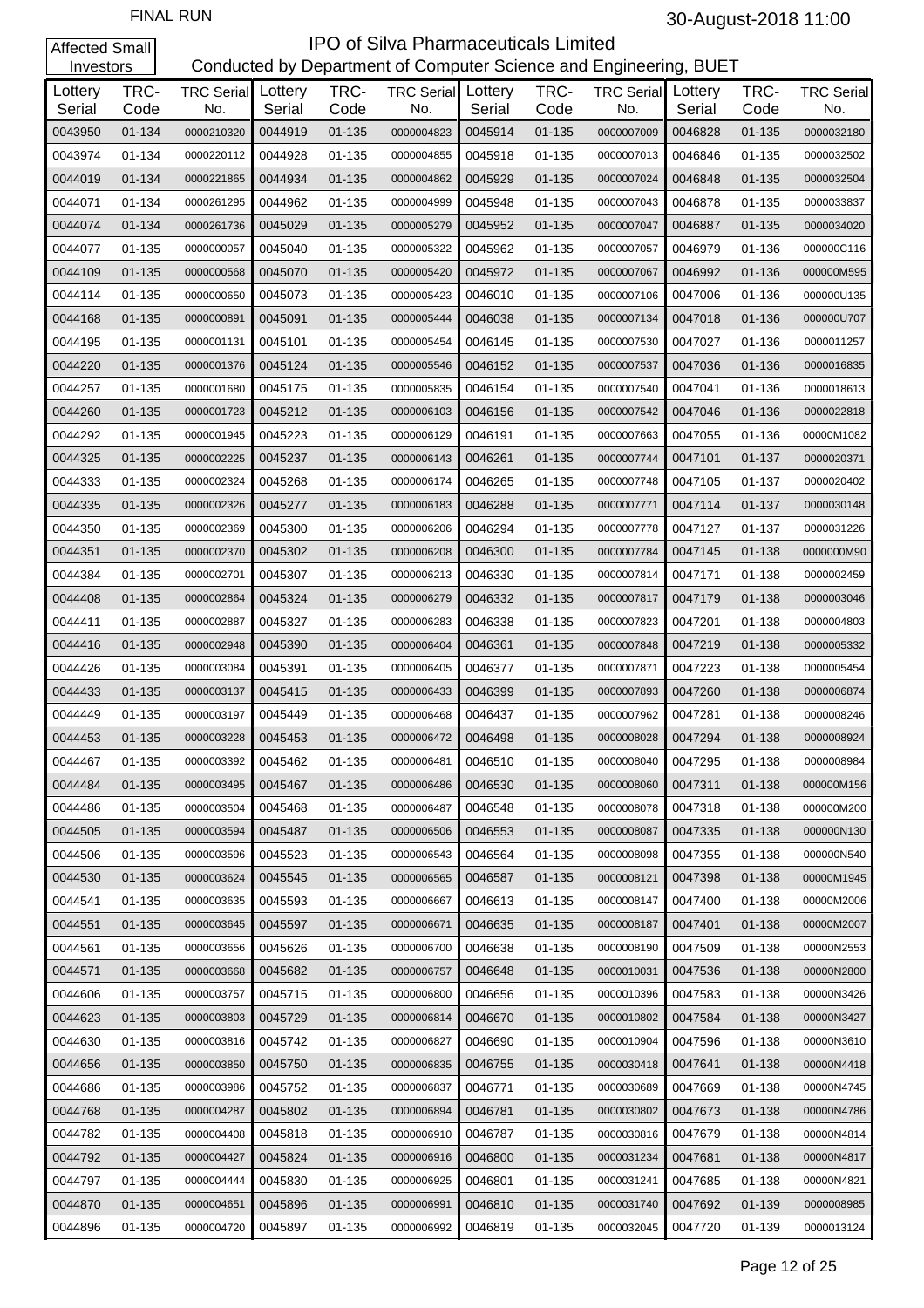| Investors         |              |                          |                   |              | Conducted by Department of Computer Science and Engineering, BUET |                   |              |                          |                   |              |                          |
|-------------------|--------------|--------------------------|-------------------|--------------|-------------------------------------------------------------------|-------------------|--------------|--------------------------|-------------------|--------------|--------------------------|
| Lottery<br>Serial | TRC-<br>Code | <b>TRC Serial</b><br>No. | Lottery<br>Serial | TRC-<br>Code | <b>TRC Serial</b><br>No.                                          | Lottery<br>Serial | TRC-<br>Code | <b>TRC Serial</b><br>No. | Lottery<br>Serial | TRC-<br>Code | <b>TRC Serial</b><br>No. |
| 0047723           | 01-139       | 0000013448               | 0048517           | $01 - 143$   | 0000000338                                                        | 0049570           | $01 - 157$   | 0000003014               | 0050505           | $01 - 168$   | 000000P148               |
| 0047746           | 01-140       | 0000001145               | 0048549           | 01-143       | 0000015144                                                        | 0049659           | 01-158       | 0000008759               | 0050511           | 01-168       | 000000P330               |
| 0047752           | $01 - 140$   | 0000001745               | 0048558           | 01-143       | 0000015342                                                        | 0049664           | 01-158       | 0000009158               | 0050544           | $01 - 168$   | 000000S322               |
| 0047774           | 01-140       | 0000005658               | 0048561           | 01-143       | 0000015401                                                        | 0049678           | 01-158       | 0000011163               | 0050547           | 01-168       | 000000S441               |
| 0047778           | 01-140       | 0000005694               | 0048576           | $01 - 143$   | 0000015628                                                        | 0049685           | 01-158       | 0000012211               | 0050584           | $01 - 168$   | 00000A1442               |
| 0047790           | 01-140       | 0000006545               | 0048598           | 01-143       | 0000016196                                                        | 0049714           | 01-158       | 00000N0037               | 0050587           | 01-168       | 00000A1463               |
| 0047812           | $01 - 140$   | 0000009703               | 0048607           | 01-143       | 0000016597                                                        | 0049789           | 01-164       | 0000000608               | 0050605           | 01-168       | 00000A1725               |
| 0047834           | 01-140       | 0000010247               | 0048624           | 01-143       | 0000016976                                                        | 0049790           | 01-164       | 0000000989               | 0050623           | 01-168       | 00000A1880               |
| 0047858           | 01-140       | 0000012275               | 0048654           | 01-143       | 0000045207                                                        | 0049793           | 01-164       | 0000001261               | 0050627           | 01-168       | 00000A2019               |
| 0047891           | 01-140       | 0000015203               | 0048677           | 01-145       | 0000004030                                                        | 0049805           | 01-164       | 0000005188               | 0050638           | 01-168       | 00000A2095               |
| 0047937           | $01 - 140$   | 0000020579               | 0048703           | 01-148       | 0000016908                                                        | 0049808           | 01-164       | 0000005600               | 0050643           | $01 - 168$   | 00000A2183               |
| 0047962           | 01-142       | 000000B128               | 0048704           | 01-148       | 0000017326                                                        | 0049813           | 01-164       | 0000005763               | 0050658           | 01-168       | 00000A2275               |
| 0047972           | $01 - 142$   | 000000B313               | 0048705           | 01-148       | 0000018312                                                        | 0049836           | 01-164       | 0000009976               | 0050671           | 01-168       | 00000A2361               |
| 0048006           | 01-142       | 000000C197               | 0048776           | 01-148       | 0000028563                                                        | 0049844           | 01-164       | 0000011311               | 0050706           | 01-168       | 00000A2495               |
| 0048035           | $01 - 142$   | 000000C714               | 0048817           | 01-149       | 0000001279                                                        | 0049849           | 01-164       | 0000012237               | 0050723           | 01-168       | 00000A2637               |
| 0048038           | 01-142       | 000000C732               | 0048850           | 01-149       | 0000012062                                                        | 0049855           | 01-164       | 0000012938               | 0050747           | 01-168       | 00000A2865               |
| 0048047           | 01-142       | 000000C797               | 0048855           | 01-149       | 0000014012                                                        | 0049888           | 01-164       | 0000015113               | 0050758           | 01-168       | 00000B1194               |
| 0048057           | 01-142       | 000000C851               | 0048857           | 01-149       | 0000014382                                                        | 0049908           | 01-164       | 0000015747               | 0050764           | 01-168       | 00000B1251               |
| 0048070           | $01 - 142$   | 000000G140               | 0048875           | 01-149       | 0000020387                                                        | 0049911           | 01-164       | 0000016000               | 0050767           | 01-168       | 00000F1027               |
| 0048073           | 01-142       | 000000G150               | 0048884           | 01-149       | 0000021533                                                        | 0049929           | 01-164       | 0000016441               | 0050771           | 01-168       | 00000F1163               |
| 0048074           | $01 - 142$   | 000000G188               | 0048888           | 01-149       | 0000022857                                                        | 0050026           | 01-164       | 0000026148               | 0050782           | 01-168       | 00000F1594               |
| 0048103           | 01-142       | 000000U630               | 0048904           | 01-149       | 0000026759                                                        | 0050031           | 01-164       | 0000026172               | 0050785           | 01-168       | 00000F1712               |
| 0048108           | $01 - 142$   | 000000U872               | 0048930           | 01-149       | 0000033005                                                        | 0050045           | 01-164       | 0000035070               | 0050803           | 01-168       | 00000F2084               |
| 0048117           | 01-142       | 0000010445               | 0048934           | 01-149       | 0000034054                                                        | 0050049           | 01-164       | 0000050067               | 0050819           | 01-168       | 00000F2502               |
| 0048134           | $01 - 142$   | 0000012109               | 0049003           | 01-149       | 0000042974                                                        | 0050072           | 01-164       | 0000070148               | 0050826           | 01-168       | 00000F2642               |
| 0048138           | 01-142       | 0000012420               | 0049016           | 01-149       | 0000044039                                                        | 0050076           | 01-164       | 0000078019               | 0050874           | 01-168       | 00000F3037               |
| 0048149           | $01 - 142$   | 0000013221               | 0049070           | 01-149       | 0000046251                                                        | 0050128           | 01-165       | 0000002704               | 0050885           | $01 - 168$   | 00000F3210               |
| 0048214           | 01-142       | 00000B1869               | 0049086           | 01-149       | 0000047212                                                        | 0050135           | 01-165       | 0000003134               | 0050912           | 01-168       | 00000M1931               |
| 0048216           | $01 - 142$   | 00000B1889               | 0049095           | $01 - 149$   | 0000047547                                                        | 0050145           | 01-166       | 0000S00794               | 0050916           | 01-168       | 00000M2016               |
| 0048229           | $01 - 142$   | 00000B2078               | 0049124           | 01-149       | 0000048401                                                        | 0050155           | $01 - 168$   | 0000000155               | 0050974           | $01 - 168$   | 00000M2935               |
| 0048253           | $01 - 142$   | 00000C1653               | 0049161           | $01 - 149$   | 0000050055                                                        | 0050158           | 01-168       | 0000000319               | 0050975           | 01-168       | 00000M2944               |
| 0048260           | $01 - 142$   | 00000C1736               | 0049172           | 01-149       | 0000050380                                                        | 0050191           | 01-168       | 0000001795               | 0050986           | 01-168       | 00000M3158               |
| 0048268           | $01 - 142$   | 00000C1967               | 0049193           | $01 - 149$   | 0000050969                                                        | 0050207           | 01-168       | 0000002066               | 0051000           | 01-168       | 00000M3308               |
| 0048287           | 01-142       | 00000C2208               | 0049203           | 01-149       | 0000051402                                                        | 0050219           | $01 - 168$   | 0000002226               | 0051005           | $01 - 168$   | 00000M3350               |
| 0048290           | $01 - 142$   | 00000C2330               | 0049215           | 01-149       | 0000052008                                                        | 0050222           | 01-168       | 0000002244               | 0051007           | 01-168       | 00000M3358               |
| 0048291           | 01-142       | 00000C2332               | 0049231           | 01-149       | 0000053565                                                        | 0050314           | 01-168       | 000000A635               | 0051009           | 01-168       | 00000M3456               |
| 0048305           | 01-142       | 00000C2886               | 0049235           | 01-149       | 0000053651                                                        | 0050327           | 01-168       | 000000A872               | 0051021           | 01-168       | 00000M3575               |
| 0048312           | 01-142       | 00000C3013               | 0049248           | 01-149       | 0000054534                                                        | 0050328           | 01-168       | 000000A874               | 0051044           | 01-168       | 00000M3747               |
| 0048317           | 01-142       | 00000C3038               | 0049274           | 01-149       | 0000056677                                                        | 0050345           | 01-168       | 000000B434               | 0051051           | 01-168       | 00000M3841               |
| 0048323           | 01-142       | 00000C3088               | 0049281           | 01-149       | 0000056954                                                        | 0050349           | 01-168       | 000000B682               | 0051066           | 01-168       | 00000M4036               |
| 0048334           | 01-142       | 00000C3305               | 0049336           | 01-149       | 0000058477                                                        | 0050354           | 01-168       | 000000B707               | 0051103           | 01-168       | 00000P1839               |
| 0048384           | 01-142       | 00000C3982               | 0049345           | 01-149       | 0000059465                                                        | 0050384           | 01-168       | 000000C579               | 0051105           | 01-168       | 00000P1891               |
| 0048417           | 01-142       | 00000C4493               | 0049346           | 01-149       | 0000059466                                                        | 0050394           | 01-168       | 000000C621               | 0051108           | 01-168       | 00000P1932               |
| 0048422           | 01-142       | 00000C4547               | 0049393           | 01-149       | 0000067154                                                        | 0050406           | 01-168       | 000000C739               | 0051181           | 01-168       | 00000S1659               |
| 0048439           | 01-142       | 00000G1173               | 0049419           | 01-149       | 0000070998                                                        | 0050409           | 01-168       | 000000C742               | 0051196           | 01-168       | 00000S2076               |
| 0048443           | 01-142       | 00000G1319               | 0049464           | 01-149       | 0000074585                                                        | 0050431           | 01-168       | 000000D126               | 0051205           | 01-168       | 00000S2222               |
| 0048460           | 01-142       | 00000G2016               | 0049504           | 01-149       | 0000079745                                                        | 0050458           | 01-168       | 000000F442               | 0051211           | 01-168       | 00000S2333               |
| 0048461           | 01-142       | 00000G2025               | 0049535           | 01-153       | 0000001517                                                        | 0050498           | 01-168       | 000000M669               | 0051212           | 01-168       | 00000S2334               |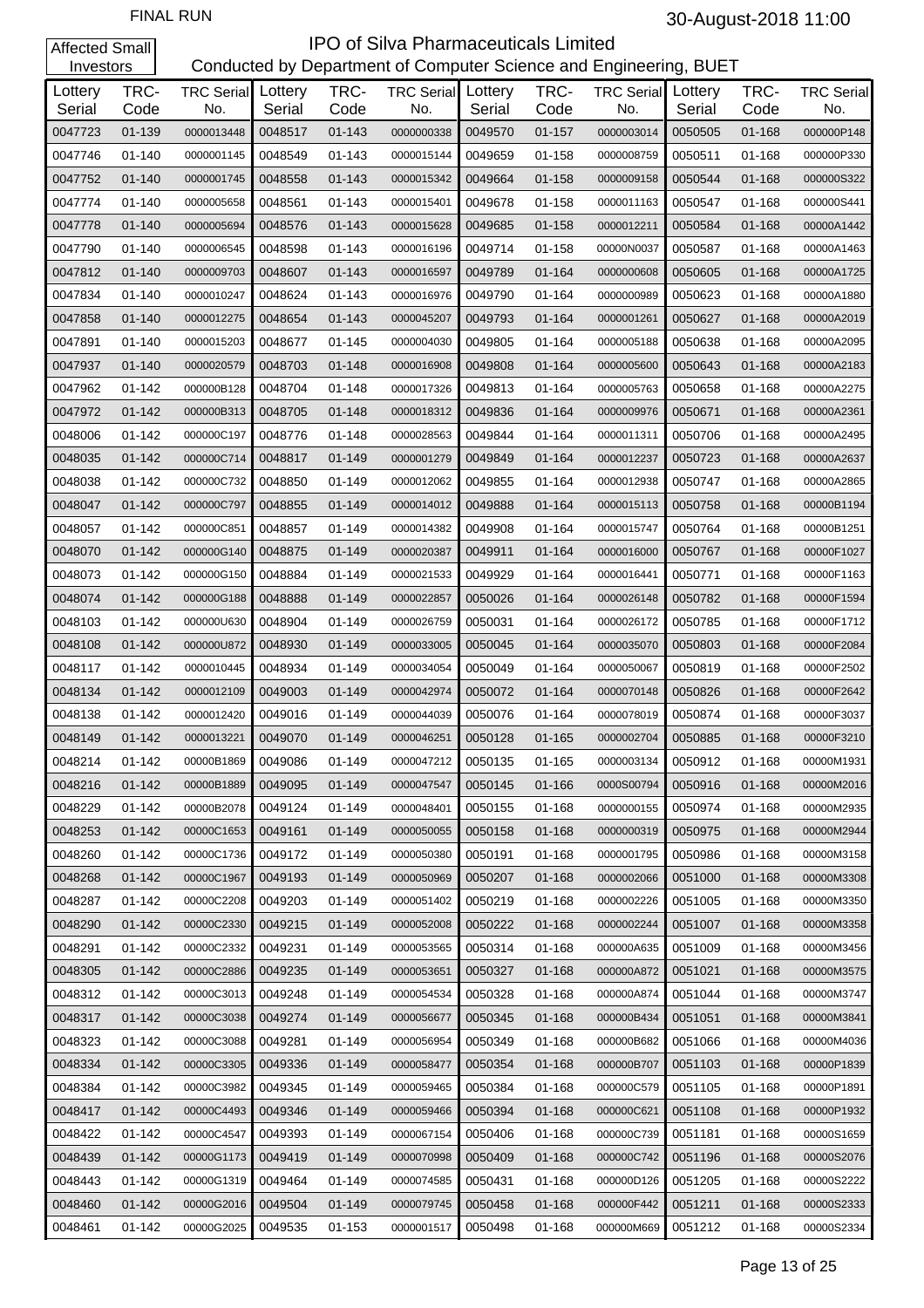| Investors         |              |                          |                   |              | Conducted by Department of Computer Science and Engineering, BUET |                   |              |                                  |         |              |                          |
|-------------------|--------------|--------------------------|-------------------|--------------|-------------------------------------------------------------------|-------------------|--------------|----------------------------------|---------|--------------|--------------------------|
| Lottery<br>Serial | TRC-<br>Code | <b>TRC Serial</b><br>No. | Lottery<br>Serial | TRC-<br>Code | <b>TRC Serial</b><br>No.                                          | Lottery<br>Serial | TRC-<br>Code | <b>TRC Serial</b> Lottery<br>No. | Serial  | TRC-<br>Code | <b>TRC Serial</b><br>No. |
| 0051213           | 01-168       | 00000S2359               | 0052125           | 01-171       | 00KBB32754                                                        | 0053139           | $01 - 173$   | 000000X135                       | 0053804 | $01 - 173$   | 00000N2879               |
| 0051218           | 01-168       | 00000S2430               | 0052139           | 01-171       | 00KBB32814                                                        | 0053152           | 01-173       | 000000X273                       | 0053832 | 01-173       | 00000N3011               |
| 0051274           | 01-169       | 0000002521               | 0052162           | 01-171       | 00KBB32987                                                        | 0053173           | 01-173       | 000000X706                       | 0053844 | 01-173       | 00000N3072               |
| 0051289           | 01-169       | 0000003008               | 0052206           | 01-171       | 00NCU13338                                                        | 0053178           | 01-173       | 000000X848                       | 0053849 | 01-173       | 00000N3138               |
| 0051299           | 01-169       | 0000003272               | 0052217           | 01-171       | 00NCU15989                                                        | 0053194           | 01-173       | 0000010676                       | 0053887 | 01-173       | 00000N3397               |
| 0051354           | 01-169       | 0000003801               | 0052223           | 01-171       | 00NCU17490                                                        | 0053198           | 01-173       | 0000010914                       | 0053903 | 01-173       | 00000P1181               |
| 0051357           | 01-169       | 0000003805               | 0052266           | 01-171       | 00NCU29629                                                        | 0053212           | 01-173       | 0000011026                       | 0053913 | 01-173       | 00000P1432               |
| 0051383           | 01-169       | 0000010923               | 0052268           | 01-171       | 00NCU31379                                                        | 0053219           | 01-173       | 0000011042                       | 0053923 | 01-173       | 00000S1054               |
| 0051387           | 01-171       | 0000001693               | 0052288           | 01-171       | 00NME14711                                                        | 0053229           | 01-173       | 0000011512                       | 0053948 | 01-173       | 00000S1294               |
| 0051388           | 01-171       | 0000002795               | 0052328           | 01-171       | 00TNG23976                                                        | 0053235           | 01-173       | 0000011539                       | 0053983 | 01-173       | 00000Z1040               |
| 0051394           | 01-171       | 0000005650               | 0052330           | 01-171       | 00TNG31014                                                        | 0053249           | 01-173       | 0000011625                       | 0054005 | 01-173       | 00000Z1193               |
| 0051479           | 01-171       | 0000024542               | 0052337           | 01-171       | 00TNG32920                                                        | 0053266           | 01-173       | 0000012613                       | 0054010 | 01-173       | 00000Z1225               |
| 0051480           | 01-171       | 0000024547               | 0052374           | 01-173       | 0000000808                                                        | 0053271           | 01-173       | 0000012659                       | 0054033 | $01 - 175$   | 0000002111               |
| 0051492           | 01-171       | 0000026267               | 0052385           | 01-173       | 0000000K31                                                        | 0053272           | 01-173       | 0000012667                       | 0054045 | 01-175       | 0000004280               |
| 0051501           | 01-171       | 0000028664               | 0052395           | 01-173       | 0000000K83                                                        | 0053280           | 01-173       | 0000012682                       | 0054049 | 01-175       | 0000004870               |
| 0051502           | 01-171       | 0000028666               | 0052396           | 01-173       | 0000000K90                                                        | 0053313           | 01-173       | 0000014729                       | 0054050 | $01 - 175$   | 0000004939               |
| 0051504           | 01-171       | 0000028673               | 0052438           | 01-173       | 0000001905                                                        | 0053351           | 01-173       | 00000A1380                       | 0054065 | 01-175       | 0000006677               |
| 0051523           | 01-171       | 0000028788               | 0052446           | 01-173       | 0000002034                                                        | 0053368           | 01-173       | 00000A1509                       | 0054076 | 01-175       | 0000007660               |
| 0051547           | 01-171       | 0000032557               | 0052549           | 01-173       | 0000004048                                                        | 0053402           | 01-173       | 00000A1959                       | 0054083 | 01-176       | 0000000369               |
| 0051625           | 01-171       | 00DEL25036               | 0052611           | 01-173       | 0000005651                                                        | 0053403           | 01-173       | 00000A1960                       | 0054089 | $01 - 177$   | 0000000141               |
| 0051626           | 01-171       | 00DEL25039               | 0052615           | 01-173       | 0000005771                                                        | 0053412           | 01-173       | 00000A2055                       | 0054103 | 01-177       | 0000001073               |
| 0051648           | 01-171       | 00DMF32403               | 0052620           | 01-173       | 0000005817                                                        | 0053413           | 01-173       | 00000A2059                       | 0054112 | 01-177       | 0000002261               |
| 0051693           | 01-171       | 00DMI32818               | 0052626           | 01-173       | 0000005868                                                        | 0053421           | 01-173       | 00000A2133                       | 0054115 | 01-177       | 0000003461               |
| 0051703           | $01 - 171$   | 00DMI33041               | 0052645           | 01-173       | 0000006341                                                        | 0053441           | 01-173       | 00000A2413                       | 0054124 | 01-177       | 0000005642               |
| 0051711           | 01-171       | 00DMK31927               | 0052651           | 01-173       | 0000006534                                                        | 0053464           | 01-173       | 00000M1100                       | 0054127 | 01-177       | 0000007294               |
| 0051718           | 01-171       | 00HSB22289               | 0052655           | 01-173       | 0000006641                                                        | 0053470           | 01-173       | 00000N1027                       | 0054130 | 01-177       | 0000007485               |
| 0051755           | 01-171       | 00KBB19348               | 0052657           | 01-173       | 0000006725                                                        | 0053497           | 01-173       | 00000N1169                       | 0054134 | 01-177       | 0000010557               |
| 0051756           | 01-171       | 00KBB19428               | 0052660           | 01-173       | 0000006853                                                        | 0053500           | 01-173       | 00000N1179                       | 0054141 | $01 - 177$   | 0000012204               |
| 0051759           | $01 - 171$   | 00KBB19925               | 0052708           | 01-173       | 0000008191                                                        | 0053525           | 01-173       | 00000N1304                       | 0054155 | 01-177       | 0000013323               |
| 0051771           | 01-171       | 00KBB20259               | 0052721           | 01-173       | 0000009007                                                        | 0053526           | 01-173       | 00000N1306                       | 0054168 | 01-177       | 0000015648               |
| 0051782           | $01 - 171$   | 00KBB20481               | 0052725           | 01-173       | 0000009056                                                        | 0053531           | $01 - 173$   | 00000N1336                       | 0054208 | $01 - 177$   | 0000018236               |
| 0051798           | 01-171       | 00KBB21638               | 0052732           | 01-173       | 0000009229                                                        | 0053557           | 01-173       | 00000N1586                       | 0054215 | 01-177       | 0000018752               |
| 0051814           | $01 - 171$   | 00KBB22434               | 0052762           | 01-173       | 0000009511                                                        | 0053565           | 01-173       | 00000N1692                       | 0054225 | 01-177       | 0000019217               |
| 0051835           | 01-171       | 00KBB23078               | 0052777           | 01-173       | 0000009688                                                        | 0053573           | 01-173       | 00000N1733                       | 0054339 | 01-177       | 0000024663               |
| 0051844           | $01 - 171$   | 00KBB23482               | 0052782           | 01-173       | 0000009761                                                        | 0053590           | $01 - 173$   | 00000N1810                       | 0054340 | $01 - 177$   | 0000025150               |
| 0051846           | 01-171       | 00KBB23543               | 0052804           | 01-173       | 000000K108                                                        | 0053616           | 01-173       | 00000N1966                       | 0054348 | 01-177       | 0000025728               |
| 0051897           | $01 - 171$   | 00KBB24803               | 0052820           | 01-173       | 000000K247                                                        | 0053638           | 01-173       | 00000N2162                       | 0054356 | 01-177       | 0000026897               |
| 0051912           | 01-171       | 00KBB25396               | 0052840           | 01-173       | 000000K348                                                        | 0053654           | 01-173       | 00000N2208                       | 0054363 | 01-177       | 0000027157               |
| 0051919           | $01 - 171$   | 00KBB25534               | 0052856           | 01-173       | 000000K512                                                        | 0053658           | 01-173       | 00000N2213                       | 0054374 | $01 - 177$   | 0000042289               |
| 0051951           | 01-171       | 00KBB26854               | 0052906           | 01-173       | 000000N329                                                        | 0053679           | 01-173       | 00000N2286                       | 0054383 | 01-177       | 0000042298               |
| 0051954           | 01-171       | 00KBB26857               | 0052915           | 01-173       | 000000N412                                                        | 0053684           | 01-173       | 00000N2312                       | 0054390 | 01-177       | 0000042305               |
| 0051975           | 01-171       | 00KBB27840               | 0052916           | 01-173       | 000000N415                                                        | 0053694           | 01-173       | 00000N2336                       | 0054398 | 01-177       | 0000042313               |
| 0051998           | 01-171       | 00KBB29681               | 0053038           | 01-173       | 000000R237                                                        | 0053698           | 01-173       | 00000N2344                       | 0054428 | $01 - 177$   | 0000042343               |
| 0052000           | 01-171       | 00KBB29683               | 0053053           | 01-173       | 000000R373                                                        | 0053704           | 01-173       | 00000N2358                       | 0054491 | 01-177       | 0000042724               |
| 0052005           | 01-171       | 00KBB29691               | 0053062           | 01-173       | 000000R462                                                        | 0053744           | 01-173       | 00000N2473                       | 0054533 | $01 - 177$   | 0000042766               |
| 0052024           | 01-171       | 00KBB32275               | 0053089           | 01-173       | 000000S664                                                        | 0053781           | 01-173       | 00000N2683                       | 0054537 | 01-177       | 0000042770               |
| 0052048           | 01-171       | 00KBB32616               | 0053110           | 01-173       | 000000S819                                                        | 0053783           | 01-173       | 00000N2698                       | 0054562 | 01-177       | 0000042796               |
| 0052116           | 01-171       | 00KBB32723               | 0053137           | 01-173       | 000000X118                                                        | 0053803           | 01-173       | 00000N2867                       | 0054581 | 01-177       | 0000053253               |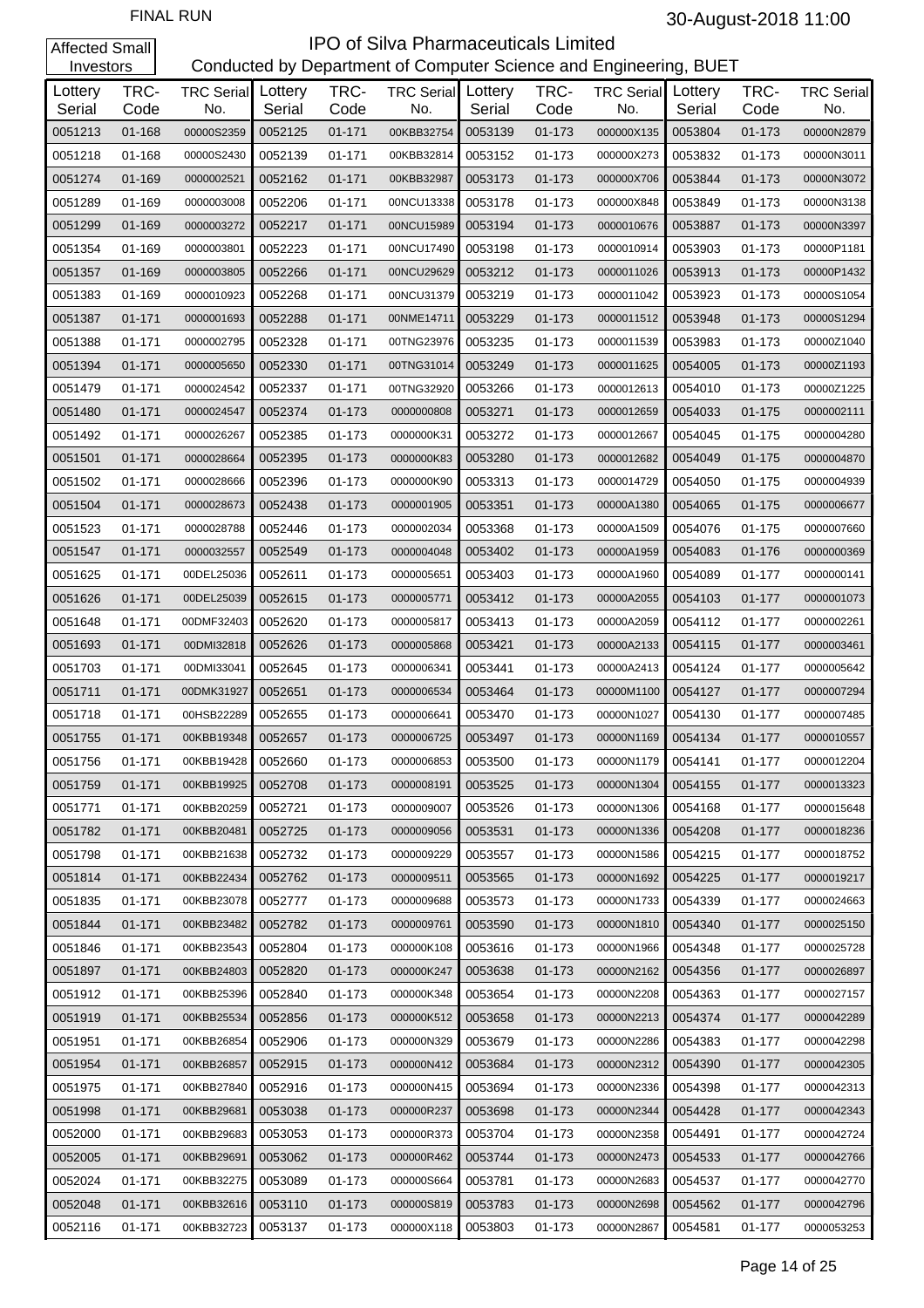#### **IPO of Silva Pharmaceuticals Limited**<br>Conducted by Department of Computer Science and Eng Conducted by Department of Computer Science and Engineering, BUET

| Investors         |              |                          |                   |              | Conducted by Department of Computer Science and Engineering, BUET |                   |              |                                  |         |              |                          |
|-------------------|--------------|--------------------------|-------------------|--------------|-------------------------------------------------------------------|-------------------|--------------|----------------------------------|---------|--------------|--------------------------|
| Lottery<br>Serial | TRC-<br>Code | <b>TRC Serial</b><br>No. | Lottery<br>Serial | TRC-<br>Code | <b>TRC Serial</b><br>No.                                          | Lottery<br>Serial | TRC-<br>Code | <b>TRC Serial</b> Lottery<br>No. | Serial  | TRC-<br>Code | <b>TRC Serial</b><br>No. |
| 0054612           | 01-179       | 0000026077               | 0055604           | 01-189       | 0000024335                                                        | 0056654           | $01 - 190$   | 0000025240                       | 0057406 | 01-196       | 0000011993               |
| 0054614           | 01-179       | 0000034593               | 0055627           | 01-189       | 0000024849                                                        | 0056691           | 01-191       | 0000010143                       | 0057410 | 01-196       | 0000012466               |
| 0054647           | 01-179       | 0000050996               | 0055641           | 01-189       | 0000025132                                                        | 0056709           | $01 - 191$   | 00D0000044                       | 0057415 | 01-196       | 0000013752               |
| 0054668           | 01-179       | 0000051516               | 0055642           | 01-189       | 0000025161                                                        | 0056717           | 01-191       | 00D0001045                       | 0057421 | 01-196       | 0000014447               |
| 0054672           | 01-179       | 0000051670               | 0055721           | 01-189       | 0000031318                                                        | 0056721           | $01 - 191$   | 00D0001726                       | 0057429 | 01-196       | 0000016216               |
| 0054711           | 01-180       | 0000004356               | 0055749           | 01-189       | 0000031606                                                        | 0056722           | 01-191       | 00D0001907                       | 0057474 | 01-197       | 0000002039               |
| 0054724           | 01-180       | 0000005245               | 0055760           | 01-189       | 0000031742                                                        | 0056732           | $01 - 191$   | 00G0000955                       | 0057475 | 01-197       | 0000002257               |
| 0054729           | 01-180       | 0000005368               | 0055770           | 01-189       | 0000031849                                                        | 0056767           | 01-193       | 0000001011                       | 0057495 | 01-197       | 0000003608               |
| 0054740           | 01-180       | 0000005887               | 0055779           | 01-189       | 0000031951                                                        | 0056777           | 01-193       | 0000001384                       | 0057503 | 01-197       | 0000004359               |
| 0054760           | 01-180       | 0000006531               | 0055780           | 01-189       | 0000031954                                                        | 0056795           | 01-193       | 0000001654                       | 0057538 | 01-197       | 0000006167               |
| 0054775           | $01 - 180$   | 0000007120               | 0055785           | 01-189       | 0000032052                                                        | 0056799           | 01-193       | 0000002073                       | 0057539 | 01-197       | 0000006287               |
| 0054787           | 01-180       | 0000007591               | 0055825           | 01-189       | 0000032427                                                        | 0056847           | 01-194       | 0000001140                       | 0057544 | 01-197       | 0000006509               |
| 0054831           | 01-183       | 0000000751               | 0055853           | 01-189       | 0000032726                                                        | 0056850           | 01-194       | 0000001309                       | 0057577 | 01-197       | 000000RJ33               |
| 0054848           | 01-184       | 0000001844               | 0055859           | 01-189       | 0000032802                                                        | 0056854           | 01-194       | 0000003292                       | 0057648 | 01-197       | 0000030687               |
| 0054861           | 01-184       | 0000007758               | 0055875           | 01-189       | 0000032971                                                        | 0056856           | 01-194       | 0000003764                       | 0057652 | 01-197       | 0000030774               |
| 0054893           | 01-184       | 0000014718               | 0055882           | 01-189       | 0000032990                                                        | 0056860           | 01-194       | 0000005081                       | 0057682 | 01-197       | 0000031588               |
| 0054894           | 01-184       | 0000014872               | 0055924           | 01-189       | 0000033492                                                        | 0056881           | 01-194       | 0000007520                       | 0057694 | 01-197       | 0000031829               |
| 0054914           | 01-184       | 0000016262               | 0055925           | 01-189       | 0000033494                                                        | 0056889           | 01-194       | 0000008876                       | 0057711 | 01-197       | 0000040813               |
| 0054916           | 01-184       | 0000016275               | 0056034           | 01-189       | 0000034670                                                        | 0056893           | 01-194       | 0000009279                       | 0057713 | 01-197       | 0000040919               |
| 0054962           | 01-184       | 0000022207               | 0056108           | 01-189       | 0000035365                                                        | 0056915           | 01-194       | 0000011275                       | 0057803 | 01-197       | 0000060700               |
| 0054974           | 01-185       | 00DHO04392               | 0056139           | 01-189       | 0000035768                                                        | 0056924           | 01-194       | 0000011857                       | 0057822 | 01-197       | 0000060951               |
| 0054990           | 01-185       | 00DHO09976               | 0056140           | 01-189       | 0000035775                                                        | 0056926           | 01-194       | 0000011921                       | 0057845 | 01-197       | 0000070804               |
| 0055035           | 01-186       | 0000009927               | 0056158           | 01-189       | 0000035926                                                        | 0056929           | 01-194       | 0000011940                       | 0057881 | 01-197       | 0000090387               |
| 0055061           | 01-186       | 0000012438               | 0056168           | 01-189       | 0000036087                                                        | 0057049           | 01-194       | 0000016324                       | 0057898 | 01-197       | 00000CD393               |
| 0055095           | 01-186       | 0000030831               | 0056181           | 01-189       | 0000036231                                                        | 0057059           | 01-194       | 0000022213                       | 0057926 | 01-197       | 00000RJ334               |
| 0055114           | 01-186       | 0000050215               | 0056190           | 01-189       | 0000036332                                                        | 0057074           | 01-194       | 0000030154                       | 0057931 | 01-197       | 00000RJ356               |
| 0055145           | 01-186       | 0000050834               | 0056195           | 01-189       | 0000036340                                                        | 0057090           | $01 - 195$   | 0000001962                       | 0057949 | 01-197       | 00000RJ496               |
| 0055165           | 01-186       | 0000050863               | 0056207           | 01-189       | 0000036495                                                        | 0057137           | 01-195       | 0000005515                       | 0057954 | 01-197       | 00000RJ546               |
| 0055206           | 01-189       | 0000003321               | 0056219           | 01-189       | 0000036591                                                        | 0057165           | $01 - 195$   | 0000006631                       | 0057965 | 01-197       | 00000RJ641               |
| 0055228           | 01-189       | 0000005170               | 0056291           | 01-189       | 0000037498                                                        | 0057169           | 01-195       | 0000006703                       | 0057970 | 01-197       | 00000RJ670               |
| 0055244           | 01-189       | 0000006028               | 0056299           | 01-189       | 0000037663                                                        | 0057176           | 01-195       | 0000006825                       | 0057972 | 01-197       | 00000RJ700               |
| 0055272           | 01-189       | 0000008375               | 0056326           | 01-189       | 0000038000                                                        | 0057204           | 01-195       | 0000007904                       | 0057977 | 01-197       | 00000RJ742               |
| 0055277           | 01-189       | 0000008680               | 0056349           | $01 - 189$   | 0000038357                                                        | 0057207           | 01-195       | 0000008120                       | 0058046 | 01-197       | 0000RJ1277               |
| 0055293           | 01-189       | 0000009320               | 0056406           | 01-189       | 0000039008                                                        | 0057216           | 01-195       | 0000008505                       | 0058053 | 01-197       | 0000RJ1305               |
| 0055316           | 01-189       | 0000010216               | 0056448           | 01-190       | 0000008277                                                        | 0057245           | 01-195       | 0000009358                       | 0058074 | 01-197       | 0000RJ1451               |
| 0055336           | 01-189       | 0000011517               | 0056461           | 01-190       | 0000008691                                                        | 0057249           | 01-195       | 0000009536                       | 0058126 | 01-198       | 0000000752               |
| 0055356           | 01-189       | 0000012574               | 0056473           | 01-190       | 0000010076                                                        | 0057251           | 01-195       | 0000009630                       | 0058134 | 01-198       | 0000001092               |
| 0055362           | 01-189       | 0000012872               | 0056475           | 01-190       | 0000010082                                                        | 0057270           | 01-195       | 0000010037                       | 0058146 | 01-198       | 0000001268               |
| 0055373           | 01-189       | 0000013600               | 0056501           | 01-190       | 0000011986                                                        | 0057310           | 01-195       | 0000020059                       | 0058155 | 01-198       | 0000001501               |
| 0055402           | 01-189       | 0000015706               | 0056504           | 01-190       | 0000012023                                                        | 0057312           | 01-195       | 0000020084                       | 0058158 | 01-198       | 0000001651               |
| 0055412           | 01-189       | 0000016599               | 0056509           | 01-190       | 0000012033                                                        | 0057315           | 01-195       | 0000020136                       | 0058167 | 01-198       | 0000001753               |
| 0055427           | 01-189       | 0000017277               | 0056568           | 01-190       | 0000015565                                                        | 0057331           | 01-195       | 0000020405                       | 0058177 | 01-198       | 0000002130               |
| 0055459           | 01-189       | 0000018846               | 0056578           | 01-190       | 0000016167                                                        | 0057333           | 01-195       | 0000020440                       | 0058182 | 01-198       | 0000002138               |
| 0055478           | 01-189       | 0000019651               | 0056595           | 01-190       | 0000017813                                                        | 0057347           | 01-195       | 0000020598                       | 0058190 | 01-198       | 0000002295               |
| 0055577           | 01-189       | 0000023896               | 0056640           | 01-190       | 0000021249                                                        | 0057348           | 01-195       | 0000020657                       | 0058211 | 01-199       | 0000019409               |
| 0055584           | 01-189       | 0000023950               | 0056641           | 01-190       | 0000021263                                                        | 0057369           | 01-195       | 0000020999                       | 0058226 | 01-200       | 0000002866               |
| 0055597           | 01-189       | 0000024204               | 0056643           | 01-190       | 0000021504                                                        | 0057389           | 01-196       | 0000008614                       | 0058238 | $01 - 200$   | 0000006664               |
| 0055602           | 01-189       | 0000024244               | 0056649           | 01-190       | 0000025072                                                        | 0057390           | 01-196       | 0000008907                       | 0058270 | 01-200       | 0000009695               |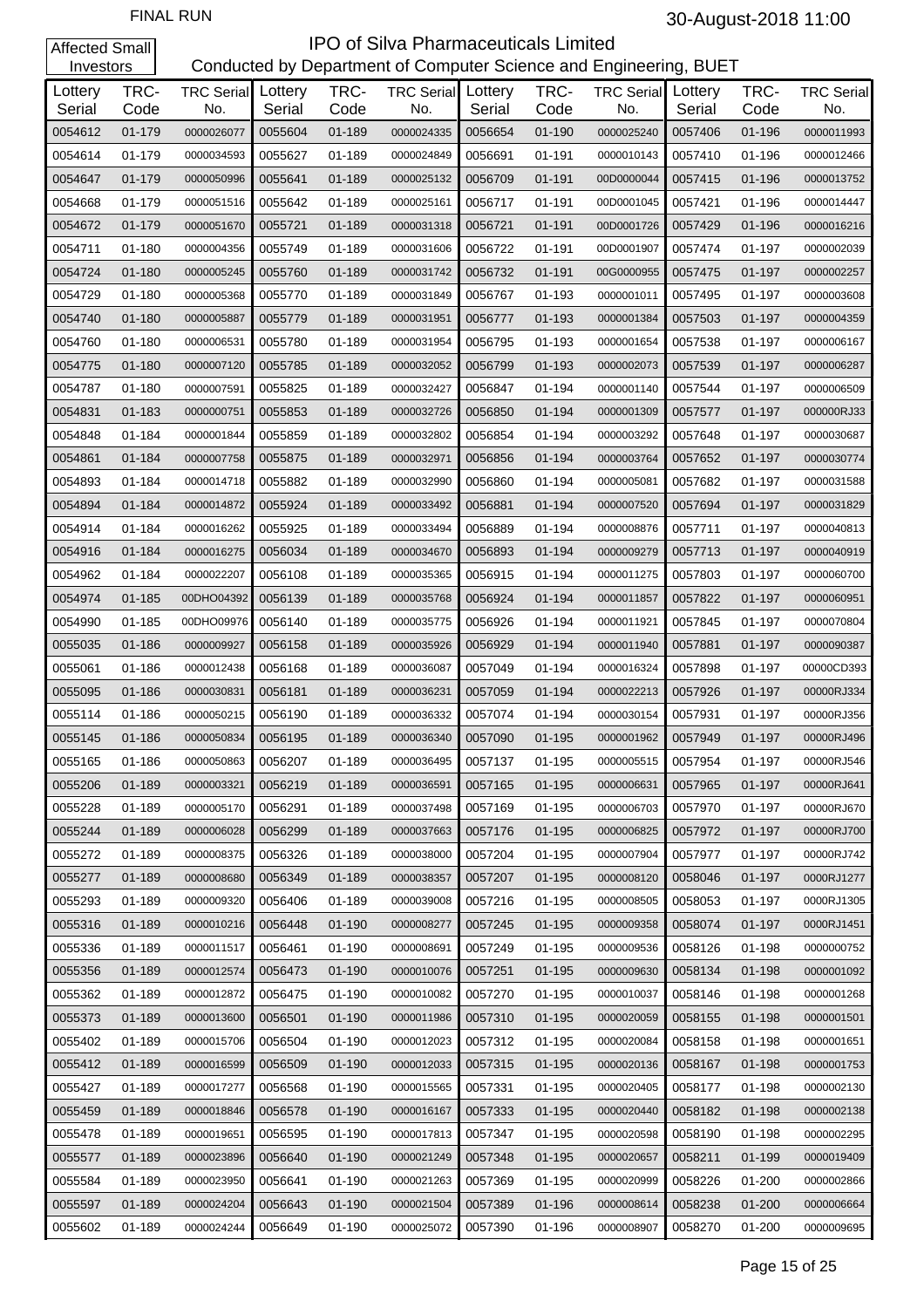| Investors         |              |                                  |         |              | Conducted by Department of Computer Science and Engineering, BUET |                   |              |                                  |         |              |                          |
|-------------------|--------------|----------------------------------|---------|--------------|-------------------------------------------------------------------|-------------------|--------------|----------------------------------|---------|--------------|--------------------------|
| Lottery<br>Serial | TRC-<br>Code | <b>TRC Serial</b> Lottery<br>No. | Serial  | TRC-<br>Code | <b>TRC Serial</b><br>No.                                          | Lottery<br>Serial | TRC-<br>Code | <b>TRC Serial</b> Lottery<br>No. | Serial  | TRC-<br>Code | <b>TRC Serial</b><br>No. |
| 0058290           | $01 - 200$   | 0000021101                       | 0059615 | 01-209       | 0000020080                                                        | 0060342           | $01 - 215$   | 0000046918                       | 0061455 | 01-222       | 0000007702               |
| 0058396           | 01-200       | 0000088355                       | 0059627 | 01-209       | 0000020373                                                        | 0060366           | 01-215       | 0000051015                       | 0061477 | 01-222       | 0000008728               |
| 0058446           | $01 - 202$   | 0000020035                       | 0059651 | $01 - 210$   | 0000000758                                                        | 0060382           | $01 - 215$   | 0000051788                       | 0061527 | 01-222       | 000000M265               |
| 0058512           | 01-202       | 0000052178                       | 0059655 | $01 - 210$   | 0000000H15                                                        | 0060384           | $01 - 215$   | 0000051805                       | 0061534 | 01-222       | 000000M272               |
| 0058532           | $01 - 202$   | 0000052300                       | 0059660 | 01-210       | 0000000H76                                                        | 0060405           | $01 - 215$   | 0000060346                       | 0061549 | 01-222       | 000000U645               |
| 0058553           | 01-202       | 0000052429                       | 0059668 | 01-210       | 0000001738                                                        | 0060417           | $01 - 215$   | 0000060855                       | 0061563 | 01-222       | 000000U977               |
| 0058601           | $01 - 202$   | 0000052674                       | 0059677 | 01-210       | 0000003809                                                        | 0060426           | $01 - 215$   | 0000061233                       | 0061577 | 01-222       | 0000010473               |
| 0058602           | 01-202       | 0000052676                       | 0059696 | 01-210       | 0000005922                                                        | 0060432           | $01 - 215$   | 0000061740                       | 0061585 | 01-222       | 0000010594               |
| 0058641           | $01 - 202$   | 0000053007                       | 0059708 | 01-210       | 0000006989                                                        | 0060440           | $01 - 215$   | 0000061911                       | 0061593 | 01-222       | 0000010797               |
| 0058676           | 01-202       | 0000053199                       | 0059732 | 01-210       | 000000H289                                                        | 0060469           | $01 - 215$   | 0000071182                       | 0061630 | 01-222       | 0000011575               |
| 0058704           | $01 - 202$   | 0000053373                       | 0059739 | 01-210       | 000000H790                                                        | 0060490           | $01 - 215$   | 0000075953                       | 0061643 | 01-222       | 0000011816               |
| 0058728           | 01-202       | 0000053584                       | 0059774 | 01-210       | 0000012230                                                        | 0060496           | $01 - 215$   | 0000076418                       | 0061662 | 01-222       | 0000012319               |
| 0058787           | $01 - 202$   | 0000053947                       | 0059808 | 01-210       | 00000H1849                                                        | 0060500           | $01 - 215$   | 0000076575                       | 0061671 | 01-222       | 0000012503               |
| 0058843           | 01-202       | 0000054507                       | 0059810 | $01 - 210$   | 00000H1976                                                        | 0060524           | $01 - 215$   | 0000085040                       | 0061679 | 01-222       | 0000013018               |
| 0058865           | $01 - 202$   | 0000054754                       | 0059829 | 01-210       | 00000M1163                                                        | 0060525           | $01 - 215$   | 0000085110                       | 0061689 | 01-222       | 0000013155               |
| 0058867           | 01-202       | 0000054761                       | 0059849 | 01-213       | 0000000012                                                        | 0060539           | $01 - 215$   | 0000086402                       | 0061696 | 01-222       | 0000013218               |
| 0058881           | $01 - 202$   | 0000060021                       | 0059852 | 01-214       | 0000000038                                                        | 0060562           | $01 - 215$   | 0000088794                       | 0061716 | 01-222       | 0000014139               |
| 0058907           | 01-202       | 0000060919                       | 0059870 | 01-214       | 0000002056                                                        | 0060574           | $01 - 215$   | 0000089238                       | 0061732 | 01-222       | 0000014368               |
| 0058922           | $01 - 202$   | 0000061543                       | 0059896 | 01-214       | 0000002768                                                        | 0060685           | $01 - 216$   | 0000024956                       | 0061738 | 01-222       | 0000014460               |
| 0058928           | 01-202       | 0000061673                       | 0059906 | 01-214       | 0000002962                                                        | 0060716           | 01-216       | 0000032217                       | 0061739 | 01-222       | 0000014461               |
| 0058960           | $01 - 202$   | 0000063520                       | 0059915 | 01-214       | 0000003091                                                        | 0060718           | $01 - 216$   | 0000032589                       | 0061743 | 01-222       | 0000014471               |
| 0058973           | 01-202       | 0000075070                       | 0059921 | 01-214       | 0000003241                                                        | 0060724           | $01 - 216$   | 0000041086                       | 0061753 | 01-222       | 0000014770               |
| 0058974           | $01 - 202$   | 0000075089                       | 0059931 | 01-215       | 0000001866                                                        | 0060732           | $01 - 216$   | 0000041595                       | 0061813 | 01-222       | 0000016327               |
| 0059002           | 01-203       | 0000015279                       | 0059937 | 01-215       | 0000002774                                                        | 0060794           | $01 - 216$   | 0000046309                       | 0061849 | 01-222       | 0000017421               |
| 0059031           | 01-204       | 0000015191                       | 0059950 | 01-215       | 0000006835                                                        | 0060848           | $01 - 216$   | 0000052846                       | 0061855 | 01-222       | 0000017710               |
| 0059048           | 01-204       | 0000018551                       | 0059992 | 01-215       | 0000015203                                                        | 0060883           | 01-217       | 0000004366                       | 0061872 | 01-222       | 0000018220               |
| 0059051           | 01-204       | 0000019292                       | 0060004 | $01 - 215$   | 0000017325                                                        | 0060887           | $01 - 217$   | 0000005252                       | 0061874 | 01-222       | 0000018222               |
| 0059134           | 01-206       | 00000A0184                       | 0060020 | 01-215       | 0000018612                                                        | 0060899           | 01-217       | 0000007976                       | 0061914 | 01-222       | 0000019751               |
| 0059141           | 01-206       | 00000A0231                       | 0060033 | 01-215       | 0000019725                                                        | 0060909           | $01 - 217$   | 0000010174                       | 0061943 | 01-222       | 0000021139               |
| 0059159           | 01-206       | 00000F0035                       | 0060046 | 01-215       | 0000020354                                                        | 0060952           | 01-217       | 0000025032                       | 0061982 | 01-222       | 00000U1853               |
| 0059160           | 01-206       | 00000F0042                       | 0060051 | 01-215       | 0000020713                                                        | 0060974           | 01-217       | 0000025333                       | 0061987 | 01-222       | 00000U2060               |
| 0059171           | 01-206       | 00000H0006                       | 0060081 | 01-215       | 0000022999                                                        | 0060988           | 01-217       | 0000025363                       | 0062029 | 01-222       | 00000U2968               |
| 0059224           | 01-206       | 00000M0121                       | 0060096 | $01 - 215$   | 0000024734                                                        | 0061017           | 01-217       | 0000026349                       | 0062062 | 01-222       | 00000U4387               |
| 0059225           | 01-206       | 00000M0134                       | 0060115 | 01-215       | 0000025822                                                        | 0061055           | 01-217       | 0000027089                       | 0062082 | 01-222       | 00000U5218               |
| 0059274           | 01-206       | 00000S0089                       | 0060165 | 01-215       | 0000028848                                                        | 0061069           | 01-217       | 0000037016                       | 0062091 | 01-222       | 00000U5417               |
| 0059291           | 01-206       | 00000S0199                       | 0060184 | 01-215       | 0000030919                                                        | 0061071           | 01-217       | 0000037060                       | 0062105 | 01-222       | 00000U5556               |
| 0059334           | 01-208       | 0000002135                       | 0060193 | 01-215       | 0000031457                                                        | 0061076           | 01-217       | 0000037315                       | 0062110 | 01-222       | 00000U5676               |
| 0059336           | 01-208       | 0000002193                       | 0060224 | 01-215       | 0000035766                                                        | 0061116           | 01-218       | 000000D792                       | 0062118 | 01-222       | 00000U5727               |
| 0059348           | 01-208       | 0000002427                       | 0060246 | 01-215       | 0000036440                                                        | 0061132           | 01-220       | 0000001134                       | 0062122 | 01-222       | 00000U5907               |
| 0059397           | 01-209       | 0000001979                       | 0060250 | 01-215       | 0000040463                                                        | 0061152           | 01-220       | 0000004171                       | 0062193 | 01-222       | 00000U8211               |
| 0059411           | 01-209       | 0000003111                       | 0060258 | 01-215       | 0000040911                                                        | 0061231           | 01-220       | 0000011511                       | 0062204 | 01-223       | 0000002202               |
| 0059412           | 01-209       | 0000003208                       | 0060264 | 01-215       | 0000041187                                                        | 0061260           | 01-220       | 0000012089                       | 0062244 | 01-224       | 000000M274               |
| 0059427           | 01-209       | 0000004076                       | 0060282 | 01-215       | 0000041944                                                        | 0061332           | $01 - 221$   | 0000013324                       | 0062246 | 01-224       | 000000M322               |
| 0059483           | 01-209       | 0000006064                       | 0060286 | 01-215       | 0000042037                                                        | 0061348           | 01-221       | 0000013640                       | 0062271 | 01-224       | 000000S202               |
| 0059496           | 01-209       | 0000006527                       | 0060297 | 01-215       | 0000045214                                                        | 0061370           | 01-222       | 0000000887                       | 0062305 | 01-225       | 0000000996               |
| 0059516           | 01-209       | 0000006953                       | 0060313 | 01-215       | 0000045961                                                        | 0061378           | 01-222       | 0000001476                       | 0062346 | 01-225       | 0000001688               |
| 0059557           | 01-209       | 0000007676                       | 0060315 | 01-215       | 0000046010                                                        | 0061435           | 01-222       | 0000007016                       | 0062362 | 01-225       | 0000002138               |
| 0059587           | 01-209       | 0000008473                       | 0060316 | 01-215       | 0000046020                                                        | 0061448           | 01-222       | 0000007312                       | 0062371 | 01-225       | 0000002413               |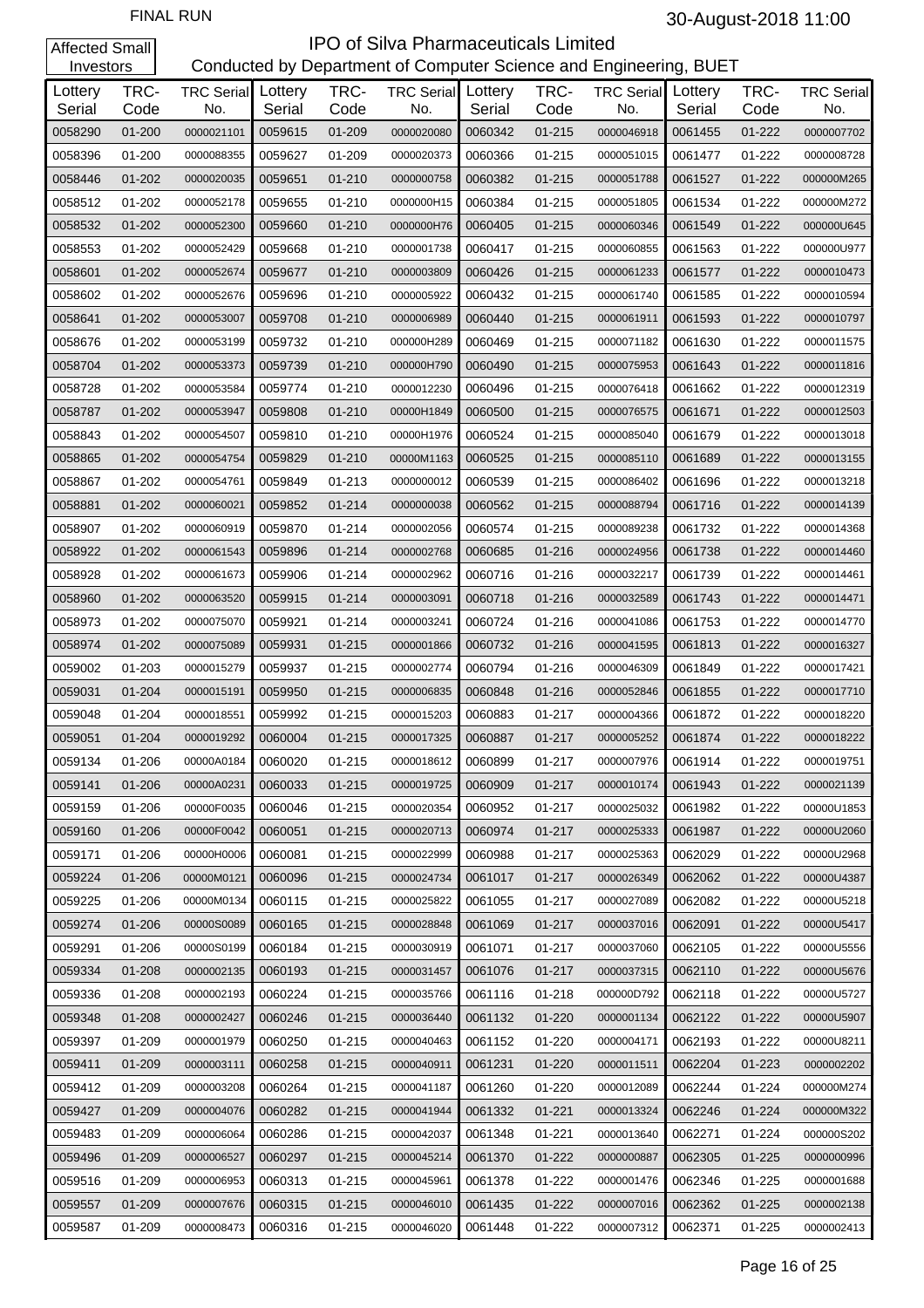| Investors         |              |                                  |         |              | Conducted by Department of Computer Science and Engineering, BUET |                   |              |                          |                   |              |                          |
|-------------------|--------------|----------------------------------|---------|--------------|-------------------------------------------------------------------|-------------------|--------------|--------------------------|-------------------|--------------|--------------------------|
| Lottery<br>Serial | TRC-<br>Code | <b>TRC Serial</b> Lottery<br>No. | Serial  | TRC-<br>Code | <b>TRC Serial</b><br>No.                                          | Lottery<br>Serial | TRC-<br>Code | <b>TRC Serial</b><br>No. | Lottery<br>Serial | TRC-<br>Code | <b>TRC Serial</b><br>No. |
| 0062397           | $01 - 225$   | 0000002940                       | 0063237 | 01-226       | 00000A0033                                                        | 0064221           | 01-231       | 0000002968               | 0065271           | 02-003       | 000000H462               |
| 0062410           | 01-225       | 0000003184                       | 0063239 | 01-226       | 00000A0050                                                        | 0064227           | 01-231       | 0000003148               | 0065273           | 02-003       | 000000H488               |
| 0062418           | $01 - 225$   | 0000003337                       | 0063274 | 01-226       | 00000D1408                                                        | 0064350           | 01-233       | 0000002309               | 0065274           | 02-003       | 000000H489               |
| 0062449           | 01-225       | 0000003381                       | 0063298 | 01-226       | 00000D1967                                                        | 0064363           | 01-233       | 0000002995               | 0065291           | 02-003       | 000000H995               |
| 0062457           | $01 - 225$   | 0000003426                       | 0063319 | $01 - 227$   | 0000004943                                                        | 0064365           | 01-233       | 0000003012               | 0065447           | 02-003       | 000000Q878               |
| 0062459           | 01-225       | 0000003488                       | 0063367 | 01-227       | 0000014043                                                        | 0064367           | 01-233       | 0000003132               | 0065450           | 02-003       | 000000Q946               |
| 0062473           | $01 - 225$   | 0000003680                       | 0063378 | 01-227       | 0000016241                                                        | 0064393           | 01-233       | 00000A0466               | 0065510           | 02-003       | 000000S930               |
| 0062490           | 01-225       | 0000004019                       | 0063380 | 01-227       | 0000016714                                                        | 0064403           | 01-233       | 00000C0596               | 0065549           | 02-003       | 000000T865               |
| 0062507           | $01 - 225$   | 0000004266                       | 0063391 | 01-227       | 0000017447                                                        | 0064420           | 01-233       | 00000S0371               | 0065556           | 02-003       | 000000T928               |
| 0062540           | 01-225       | 0000004523                       | 0063461 | 01-228       | 0000004228                                                        | 0064431           | 01-233       | 00000T0162               | 0065564           | 02-003       | 000000V206               |
| 0062544           | $01 - 225$   | 0000004592                       | 0063474 | 01-228       | 0000004662                                                        | 0064470           | 01-234       | 000000B283               | 0065567           | 02-003       | 000000V282               |
| 0062608           | 01-225       | 0000004949                       | 0063478 | 01-228       | 0000004666                                                        | 0064522           | 01-234       | 000000E358               | 0065600           | 02-003       | 00000F1680               |
| 0062621           | $01 - 225$   | 0000005039                       | 0063486 | 01-228       | 0000004675                                                        | 0064524           | 01-234       | 000000E370               | 0065610           | 02-003       | 00000F1936               |
| 0062624           | 01-225       | 0000005057                       | 0063488 | 01-228       | 0000004771                                                        | 0064547           | 01-234       | 000000E549               | 0065616           | 02-003       | 00000F2059               |
| 0062625           | $01 - 225$   | 0000005059                       | 0063495 | 01-228       | 0000004925                                                        | 0064582           | 01-236       | 0000030082               | 0065648           | 02-003       | 00000F2513               |
| 0062628           | 01-225       | 0000005062                       | 0063499 | 01-228       | 0000005059                                                        | 0064636           | 01-237       | 0000004227               | 0065684           | 02-003       | 00000F3227               |
| 0062636           | $01 - 225$   | 0000005270                       | 0063500 | 01-228       | 0000005060                                                        | 0064638           | 01-237       | 0000004289               | 0065714           | 02-003       | 00000F3635               |
| 0062646           | 01-225       | 0000005352                       | 0063508 | 01-228       | 0000005069                                                        | 0064688           | 02-002       | 0000000480               | 0065724           | 02-003       | 00000F3899               |
| 0062665           | $01 - 225$   | 0000005420                       | 0063531 | 01-228       | 0000005241                                                        | 0064698           | 02-002       | 0000000682               | 0065746           | 02-003       | 00000F4329               |
| 0062672           | 01-225       | 0000005438                       | 0063554 | 01-229       | 0000009935                                                        | 0064728           | 02-003       | 0000000457               | 0065756           | 02-003       | 00000F4412               |
| 0062694           | $01 - 225$   | 0000005567                       | 0063593 | 01-229       | 0000016578                                                        | 0064753           | 02-003       | 0000000669               | 0065780           | 02-003       | 00000F4647               |
| 0062722           | 01-225       | 0000005704                       | 0063610 | 01-229       | 0000018104                                                        | 0064766           | 02-003       | 0000000842               | 0065787           | 02-003       | 00000F4741               |
| 0062725           | $01 - 225$   | 0000005714                       | 0063626 | 01-229       | 0000019684                                                        | 0064818           | 02-003       | 0000001029               | 0065793           | 02-003       | 00000F4802               |
| 0062745           | 01-225       | 0000005885                       | 0063667 | 01-229       | 0000023157                                                        | 0064820           | 02-003       | 0000001051               | 0065801           | 02-003       | 00000F5111               |
| 0062752           | $01 - 225$   | 0000005895                       | 0063691 | 01-229       | 0000025111                                                        | 0064846           | 02-003       | 0000001214               | 0065808           | 02-003       | 00000F5176               |
| 0062787           | 01-225       | 0000006014                       | 0063738 | 01-229       | 0000030273                                                        | 0064855           | 02-003       | 0000001457               | 0065809           | 02-003       | 00000F5177               |
| 0062810           | $01 - 225$   | 0000006052                       | 0063783 | 01-229       | 0000032636                                                        | 0064875           | 02-003       | 0000001589               | 0065833           | 02-003       | 00000F5511               |
| 0062811           | 01-225       | 0000006053                       | 0063788 | 01-229       | 0000032842                                                        | 0064886           | 02-003       | 0000001684               | 0065845           | 02-003       | 00000F5711               |
| 0062849           | 01-225       | 0000006231                       | 0063823 | 01-229       | 0000033871                                                        | 0064890           | 02-003       | 0000001721               | 0065883           | 02-003       | 00000F6265               |
| 0062864           | 01-225       | 0000006331                       | 0063873 | 01-229       | 0000035559                                                        | 0064899           | 02-003       | 0000001744               | 0065904           | 02-003       | 00000F6370               |
| 0062872           | 01-225       | 0000006370                       | 0063890 | 01-229       | 0000036546                                                        | 0064921           | 02-003       | 0000001901               | 0065935           | 02-003       | 00000F6840               |
| 0062875           | 01-225       | 0000006378                       | 0063912 | 01-229       | 0000038077                                                        | 0064930           | 02-003       | 0000001998               | 0065938           | 02-003       | 00000F6898               |
| 0062920           | 01-225       | 0000006485                       | 0063951 | 01-229       | 00CTG00011                                                        | 0064935           | 02-003       | 0000002006               | 0066017           | 02-003       | 00000G1854               |
| 0062922           | 01-225       | 0000006487                       | 0063960 | 01-229       | 00CTG01067                                                        | 0064988           | 02-003       | 0000002579               | 0066030           | 02-003       | 00000G2597               |
| 0062984           | 01-225       | 0000006822                       | 0063977 | 01-229       | 00DMP24036                                                        | 0064998           | 02-003       | 0000002697               | 0066041           | 02-003       | 00000G3550               |
| 0063044           | 01-225       | 0000006971                       | 0064025 | 01-229       | 00DMP59436                                                        | 0065004           | 02-003       | 0000002764               | 0066067           | 02-003       | 00000G6840               |
| 0063045           | 01-225       | 0000006972                       | 0064046 | 01-229       | 00DMP61149                                                        | 0065010           | 02-003       | 0000002901               | 0066077           | 02-003       | 00000J1041               |
| 0063079           | 01-225       | 0000007074                       | 0064061 | 01-229       | 00DMP61439                                                        | 0065068           | 02-003       | 0000003544               | 0066114           | 02-003       | 00000L1115               |
| 0063090           | 01-225       | 0000007124                       | 0064075 | 01-229       | 00DMP62511                                                        | 0065082           | 02-003       | 0000003700               | 0066137           | 02-003       | 00000L1770               |
| 0063108           | 01-225       | 0000007320                       | 0064097 | 01-229       | 00DMP63619                                                        | 0065127           | 02-003       | 000000A251               | 0066138           | 02-003       | 00000L1839               |
| 0063124           | 01-225       | 0000007414                       | 0064134 | 01-230       | 0000013907                                                        | 0065141           | 02-003       | 000000A944               | 0066145           | 02-003       | 00000L1965               |
| 0063161           | 01-225       | 0000007536                       | 0064136 | 01-230       | 0000014170                                                        | 0065147           | 02-003       | 000000A965               | 0066152           | 02-003       | 00000L2272               |
| 0063179           | 01-225       | 0000007616                       | 0064160 | 01-231       | 0000000140                                                        | 0065177           | 02-003       | 000000D480               | 0066153           | 02-003       | 00000L2305               |
| 0063187           | 01-225       | 0000007699                       | 0064164 | 01-231       | 0000000175                                                        | 0065179           | 02-003       | 000000D580               | 0066159           | 02-003       | 00000L2435               |
| 0063189           | 01-225       | 0000007708                       | 0064178 | 01-231       | 0000000611                                                        | 0065180           | 02-003       | 000000D581               | 0066185           | 02-003       | 00000L3065               |
| 0063205           | 01-225       | 0000007807                       | 0064201 | 01-231       | 0000002076                                                        | 0065192           | 02-003       | 000000D922               | 0066215           | 02-003       | 00000L3938               |
| 0063230           | 01-225       | 0000007865                       | 0064209 | 01-231       | 0000002228                                                        | 0065193           | 02-003       | 000000D944               | 0066253           | 02-003       | 00000L4407               |
| 0063233           | 01-225       | 0000007896                       | 0064219 | 01-231       | 0000002951                                                        | 0065238           | 02-003       | 000000F902               | 0066263           | 02-003       | 00000L4567               |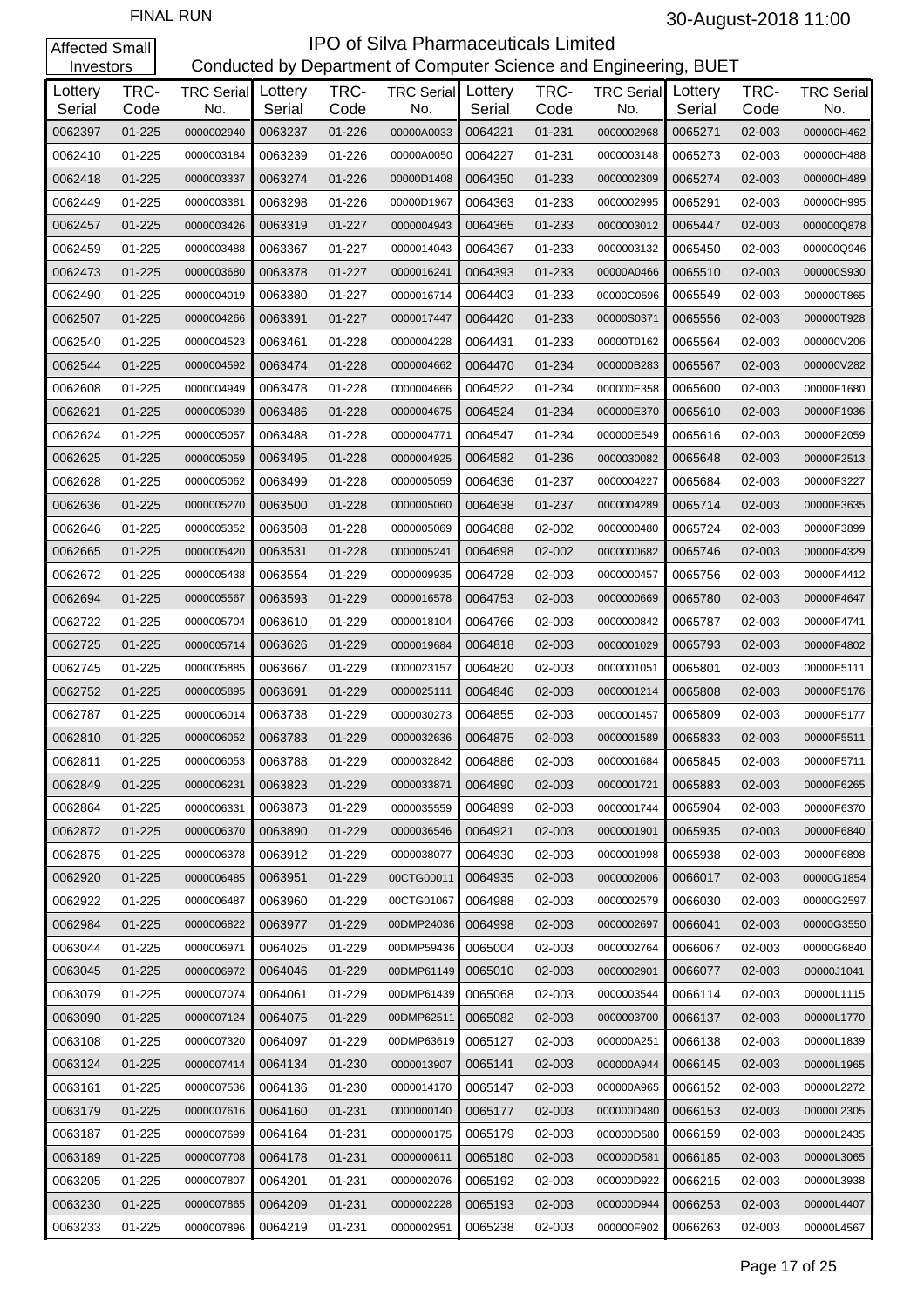#### **IPO of Silva Pharmaceuticals Limited**<br>Conducted by Department of Computer Science and Eng artment of Computer Science and Engineering, BUET

| Investors         |              |                                  |         |              | Conducted by Department of Computer Science and Engineering, BUET |                   |              |                          |                   |              |                          |
|-------------------|--------------|----------------------------------|---------|--------------|-------------------------------------------------------------------|-------------------|--------------|--------------------------|-------------------|--------------|--------------------------|
| Lottery<br>Serial | TRC-<br>Code | <b>TRC Serial</b> Lottery<br>No. | Serial  | TRC-<br>Code | <b>TRC Serial</b><br>No.                                          | Lottery<br>Serial | TRC-<br>Code | <b>TRC Serial</b><br>No. | Lottery<br>Serial | TRC-<br>Code | <b>TRC Serial</b><br>No. |
| 0066276           | 02-003       | 00000L4677                       | 0066999 | 02-016       | 0000000766                                                        | 0068386           | 02-016       | 0000009213               | 0069235           | 02-016       | 0000012361               |
| 0066281           | 02-003       | 00000L4685                       | 0067013 | 02-016       | 0000000946                                                        | 0068389           | 02-016       | 0000009218               | 0069278           | 02-016       | 0000012564               |
| 0066320           | 02-003       | 00000L5635                       | 0067027 | 02-016       | 0000000967                                                        | 0068394           | 02-016       | 0000009273               | 0069284           | 02-016       | 0000012600               |
| 0066336           | 02-004       | 0000000793                       | 0067042 | 02-016       | 0000000982                                                        | 0068400           | 02-016       | 0000009314               | 0069303           | 02-016       | 0000012706               |
| 0066358           | 02-004       | 0000006507                       | 0067058 | 02-016       | 0000001177                                                        | 0068421           | 02-016       | 0000009460               | 0069314           | 02-016       | 0000012719               |
| 0066363           | 02-006       | 0000000225                       | 0067087 | 02-016       | 0000001456                                                        | 0068423           | 02-016       | 0000009468               | 0069343           | 02-016       | 0000012943               |
| 0066378           | 02-006       | 0000000966                       | 0067180 | 02-016       | 0000003401                                                        | 0068438           | 02-016       | 0000009606               | 0069350           | 02-016       | 0000012966               |
| 0066409           | 02-006       | 0000001727                       | 0067194 | 02-016       | 0000003471                                                        | 0068475           | 02-016       | 0000009656               | 0069395           | 02-016       | 0000013105               |
| 0066426           | 02-006       | 0000002154                       | 0067204 | 02-016       | 0000003508                                                        | 0068478           | 02-016       | 0000009659               | 0069455           | 02-016       | 0000013327               |
| 0066431           | 02-006       | 0000002199                       | 0067219 | 02-016       | 0000003622                                                        | 0068534           | 02-016       | 0000009824               | 0069502           | 02-016       | 0000013701               |
| 0066445           | 02-006       | 0000002402                       | 0067278 | 02-016       | 0000003927                                                        | 0068537           | 02-016       | 0000009827               | 0069513           | 02-016       | 0000013789               |
| 0066453           | 02-006       | 0000002614                       | 0067297 | 02-016       | 0000004012                                                        | 0068549           | 02-016       | 0000009842               | 0069563           | 02-016       | 0000014382               |
| 0066464           | 02-006       | 0000002699                       | 0067298 | 02-016       | 0000004013                                                        | 0068583           | 02-016       | 0000010002               | 0069570           | 02-016       | 0000014393               |
| 0066469           | 02-006       | 0000002832                       | 0067344 | 02-016       | 0000004345                                                        | 0068591           | 02-016       | 0000010012               | 0069589           | 02-016       | 0000014482               |
| 0066473           | 02-006       | 0000002887                       | 0067350 | 02-016       | 0000004423                                                        | 0068592           | 02-016       | 0000010013               | 0069610           | 02-016       | 0000014584               |
| 0066507           | 02-006       | 0000003455                       | 0067405 | 02-016       | 0000004557                                                        | 0068627           | 02-016       | 0000010216               | 0069620           | 02-016       | 0000014663               |
| 0066519           | 02-006       | 0000003738                       | 0067425 | 02-016       | 0000004631                                                        | 0068654           | 02-016       | 0000010298               | 0069650           | 02-016       | 0000014803               |
| 0066537           | 02-006       | 0000003935                       | 0067430 | 02-016       | 0000004655                                                        | 0068656           | 02-016       | 0000010307               | 0069667           | 02-016       | 0000014913               |
| 0066538           | 02-006       | 0000003940                       | 0067434 | 02-016       | 0000004711                                                        | 0068699           | 02-016       | 0000010455               | 0069715           | 02-016       | 0000015135               |
| 0066541           | 02-006       | 0000003979                       | 0067439 | 02-016       | 0000004717                                                        | 0068710           | 02-016       | 0000010474               | 0069716           | 02-016       | 0000015136               |
| 0066571           | 02-006       | 0000004459                       | 0067463 | 02-016       | 0000004815                                                        | 0068719           | 02-016       | 0000010524               | 0069722           | 02-016       | 0000015164               |
| 0066573           | 02-006       | 0000004575                       | 0067476 | 02-016       | 0000004945                                                        | 0068745           | 02-016       | 0000010629               | 0069727           | 02-016       | 0000015180               |
| 0066586           | 02-006       | 0000004982                       | 0067507 | 02-016       | 0000005048                                                        | 0068755           | 02-016       | 0000010676               | 0069770           | 02-016       | 0000015243               |
| 0066600           | 02-006       | 0000005466                       | 0067518 | 02-016       | 0000005146                                                        | 0068762           | 02-016       | 0000010687               | 0069774           | 02-016       | 0000015247               |
| 0066620           | 02-006       | 0000005781                       | 0067519 | 02-016       | 0000005149                                                        | 0068771           | 02-016       | 0000010715               | 0069792           | 02-016       | 0000015265               |
| 0066621           | 02-006       | 0000005815                       | 0067568 | 02-016       | 0000005555                                                        | 0068772           | 02-016       | 0000010716               | 0069801           | 02-016       | 0000015275               |
| 0066645           | 02-006       | 0000006254                       | 0067571 | 02-016       | 0000005565                                                        | 0068793           | 02-016       | 0000010849               | 0069860           | 02-016       | 0000015428               |
| 0066651           | 02-006       | 00000A2297                       | 0067581 | 02-016       | 0000005577                                                        | 0068825           | 02-016       | 0000010929               | 0069893           | 02-016       | 0000015726               |
| 0066657           | 02-006       | 00000H1194                       | 0067584 | 02-016       | 0000005617                                                        | 0068854           | 02-016       | 0000011141               | 0069899           | 02-016       | 0000015771               |
| 0066697           | 02-006       | 00000H5584                       | 0067592 | 02-016       | 0000005677                                                        | 0068892           | 02-016       | 0000011331               | 0069921           | 02-016       | 0000015847               |
| 0066703           | 02-006       | 00000H6030                       | 0067602 | 02-016       | 0000005724                                                        | 0068915           | 02-016       | 0000011434               | 0069940           | 02-016       | 0000015867               |
| 0066709           | 02-006       | 00000J3027                       | 0067671 | 02-016       | 0000006130                                                        | 0068954           | 02-016       | 0000011571               | 0069948           | 02-016       | 0000015875               |
| 0066747           | 02-008       | 0000001181                       | 0067704 | 02-016       | 0000006166                                                        | 0068978           | 02-016       | 0000011654               | 0069976           | 02-016       | 0000016166               |
| 0066777           | 02-008       | 0000002185                       | 0067749 | 02-016       | 0000006356                                                        | 0069039           | 02-016       | 0000011829               | 0069979           | 02-016       | 0000016172               |
| 0066791           | 02-008       | 0000002619                       | 0067778 | 02-016       | 0000006422                                                        | 0069050           | 02-016       | 0000011840               | 0069988           | 02-016       | 0000016202               |
| 0066822           | 02-008       | 0000003982                       | 0067819 | 02-016       | 0000006580                                                        | 0069060           | 02-016       | 0000011850               | 0070050           | 02-016       | 0000016664               |
| 0066827           | 02-008       | 0000004034                       | 0067820 | 02-016       | 0000006581                                                        | 0069069           | 02-016       | 0000011859               | 0070061           | 02-016       | 0000016683               |
| 0066830           | 02-008       | 0000004153                       | 0067823 | 02-016       | 0000006584                                                        | 0069070           | 02-016       | 0000011860               | 0070075           | 02-016       | 0000016698               |
| 0066844           | 02-008       | 0000004328                       | 0067831 | 02-016       | 0000006592                                                        | 0069079           | 02-016       | 0000011869               | 0070082           | 02-016       | 0000016751               |
| 0066850           | 02-008       | 0000004504                       | 0067866 | 02-016       | 0000006641                                                        | 0069110           | 02-016       | 0000011921               | 0070083           | 02-016       | 0000016753               |
| 0066888           | 02-010       | 0000000090                       | 0067876 | 02-016       | 0000006651                                                        | 0069131           | 02-016       | 0000012113               | 0070087           | 02-016       | 0000016772               |
| 0066890           | 02-010       | 0000000100                       | 0067955 | 02-016       | 0000006937                                                        | 0069146           | 02-016       | 0000012176               | 0070116           | 02-016       | 0000016931               |
| 0066911           | 02-010       | 0000000357                       | 0067997 | 02-016       | 0000007122                                                        | 0069157           | 02-016       | 0000012202               | 0070124           | 02-016       | 0000016939               |
| 0066924           | 02-010       | 0000000514                       | 0068108 | 02-016       | 0000007584                                                        | 0069183           | 02-016       | 0000012270               | 0070157           | 02-016       | 0000016998               |
| 0066934           | 02-010       | 0000000761                       | 0068129 | 02-016       | 0000007618                                                        | 0069184           | 02-016       | 0000012271               | 0070179           | 02-016       | 0000017036               |
| 0066941           | 02-010       | 0000000849                       | 0068273 | 02-016       | 0000008452                                                        | 0069187           | 02-016       | 0000012274               | 0070196           | 02-016       | 0000017077               |
| 0066990           | 02-016       | 0000000469                       | 0068277 | 02-016       | 0000008465                                                        | 0069199           | 02-016       | 0000012288               | 0070204           | 02-016       | 0000017093               |
| 0066993           | 02-016       | 0000000582                       | 0068282 | 02-016       | 0000008530                                                        | 0069220           | 02-016       | 0000012329               | 0070228           | 02-016       | 0000017327               |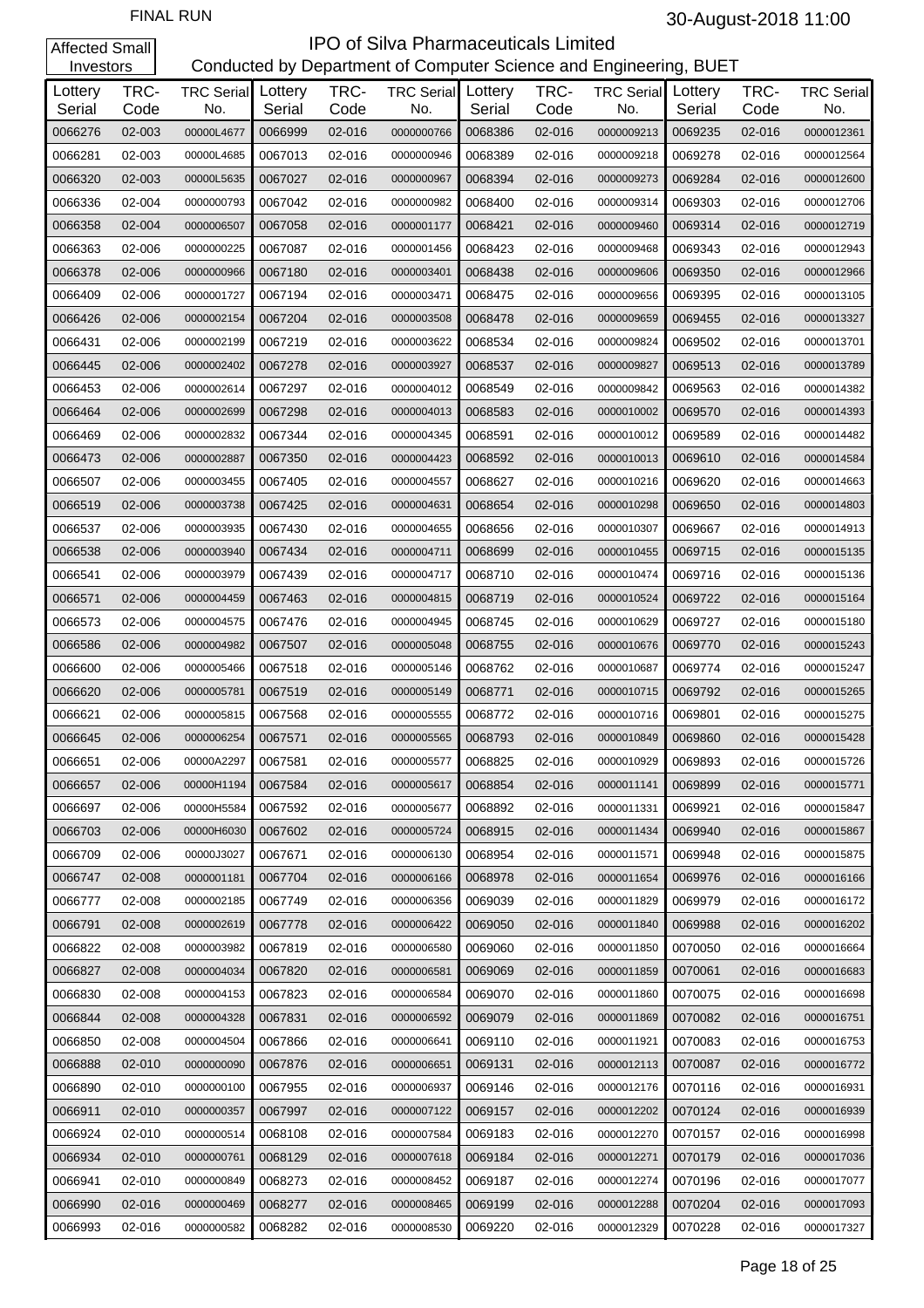| Investors         |              |                                  |         |              | Conducted by Department of Computer Science and Engineering, BUET |                   |              |                          |                   |              |                          |
|-------------------|--------------|----------------------------------|---------|--------------|-------------------------------------------------------------------|-------------------|--------------|--------------------------|-------------------|--------------|--------------------------|
| Lottery<br>Serial | TRC-<br>Code | <b>TRC Serial</b> Lottery<br>No. | Serial  | TRC-<br>Code | <b>TRC Serial</b><br>No.                                          | Lottery<br>Serial | TRC-<br>Code | <b>TRC Serial</b><br>No. | Lottery<br>Serial | TRC-<br>Code | <b>TRC Serial</b><br>No. |
| 0070240           | 02-016       | 0000017364                       | 0070920 | 02-016       | 0000020794                                                        | 0072003           | 02-027       | 0000005990               | 0072917           | 02-031       | 0000000622               |
| 0070252           | 02-016       | 0000017413                       | 0070936 | 02-016       | 0000020841                                                        | 0072036           | 02-027       | 0000008027               | 0072939           | 02-032       | 0000000054               |
| 0070255           | 02-016       | 0000017416                       | 0070946 | 02-016       | 0000020879                                                        | 0072069           | 02-027       | 0000010209               | 0072955           | 02-032       | 0000000078               |
| 0070267           | 02-016       | 0000017446                       | 0070954 | 02-016       | 0000020890                                                        | 0072071           | 02-027       | 0000010319               | 0072972           | 02-032       | 0000000160               |
| 0070307           | 02-016       | 0000017539                       | 0070961 | 02-016       | 0000020898                                                        | 0072079           | 02-027       | 0000010799               | 0073032           | 02-032       | 0000000391               |
| 0070316           | 02-016       | 0000017558                       | 0070993 | 02-016       | 0000021101                                                        | 0072112           | 02-027       | 0000013419               | 0073056           | 02-032       | 0000000477               |
| 0070351           | 02-016       | 0000017627                       | 0071000 | 02-016       | 0000021120                                                        | 0072126           | 02-027       | 0000013888               | 0073062           | 02-032       | 0000000490               |
| 0070365           | 02-016       | 0000017641                       | 0071020 | 02-016       | 0000021147                                                        | 0072141           | 02-027       | 0000014612               | 0073108           | 02-032       | 0000000783               |
| 0070374           | 02-016       | 0000017650                       | 0071021 | 02-016       | 0000021161                                                        | 0072157           | 02-027       | 0000015404               | 0073155           | 02-032       | 0000000977               |
| 0070391           | 02-016       | 0000017667                       | 0071034 | 02-016       | 0000021375                                                        | 0072187           | 02-027       | 0000017191               | 0073175           | 02-032       | 0000001023               |
| 0070422           | 02-016       | 0000017705                       | 0071039 | 02-016       | 0000021389                                                        | 0072196           | 02-027       | 0000018025               | 0073192           | 02-032       | 0000001075               |
| 0070429           | 02-016       | 0000017713                       | 0071066 | 02-016       | 0000022193                                                        | 0072199           | 02-027       | 0000018076               | 0073193           | 02-032       | 0000001076               |
| 0070436           | 02-016       | 0000017761                       | 0071108 | 02-016       | 0000022273                                                        | 0072210           | 02-027       | 0000018383               | 0073197           | 02-032       | 0000001080               |
| 0070442           | 02-016       | 0000017841                       | 0071133 | 02-016       | 0000022342                                                        | 0072246           | 02-027       | 0000019964               | 0073230           | 02-032       | 0000001208               |
| 0070447           | 02-016       | 0000017846                       | 0071145 | 02-016       | 0000022384                                                        | 0072260           | 02-027       | 0000021242               | 0073262           | 02-032       | 0000001350               |
| 0070454           | 02-016       | 0000017867                       | 0071198 | 02-016       | 0000022828                                                        | 0072267           | 02-027       | 0000021835               | 0073280           | 02-032       | 0000001415               |
| 0070458           | 02-016       | 0000017871                       | 0071225 | 02-016       | 0000022855                                                        | 0072286           | 02-027       | 0000022996               | 0073282           | 02-032       | 0000001417               |
| 0070479           | 02-016       | 0000018016                       | 0071230 | 02-016       | 0000022860                                                        | 0072302           | 02-027       | 0000024490               | 0073291           | 02-032       | 0000001453               |
| 0070496           | 02-016       | 0000018052                       | 0071234 | 02-016       | 0000022875                                                        | 0072307           | 02-027       | 0000024932               | 0073293           | 02-032       | 0000001456               |
| 0070512           | 02-016       | 0000018082                       | 0071247 | 02-016       | 0000023033                                                        | 0072311           | 02-027       | 0000025175               | 0073315           | 02-032       | 0000001514               |
| 0070515           | 02-016       | 0000018111                       | 0071254 | 02-016       | 0000023043                                                        | 0072364           | 02-027       | 0000027912               | 0073376           | 02-032       | 0000001761               |
| 0070522           | 02-016       | 0000018124                       | 0071285 | 02-016       | 0000023289                                                        | 0072393           | 02-027       | 0000029032               | 0073378           | 02-032       | 0000001763               |
| 0070532           | 02-016       | 0000018155                       | 0071304 | 02-016       | 0000023372                                                        | 0072460           | 02-027       | 0000031871               | 0073390           | 02-032       | 0000001813               |
| 0070537           | 02-016       | 0000018160                       | 0071322 | 02-019       | 0000000P13                                                        | 0072469           | 02-027       | 0000032363               | 0073393           | 02-032       | 0000001824               |
| 0070570           | 02-016       | 0000018343                       | 0071324 | 02-019       | 0000000P28                                                        | 0072470           | 02-027       | 0000032442               | 0073396           | 02-032       | 0000001853               |
| 0070585           | 02-016       | 0000018543                       | 0071355 | 02-019       | 0000003293                                                        | 0072503           | 02-027       | 0000034030               | 0073411           | 02-032       | 0000001890               |
| 0070586           | 02-016       | 0000018544                       | 0071383 | 02-019       | 0000005076                                                        | 0072516           | 02-027       | 0000034526               | 0073412           | 02-032       | 0000001891               |
| 0070627           | 02-016       | 0000018769                       | 0071407 | 02-019       | 000000K293                                                        | 0072522           | 02-027       | 0000034819               | 0073418           | 02-032       | 0000001970               |
| 0070632           | 02-016       | 0000018851                       | 0071447 | 02-019       | 000000P595                                                        | 0072549           | 02-027       | 0000036044               | 0073427           | 02-032       | 0000002036               |
| 0070634           | 02-016       | 0000018879                       | 0071575 | 02-022       | 00000C2076                                                        | 0072554           | 02-027       | 0000036240               | 0073437           | 02-032       | 0000002059               |
| 0070641           | 02-016       | 0000018908                       | 0071619 | 02-022       | 00000D4907                                                        | 0072568           | 02-027       | 0000037018               | 0073441           | 02-032       | 0000002069               |
| 0070652           | 02-016       | 0000018943                       | 0071638 | 02-022       | 00000D7819                                                        | 0072581           | 02-027       | 0000037872               | 0073453           | 02-032       | 0000002207               |
| 0070657           | 02-016       | 0000018951                       | 0071642 | 02-022       | 00000D7917                                                        | 0072595           | 02-027       | 0000039119               | 0073457           | 02-032       | 0000002215               |
| 0070689           | 02-016       | 0000019187                       | 0071647 | 02-022       | 00000Q2112                                                        | 0072622           | 02-027       | 0000039845               | 0073492           | 02-032       | 0000002471               |
| 0070704           | 02-016       | 0000019249                       | 0071666 | 02-023       | 0000000261                                                        | 0072648           | 02-027       | 0000040446               | 0073567           | 02-032       | 0000002907               |
| 0070711           | 02-016       | 0000019325                       | 0071692 | 02-023       | 0000000339                                                        | 0072688           | 02-027       | 0000041192               | 0073571           | 02-032       | 0000002945               |
| 0070717           | 02-016       | 0000019348                       | 0071711 | 02-023       | 0000000459                                                        | 0072753           | 02-027       | 0000044687               | 0073585           | 02-032       | 0000003046               |
| 0070749           | 02-016       | 0000019426                       | 0071726 | 02-023       | 0000000523                                                        | 0072778           | 02-027       | 0000046282               | 0073624           | 02-032       | 0000003194               |
| 0070756           | 02-016       | 0000019433                       | 0071742 | 02-023       | 0000000557                                                        | 0072797           | 02-027       | 0000046724               | 0073653           | 02-032       | 0000003320               |
| 0070764           | 02-016       | 0000019441                       | 0071847 | 02-023       | 0000001305                                                        | 0072800           | 02-027       | 0000046818               | 0073677           | 02-032       | 0000003414               |
| 0070765           | 02-016       | 0000019442                       | 0071880 | 02-023       | 0000001493                                                        | 0072815           | 02-027       | 0000047101               | 0073678           | 02-032       | 0000003415               |
| 0070775           | 02-016       | 0000019552                       | 0071889 | 02-023       | 0000001514                                                        | 0072830           | 02-027       | 0000047306               | 0073736           | 02-032       | 0000003658               |
| 0070794           | 02-016       | 0000019662                       | 0071929 | 02-027       | 0000001912                                                        | 0072864           | 02-027       | 0000047878               | 0073746           | 02-032       | 0000003690               |
| 0070795           | 02-016       | 0000019663                       | 0071931 | 02-027       | 0000002064                                                        | 0072871           | 02-027       | 0000048434               | 0073814           | 02-032       | 0000003917               |
| 0070828           | 02-016       | 0000019846                       | 0071940 | 02-027       | 0000002410                                                        | 0072875           | 02-027       | 0000049011               | 0073834           | 02-032       | 0000003964               |
| 0070865           | 02-016       | 0000020265                       | 0071989 | 02-027       | 0000004974                                                        | 0072897           | 02-028       | 0000000099               | 0073870           | 02-032       | 0000004105               |
| 0070895           | 02-016       | 0000020605                       | 0071994 | 02-027       | 0000005576                                                        | 0072905           | 02-028       | 0000000138               | 0073872           | 02-032       | 0000004112               |
| 0070910           | 02-016       | 0000020629                       | 0071999 | 02-027       | 0000005838                                                        | 0072914           | 02-028       | 0000020007               | 0073873           | 02-032       | 0000004116               |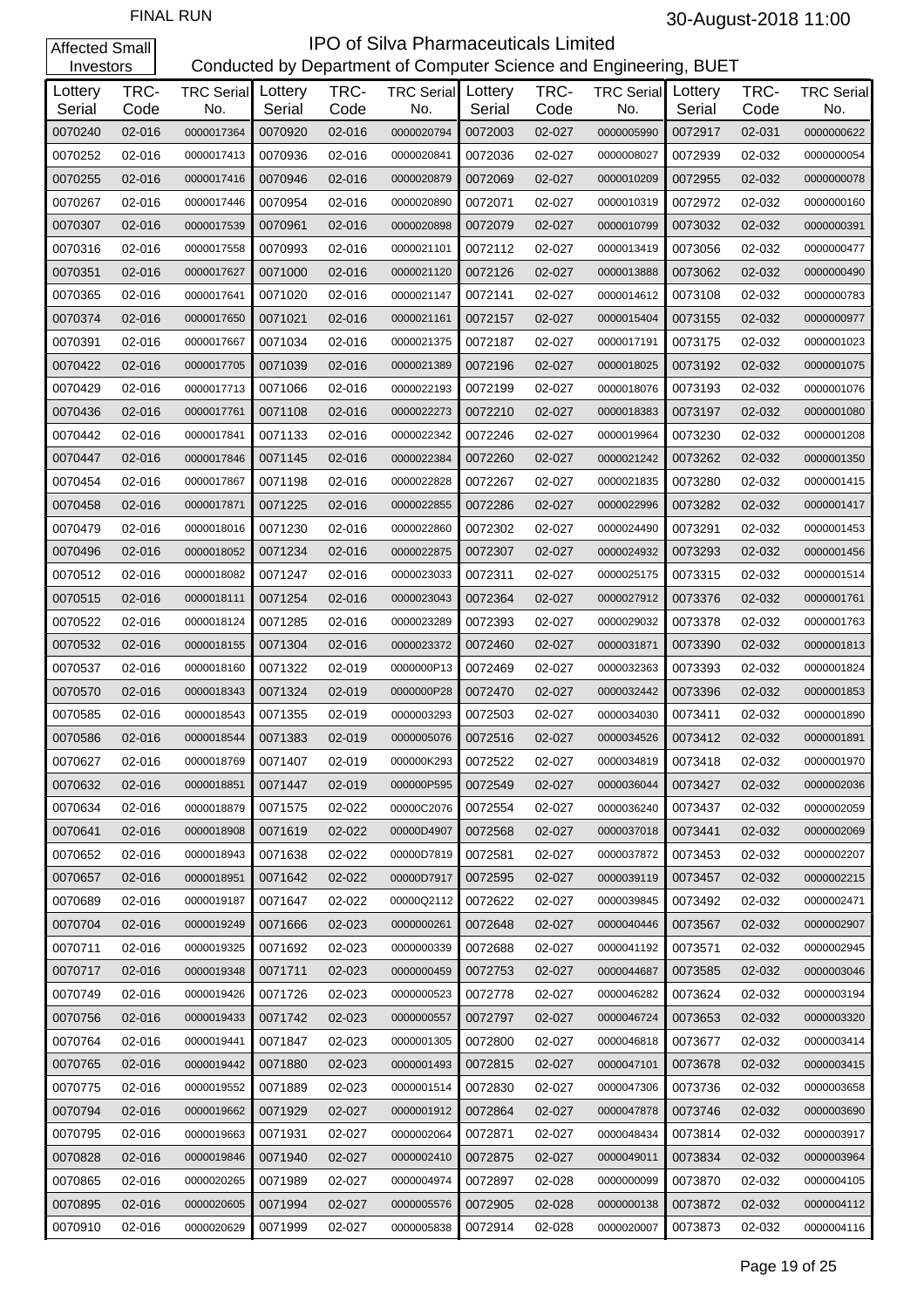| Investors         |              |                                  |         |              | Conducted by Department of Computer Science and Engineering, BUET |                   |              |                          |                   |              |                          |
|-------------------|--------------|----------------------------------|---------|--------------|-------------------------------------------------------------------|-------------------|--------------|--------------------------|-------------------|--------------|--------------------------|
| Lottery<br>Serial | TRC-<br>Code | <b>TRC Serial</b> Lottery<br>No. | Serial  | TRC-<br>Code | <b>TRC Serial</b><br>No.                                          | Lottery<br>Serial | TRC-<br>Code | <b>TRC Serial</b><br>No. | Lottery<br>Serial | TRC-<br>Code | <b>TRC Serial</b><br>No. |
| 0073882           | 02-032       | 0000004129                       | 0075143 | 02-032       | 0000007744                                                        | 0076076           | 02-032       | 0000010396               | 0077162           | 02-032       | 0000013894               |
| 0073909           | 02-032       | 0000004187                       | 0075145 | 02-032       | 0000007753                                                        | 0076101           | 02-032       | 0000010455               | 0077200           | 02-032       | 0000013932               |
| 0073958           | 02-032       | 0000004323                       | 0075159 | 02-032       | 0000007775                                                        | 0076104           | 02-032       | 0000010458               | 0077238           | 02-032       | 0000013976               |
| 0073960           | 02-032       | 0000004329                       | 0075161 | 02-032       | 0000007790                                                        | 0076110           | 02-032       | 0000010468               | 0077257           | 02-032       | 0000013997               |
| 0073969           | 02-032       | 0000004360                       | 0075184 | 02-032       | 0000007881                                                        | 0076198           | 02-032       | 0000010656               | 0077259           | 02-032       | 0000013999               |
| 0074011           | 02-032       | 0000004470                       | 0075190 | 02-032       | 0000007892                                                        | 0076245           | 02-032       | 0000010798               | 0077262           | 02-032       | 0000014002               |
| 0074015           | 02-032       | 0000004479                       | 0075192 | 02-032       | 0000007896                                                        | 0076273           | 02-032       | 0000010965               | 0077263           | 02-032       | 0000014003               |
| 0074043           | 02-032       | 0000004556                       | 0075210 | 02-032       | 0000007934                                                        | 0076324           | 02-032       | 0000011125               | 0077282           | 02-032       | 0000014022               |
| 0074063           | 02-032       | 0000004618                       | 0075221 | 02-032       | 0000007986                                                        | 0076325           | 02-032       | 0000011128               | 0077308           | 02-032       | 0000014050               |
| 0074067           | 02-032       | 0000004642                       | 0075290 | 02-032       | 0000008249                                                        | 0076353           | 02-032       | 0000011213               | 0077309           | 02-032       | 0000014052               |
| 0074072           | 02-032       | 0000004669                       | 0075308 | 02-032       | 0000008311                                                        | 0076379           | 02-032       | 0000011312               | 0077342           | 02-032       | 0000014085               |
| 0074122           | 02-032       | 0000004839                       | 0075383 | 02-032       | 0000008660                                                        | 0076388           | 02-032       | 0000011342               | 0077349           | 02-032       | 0000014092               |
| 0074124           | 02-032       | 0000004851                       | 0075456 | 02-032       | 0000008845                                                        | 0076400           | 02-032       | 0000011406               | 0077353           | 02-032       | 0000014096               |
| 0074125           | 02-032       | 0000004855                       | 0075482 | 02-032       | 0000008904                                                        | 0076413           | 02-032       | 0000011448               | 0077357           | 02-032       | 0000014100               |
| 0074127           | 02-032       | 0000004859                       | 0075521 | 02-032       | 0000008998                                                        | 0076437           | 02-032       | 0000011503               | 0077360           | 02-032       | 0000014103               |
| 0074145           | 02-032       | 0000004912                       | 0075579 | 02-032       | 0000009200                                                        | 0076439           | 02-032       | 0000011505               | 0077366           | 02-032       | 0000014109               |
| 0074156           | 02-032       | 0000004951                       | 0075587 | 02-032       | 0000009209                                                        | 0076449           | 02-032       | 0000011531               | 0077384           | 02-032       | 0000014127               |
| 0074192           | 02-032       | 0000005028                       | 0075598 | 02-032       | 0000009234                                                        | 0076464           | 02-032       | 0000011564               | 0077396           | 02-032       | 0000014140               |
| 0074212           | 02-032       | 0000005058                       | 0075601 | 02-032       | 0000009239                                                        | 0076473           | 02-032       | 0000011604               | 0077397           | 02-032       | 0000014141               |
| 0074278           | 02-032       | 0000005262                       | 0075605 | 02-032       | 0000009249                                                        | 0076526           | 02-032       | 0000011715               | 0077456           | 02-032       | 0000014204               |
| 0074347           | 02-032       | 0000005419                       | 0075621 | 02-032       | 0000009272                                                        | 0076535           | 02-032       | 0000011729               | 0077470           | 02-032       | 0000014249               |
| 0074369           | 02-032       | 0000005487                       | 0075634 | 02-032       | 0000009310                                                        | 0076540           | 02-032       | 0000011734               | 0077480           | 02-032       | 0000014259               |
| 0074389           | 02-032       | 0000005584                       | 0075645 | 02-032       | 0000009329                                                        | 0076542           | 02-032       | 0000011736               | 0077496           | 02-032       | 0000014276               |
| 0074398           | 02-032       | 0000005614                       | 0075648 | 02-032       | 0000009332                                                        | 0076553           | 02-032       | 0000011767               | 0077530           | 02-032       | 0000014368               |
| 0074450           | 02-032       | 0000005768                       | 0075699 | 02-032       | 0000009391                                                        | 0076568           | 02-032       | 0000011833               | 0077542           | 02-032       | 0000014380               |
| 0074495           | 02-032       | 0000005935                       | 0075704 | 02-032       | 0000009401                                                        | 0076573           | 02-032       | 0000011843               | 0077550           | 02-032       | 0000014388               |
| 0074518           | 02-032       | 0000006006                       | 0075705 | 02-032       | 0000009407                                                        | 0076588           | 02-032       | 0000011876               | 0077645           | 02-032       | 0000017017               |
| 0074525           | 02-032       | 0000006025                       | 0075783 | 02-032       | 0000009622                                                        | 0076601           | 02-032       | 0000011894               | 0077663           | 02-032       | 0000017125               |
| 0074570           | 02-032       | 0000006164                       | 0075785 | 02-032       | 0000009624                                                        | 0076650           | 02-032       | 0000012008               | 0077683           | 02-032       | 0000017188               |
| 0074574           | 02-032       | 0000006176                       | 0075786 | 02-032       | 0000009629                                                        | 0076676           | 02-032       | 0000012104               | 0077700           | 02-032       | 0000017239               |
| 0074594           | 02-032       | 0000006242                       | 0075802 | 02-032       | 0000009693                                                        | 0076786           | 02-032       | 0000012491               | 0077705           | 02-032       | 0000017244               |
| 0074672           | 02-032       | 0000006446                       | 0075807 | 02-032       | 0000009709                                                        | 0076794           | 02-032       | 0000012507               | 0077730           | 02-032       | 0000017276               |
| 0074773           | 02-032       | 0000006738                       | 0075828 | 02-032       | 0000009758                                                        | 0076814           | 02-032       | 0000012570               | 0077758           | 02-032       | 00000A3715               |
| 0074785           | 02-032       | 0000006753                       | 0075858 | 02-032       | 0000009854                                                        | 0076870           | 02-032       | 0000012724               | 0077767           | 02-032       | 00000A4965               |
| 0074813           | 02-032       | 0000006812                       | 0075883 | 02-032       | 0000009922                                                        | 0076884           | 02-032       | 0000012772               | 0077797           | 02-032       | 00000A5941               |
| 0074814           | 02-032       | 0000006822                       | 0075907 | 02-032       | 0000009992                                                        | 0076947           | 02-032       | 0000013037               | 0077852           | 02-032       | 0000A11949               |
| 0074880           | 02-032       | 0000006964                       | 0075910 | 02-032       | 0000009999                                                        | 0076968           | 02-032       | 0000013113               | 0077872           | 02-032       | 0000N17025               |
| 0074881           | 02-032       | 0000006966                       | 0075916 | 02-032       | 000000A256                                                        | 0076988           | 02-032       | 0000013211               | 0077896           | 02-032       | 0000N17112               |
| 0074908           | 02-032       | 0000007031                       | 0075918 | 02-032       | 000000A295                                                        | 0077014           | 02-032       | 0000013285               | 0077900           | 02-032       | 0000N17116               |
| 0074921           | 02-032       | 0000007058                       | 0075935 | 02-032       | 0000010017                                                        | 0077042           | 02-032       | 0000013386               | 0077913           | 02-032       | 0000N17223               |
| 0074986           | 02-032       | 0000007206                       | 0075950 | 02-032       | 0000010084                                                        | 0077052           | 02-032       | 0000013483               | 0077932           | 02-036       | 00000A1422               |
| 0075006           | 02-032       | 0000007322                       | 0075957 | 02-032       | 0000010092                                                        | 0077083           | 02-032       | 0000013700               | 0077952           | 02-038       | 0000000978               |
| 0075008           | 02-032       | 0000007331                       | 0076005 | 02-032       | 0000010236                                                        | 0077094           | 02-032       | 0000013765               | 0077974           | 02-038       | 0000002939               |
| 0075086           | 02-032       | 0000007561                       | 0076019 | 02-032       | 0000010250                                                        | 0077103           | 02-032       | 0000013796               | 0078015           | 02-038       | 0000005550               |
| 0075097           | 02-032       | 0000007617                       | 0076022 | 02-032       | 0000010253                                                        | 0077125           | 02-032       | 0000013857               | 0078048           | 02-038       | 0000006491               |
| 0075105           | 02-032       | 0000007638                       | 0076024 | 02-032       | 0000010255                                                        | 0077138           | 02-032       | 0000013870               | 0078050           | 02-038       | 0000006494               |
| 0075117           | 02-032       | 0000007655                       | 0076030 | 02-032       | 0000010288                                                        | 0077151           | 02-032       | 0000013883               | 0078057           | 02-038       | 0000006839               |
| 0075131           | 02-032       | 0000007720                       | 0076046 | 02-032       | 0000010331                                                        | 0077154           | 02-032       | 0000013886               | 0078067           | 02-038       | 0000007506               |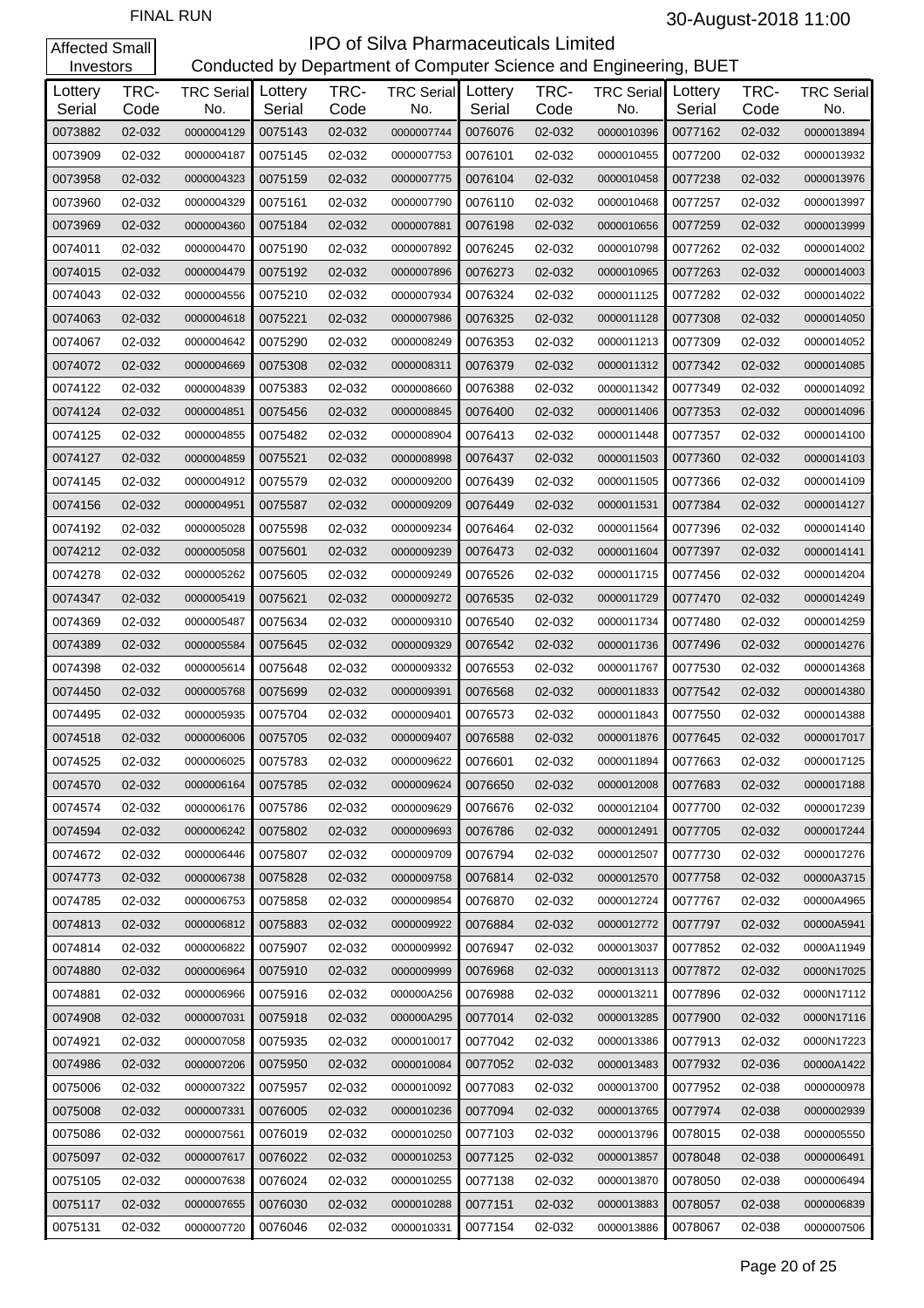| Investors         |              |                                  |         |              | Conducted by Department of Computer Science and Engineering, BUET |                   |              |                          |                   |              |                          |
|-------------------|--------------|----------------------------------|---------|--------------|-------------------------------------------------------------------|-------------------|--------------|--------------------------|-------------------|--------------|--------------------------|
| Lottery<br>Serial | TRC-<br>Code | <b>TRC Serial</b> Lottery<br>No. | Serial  | TRC-<br>Code | <b>TRC Serial</b><br>No.                                          | Lottery<br>Serial | TRC-<br>Code | <b>TRC Serial</b><br>No. | Lottery<br>Serial | TRC-<br>Code | <b>TRC Serial</b><br>No. |
| 0078074           | 02-038       | 0000007781                       | 0079098 | 02-038       | 0000082066                                                        | 0080095           | 02-056       | 0000006058               | 0081119           | 02-056       | 0000019221               |
| 0078114           | 02-038       | 0000009137                       | 0079106 | 02-038       | 0000082080                                                        | 0080115           | 02-056       | 0000006717               | 0081153           | 02-056       | 0000019351               |
| 0078134           | 02-038       | 0000009589                       | 0079165 | 02-038       | 0000082166                                                        | 0080116           | 02-056       | 0000006722               | 0081171           | 02-056       | 0000019490               |
| 0078136           | 02-038       | 0000009614                       | 0079180 | 02-038       | 0000082195                                                        | 0080167           | 02-056       | 0000007900               | 0081173           | 02-056       | 0000019499               |
| 0078146           | 02-038       | 0000009717                       | 0079239 | 02-038       | 0000090011                                                        | 0080173           | 02-056       | 0000007932               | 0081196           | 02-056       | 0000019841               |
| 0078152           | 02-038       | 0000009827                       | 0079253 | 02-038       | 0000090049                                                        | 0080177           | 02-056       | 0000007972               | 0081211           | 02-056       | 0000019913               |
| 0078190           | 02-038       | 0000011272                       | 0079266 | 02-038       | 0000090079                                                        | 0080182           | 02-056       | 0000007990               | 0081213           | 02-056       | 0000019937               |
| 0078244           | 02-038       | 0000015052                       | 0079277 | 02-038       | 0000090111                                                        | 0080199           | 02-056       | 0000008284               | 0081221           | 02-056       | 0000020046               |
| 0078257           | 02-038       | 0000015548                       | 0079284 | 02-038       | 0000090146                                                        | 0080258           | 02-056       | 0000009435               | 0081242           | 02-056       | 0000020362               |
| 0078280           | 02-038       | 0000016089                       | 0079295 | 02-038       | 0000090235                                                        | 0080310           | 02-056       | 0000010039               | 0081245           | 02-056       | 0000020371               |
| 0078286           | 02-038       | 0000016288                       | 0079308 | 02-038       | 0000096021                                                        | 0080364           | 02-056       | 0000011162               | 0081257           | 02-056       | 0000020480               |
| 0078363           | 02-038       | 0000017613                       | 0079321 | 02-038       | 0000096046                                                        | 0080381           | 02-056       | 0000011412               | 0081269           | 02-056       | 0000020630               |
| 0078370           | 02-038       | 0000017776                       | 0079325 | 02-038       | 0000096074                                                        | 0080394           | 02-056       | 0000011484               | 0081284           | 02-056       | 0000020891               |
| 0078390           | 02-038       | 0000018327                       | 0079334 | 02-038       | 0000096096                                                        | 0080404           | 02-056       | 0000011685               | 0081303           | 02-056       | 0000021040               |
| 0078425           | 02-038       | 0000020758                       | 0079343 | 02-038       | 0000096124                                                        | 0080435           | 02-056       | 0000012295               | 0081313           | 02-056       | 0000021225               |
| 0078431           | 02-038       | 0000030789                       | 0079344 | 02-038       | 0000096125                                                        | 0080436           | 02-056       | 0000012300               | 0081326           | 02-056       | 0000021384               |
| 0078497           | 02-038       | 0000046128                       | 0079413 | 02-040       | 0000000234                                                        | 0080437           | 02-056       | 0000012308               | 0081366           | 02-056       | 0000021795               |
| 0078501           | 02-038       | 0000046251                       | 0079439 | 02-040       | 0000000324                                                        | 0080471           | 02-056       | 0000012554               | 0081375           | 02-056       | 0000021926               |
| 0078527           | 02-038       | 0000046819                       | 0079459 | 02-040       | 0000000348                                                        | 0080478           | 02-056       | 0000012613               | 0081382           | 02-056       | 0000022013               |
| 0078540           | 02-038       | 0000047007                       | 0079479 | 02-040       | 0000000375                                                        | 0080493           | 02-056       | 0000012763               | 0081396           | 02-056       | 0000022179               |
| 0078574           | 02-038       | 0000047486                       | 0079484 | 02-040       | 0000000380                                                        | 0080499           | 02-056       | 0000012879               | 0081427           | 02-056       | 0000022511               |
| 0078577           | 02-038       | 0000047525                       | 0079523 | 02-040       | 0000000464                                                        | 0080505           | 02-056       | 0000012932               | 0081456           | 02-056       | 0000022768               |
| 0078619           | 02-038       | 0000048188                       | 0079530 | 02-040       | 0000000471                                                        | 0080507           | 02-056       | 0000012934               | 0081468           | 02-056       | 0000022968               |
| 0078624           | 02-038       | 0000048205                       | 0079532 | 02-040       | 0000000475                                                        | 0080510           | 02-056       | 0000012998               | 0081495           | 02-056       | 0000023186               |
| 0078635           | 02-038       | 0000048432                       | 0079602 | 02-042       | 0000006912                                                        | 0080511           | 02-056       | 0000013029               | 0081498           | 02-056       | 0000023200               |
| 0078655           | 02-038       | 0000049048                       | 0079636 | 02-042       | 00000A1037                                                        | 0080514           | 02-056       | 0000013068               | 0081513           | 02-056       | 0000023357               |
| 0078675           | 02-038       | 0000049315                       | 0079651 | 02-042       | 00000A9352                                                        | 0080519           | 02-056       | 0000013118               | 0081529           | 02-056       | 0000023510               |
| 0078737           | 02-038       | 0000050816                       | 0079736 | 02-050       | 0000010653                                                        | 0080550           | 02-056       | 0000013540               | 0081682           | 02-056       | 0000024201               |
| 0078743           | 02-038       | 0000050948                       | 0079737 | 02-050       | 0000010916                                                        | 0080553           | 02-056       | 0000013597               | 0081694           | 02-056       | 0000024215               |
| 0078782           | 02-038       | 0000051597                       | 0079745 | 02-050       | 0000020712                                                        | 0080561           | 02-056       | 0000013651               | 0081748           | 02-056       | 0000024844               |
| 0078840           | 02-038       | 0000053548                       | 0079764 | 02-050       | 0000052304                                                        | 0080592           | 02-056       | 0000014057               | 0081756           | 02-056       | 0000024969               |
| 0078873           | 02-038       | 0000055563                       | 0079843 | 02-056       | 0000000794                                                        | 0080628           | 02-056       | 0000014405               | 0081758           | 02-056       | 0000024984               |
| 0078875           | 02-038       | 0000055643                       | 0079868 | 02-056       | 0000001356                                                        | 0080631           | 02-056       | 0000014426               | 0081775           | 02-056       | 0000025077               |
| 0078878           | 02-038       | 0000055779                       | 0079881 | 02-056       | 0000001568                                                        | 0080638           | 02-056       | 0000014528               | 0081782           | 02-056       | 0000025120               |
| 0078881           | 02-038       | 0000056029                       | 0079898 | 02-056       | 0000002074                                                        | 0080662           | 02-056       | 0000014915               | 0081807           | 02-056       | 0000025305               |
| 0078903           | 02-038       | 0000056128                       | 0079899 | 02-056       | 0000002079                                                        | 0080710           | 02-056       | 0000015118               | 0081820           | 02-056       | 0000025461               |
| 0078928           | 02-038       | 0000063714                       | 0079911 | 02-056       | 0000002225                                                        | 0080720           | 02-056       | 0000015227               | 0081858           | 02-056       | 0000025725               |
| 0078957           | 02-038       | 0000064302                       | 0079917 | 02-056       | 0000002231                                                        | 0080726           | 02-056       | 0000015285               | 0081865           | 02-056       | 0000025770               |
| 0078959           | 02-038       | 0000064320                       | 0079921 | 02-056       | 0000002235                                                        | 0080755           | 02-056       | 0000015635               | 0081875           | 02-056       | 0000025815               |
| 0079003           | 02-038       | 0000075004                       | 0079963 | 02-056       | 0000002992                                                        | 0080805           | 02-056       | 0000016182               | 0081905           | 02-056       | 0000025944               |
| 0079014           | 02-038       | 0000075060                       | 0079969 | 02-056       | 0000003087                                                        | 0080825           | 02-056       | 0000016378               | 0081906           | 02-056       | 0000025986               |
| 0079017           | 02-038       | 0000075078                       | 0079984 | 02-056       | 0000004148                                                        | 0080864           | 02-056       | 0000016652               | 0081921           | 02-056       | 0000026115               |
| 0079031           | 02-038       | 0000075177                       | 0079996 | 02-056       | 0000004273                                                        | 0080897           | 02-056       | 0000016813               | 0081933           | 02-056       | 0000026205               |
| 0079054           | 02-038       | 0000075305                       | 0080006 | 02-056       | 0000004496                                                        | 0080904           | 02-056       | 0000016874               | 0081939           | 02-056       | 0000026270               |
| 0079060           | 02-038       | 0000082007                       | 0080016 | 02-056       | 0000004749                                                        | 0080964           | 02-056       | 0000017515               | 0081956           | 02-056       | 0000026426               |
| 0079068           | 02-038       | 0000082020                       | 0080018 | 02-056       | 0000004751                                                        | 0081027           | 02-056       | 0000018372               | 0081960           | 02-056       | 0000026442               |
| 0079074           | 02-038       | 0000082028                       | 0080085 | 02-056       | 0000005689                                                        | 0081036           | 02-056       | 0000018477               | 0081961           | 02-056       | 0000026443               |
| 0079096           | 02-038       | 0000082063                       | 0080088 | 02-056       | 0000005862                                                        | 0081037           | 02-056       | 0000018480               | 0081997           | 02-056       | 0000026830               |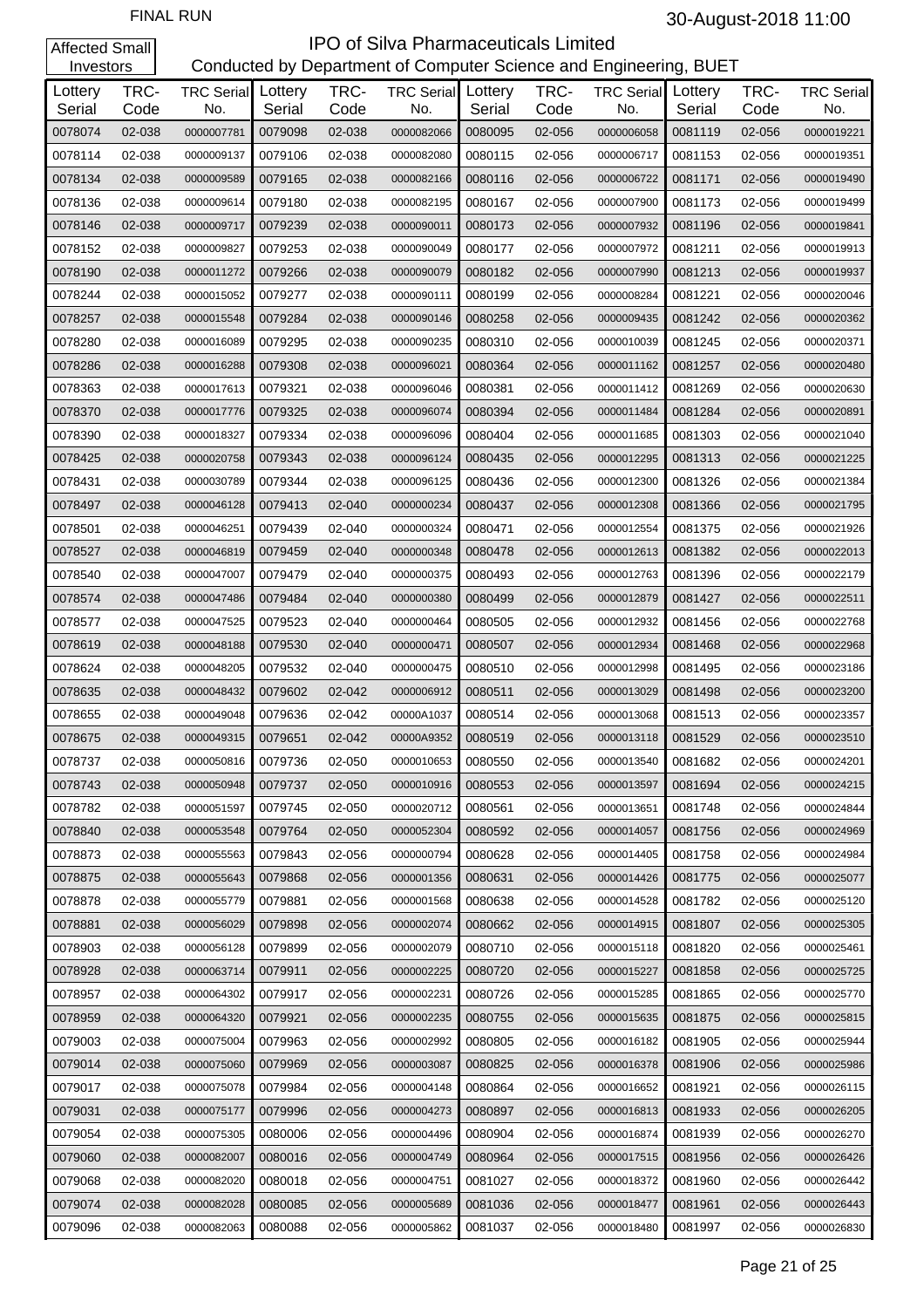| Investors         |              |                                  |         |              | Conducted by Department of Computer Science and Engineering, BUET |                   |              |                          |                   |              |                          |
|-------------------|--------------|----------------------------------|---------|--------------|-------------------------------------------------------------------|-------------------|--------------|--------------------------|-------------------|--------------|--------------------------|
| Lottery<br>Serial | TRC-<br>Code | <b>TRC Serial</b> Lottery<br>No. | Serial  | TRC-<br>Code | <b>TRC Serial</b><br>No.                                          | Lottery<br>Serial | TRC-<br>Code | <b>TRC Serial</b><br>No. | Lottery<br>Serial | TRC-<br>Code | <b>TRC Serial</b><br>No. |
| 0082146           | 02-056       | 0000027885                       | 0083094 | 02-056       | 0000037102                                                        | 0084089           | 02-056       | 0000044730               | 0085028           | 02-056       | 0000056019               |
| 0082157           | 02-056       | 0000028038                       | 0083110 | 02-056       | 0000037301                                                        | 0084091           | 02-056       | 0000044747               | 0085058           | 02-056       | 0000056234               |
| 0082183           | 02-056       | 0000028284                       | 0083175 | 02-056       | 0000037913                                                        | 0084097           | 02-056       | 0000044910               | 0085059           | 02-056       | 0000056261               |
| 0082187           | 02-056       | 0000028361                       | 0083186 | 02-056       | 0000037924                                                        | 0084114           | 02-056       | 0000045001               | 0085065           | 02-056       | 0000056420               |
| 0082200           | 02-056       | 0000028607                       | 0083199 | 02-056       | 0000038130                                                        | 0084193           | 02-056       | 0000045555               | 0085097           | 02-056       | 0000057289               |
| 0082219           | 02-056       | 0000029056                       | 0083249 | 02-056       | 0000038751                                                        | 0084247           | 02-056       | 0000045860               | 0085126           | 02-056       | 0000057540               |
| 0082240           | 02-056       | 0000029233                       | 0083287 | 02-056       | 0000039160                                                        | 0084274           | 02-056       | 0000046173               | 0085180           | 02-056       | 0000058186               |
| 0082248           | 02-056       | 0000029285                       | 0083309 | 02-056       | 0000039278                                                        | 0084309           | 02-056       | 0000046534               | 0085272           | 02-056       | 0000060314               |
| 0082250           | 02-056       | 0000029314                       | 0083385 | 02-056       | 0000039762                                                        | 0084310           | 02-056       | 0000046536               | 0085279           | 02-056       | 0000060442               |
| 0082253           | 02-056       | 0000029328                       | 0083386 | 02-056       | 0000039763                                                        | 0084311           | 02-056       | 0000046537               | 0085288           | 02-056       | 0000060546               |
| 0082263           | 02-056       | 0000029364                       | 0083455 | 02-056       | 0000040143                                                        | 0084343           | 02-056       | 0000046788               | 0085345           | 02-056       | 0000061128               |
| 0082301           | 02-056       | 0000029707                       | 0083464 | 02-056       | 0000040152                                                        | 0084366           | 02-056       | 0000046994               | 0085352           | 02-056       | 0000061241               |
| 0082342           | 02-056       | 0000029995                       | 0083508 | 02-056       | 0000040353                                                        | 0084368           | 02-056       | 0000047049               | 0085368           | 02-056       | 0000061430               |
| 0082366           | 02-056       | 0000030118                       | 0083540 | 02-056       | 0000040385                                                        | 0084371           | 02-056       | 0000047138               | 0085380           | 02-056       | 0000061587               |
| 0082414           | 02-056       | 0000030524                       | 0083573 | 02-056       | 0000040467                                                        | 0084381           | 02-056       | 0000047297               | 0085423           | 02-056       | 0000061915               |
| 0082453           | 02-056       | 0000030771                       | 0083587 | 02-056       | 0000040550                                                        | 0084385           | 02-056       | 0000047358               | 0085461           | 02-056       | 0000062521               |
| 0082482           | 02-056       | 0000031105                       | 0083588 | 02-056       | 0000040556                                                        | 0084389           | 02-056       | 0000047473               | 0085476           | 02-056       | 0000062693               |
| 0082510           | 02-056       | 0000031322                       | 0083589 | 02-056       | 0000040586                                                        | 0084391           | 02-056       | 0000047530               | 0085495           | 02-056       | 0000062866               |
| 0082513           | 02-056       | 0000031347                       | 0083591 | 02-056       | 0000040588                                                        | 0084409           | 02-056       | 0000047723               | 0085511           | 02-056       | 0000062954               |
| 0082522           | 02-056       | 0000031408                       | 0083593 | 02-056       | 0000040590                                                        | 0084410           | 02-056       | 0000047728               | 0085526           | 02-056       | 0000063135               |
| 0082537           | 02-056       | 0000031549                       | 0083597 | 02-056       | 0000040595                                                        | 0084432           | 02-056       | 0000048055               | 0085585           | 02-056       | 0000065128               |
| 0082560           | 02-056       | 0000031686                       | 0083605 | 02-056       | 0000040603                                                        | 0084474           | 02-056       | 0000048545               | 0085664           | 02-058       | 0000001257               |
| 0082564           | 02-056       | 0000031756                       | 0083612 | 02-056       | 0000040611                                                        | 0084499           | 02-056       | 0000048777               | 0085686           | 02-058       | 0000001902               |
| 0082599           | 02-056       | 0000032134                       | 0083634 | 02-056       | 0000040637                                                        | 0084502           | 02-056       | 0000049170               | 0085696           | 02-058       | 0000002364               |
| 0082605           | 02-056       | 0000032165                       | 0083637 | 02-056       | 0000040640                                                        | 0084510           | 02-056       | 0000049437               | 0085754           | 02-058       | 0000004267               |
| 0082620           | 02-056       | 0000032265                       | 0083655 | 02-056       | 0000040684                                                        | 0084513           | 02-056       | 0000049473               | 0085778           | 02-058       | 0000004967               |
| 0082653           | 02-056       | 0000032681                       | 0083660 | 02-056       | 0000040747                                                        | 0084549           | 02-056       | 0000050069               | 0085834           | 02-058       | 0000005831               |
| 0082683           | 02-056       | 0000032931                       | 0083703 | 02-056       | 0000040933                                                        | 0084554           | 02-056       | 0000050074               | 0085841           | 02-058       | 0000005940               |
| 0082717           | 02-056       | 0000033480                       | 0083725 | 02-056       | 0000041123                                                        | 0084566           | 02-056       | 0000050131               | 0085856           | 02-058       | 0000006037               |
| 0082732           | 02-056       | 0000033704                       | 0083759 | 02-056       | 0000041397                                                        | 0084574           | 02-056       | 0000050191               | 0085865           | 02-058       | 0000006248               |
| 0082735           | 02-056       | 0000033735                       | 0083773 | 02-056       | 0000041585                                                        | 0084593           | 02-056       | 0000050763               | 0085875           | 02-058       | 0000006346               |
| 0082738           | 02-056       | 0000033814                       | 0083812 | 02-056       | 0000041925                                                        | 0084597           | 02-056       | 0000050823               | 0085972           | 02-058       | 0000007499               |
| 0082760           | 02-056       | 0000034050                       | 0083841 | 02-056       | 0000042364                                                        | 0084600           | 02-056       | 0000050868               | 0086023           | 02-058       | 0000008316               |
| 0082769           | 02-056       | 0000034068                       | 0083878 | 02-056       | 0000042683                                                        | 0084658           | 02-056       | 0000051431               | 0086053           | 02-058       | 0000008870               |
| 0082770           | 02-056       | 0000034074                       | 0083881 | 02-056       | 0000042725                                                        | 0084673           | 02-056       | 0000051519               | 0086124           | 02-058       | 0000009940               |
| 0082812           | 02-056       | 0000034367                       | 0083909 | 02-056       | 0000042969                                                        | 0084694           | 02-056       | 0000051715               | 0086128           | 02-058       | 0000010059               |
| 0082824           | 02-056       | 0000034457                       | 0083936 | 02-056       | 0000043291                                                        | 0084703           | 02-056       | 0000051840               | 0086146           | 02-058       | 00000H0042               |
| 0082827           | 02-056       | 0000034470                       | 0083956 | 02-056       | 0000043679                                                        | 0084798           | 02-056       | 0000053110               | 0086152           | 02-058       | 00000H0445               |
| 0082837           | 02-056       | 0000034530                       | 0084010 | 02-056       | 0000044076                                                        | 0084803           | 02-056       | 0000053121               | 0086159           | 02-058       | 00000H0962               |
| 0082885           | 02-056       | 0000034885                       | 0084019 | 02-056       | 0000044163                                                        | 0084836           | 02-056       | 0000053479               | 0086210           | 02-058       | 00000T0400               |
| 0082887           | 02-056       | 0000034959                       | 0084029 | 02-056       | 0000044222                                                        | 0084841           | 02-056       | 0000053527               | 0086229           | 02-058       | 00000T0532               |
| 0082920           | 02-056       | 0000035367                       | 0084038 | 02-056       | 0000044245                                                        | 0084867           | 02-056       | 0000053752               | 0086237           | 02-058       | 00000T0579               |
| 0082921           | 02-056       | 0000035369                       | 0084044 | 02-056       | 0000044323                                                        | 0084903           | 02-056       | 0000054392               | 0086266           | 02-058       | 00000T0912               |
| 0082924           | 02-056       | 0000035376                       | 0084071 | 02-056       | 0000044516                                                        | 0084949           | 02-056       | 0000054903               | 0086280           | 02-058       | 00000T1062               |
| 0082942           | 02-056       | 0000035550                       | 0084078 | 02-056       | 0000044604                                                        | 0084958           | 02-056       | 0000055084               | 0086326           | 02-058       | 00000T1781               |
| 0082991           | 02-056       | 0000036003                       | 0084079 | 02-056       | 0000044605                                                        | 0084959           | 02-056       | 0000055085               | 0086351           | 02-058       | 00000T1947               |
| 0082993           | 02-056       | 0000036005                       | 0084084 | 02-056       | 0000044723                                                        | 0084973           | 02-056       | 0000055349               | 0086364           | 02-058       | 00000T2030               |
| 0082996           | 02-056       | 0000036061                       | 0084086 | 02-056       | 0000044725                                                        | 0084979           | 02-056       | 0000055402               | 0086367           | 02-058       | 00000T2052               |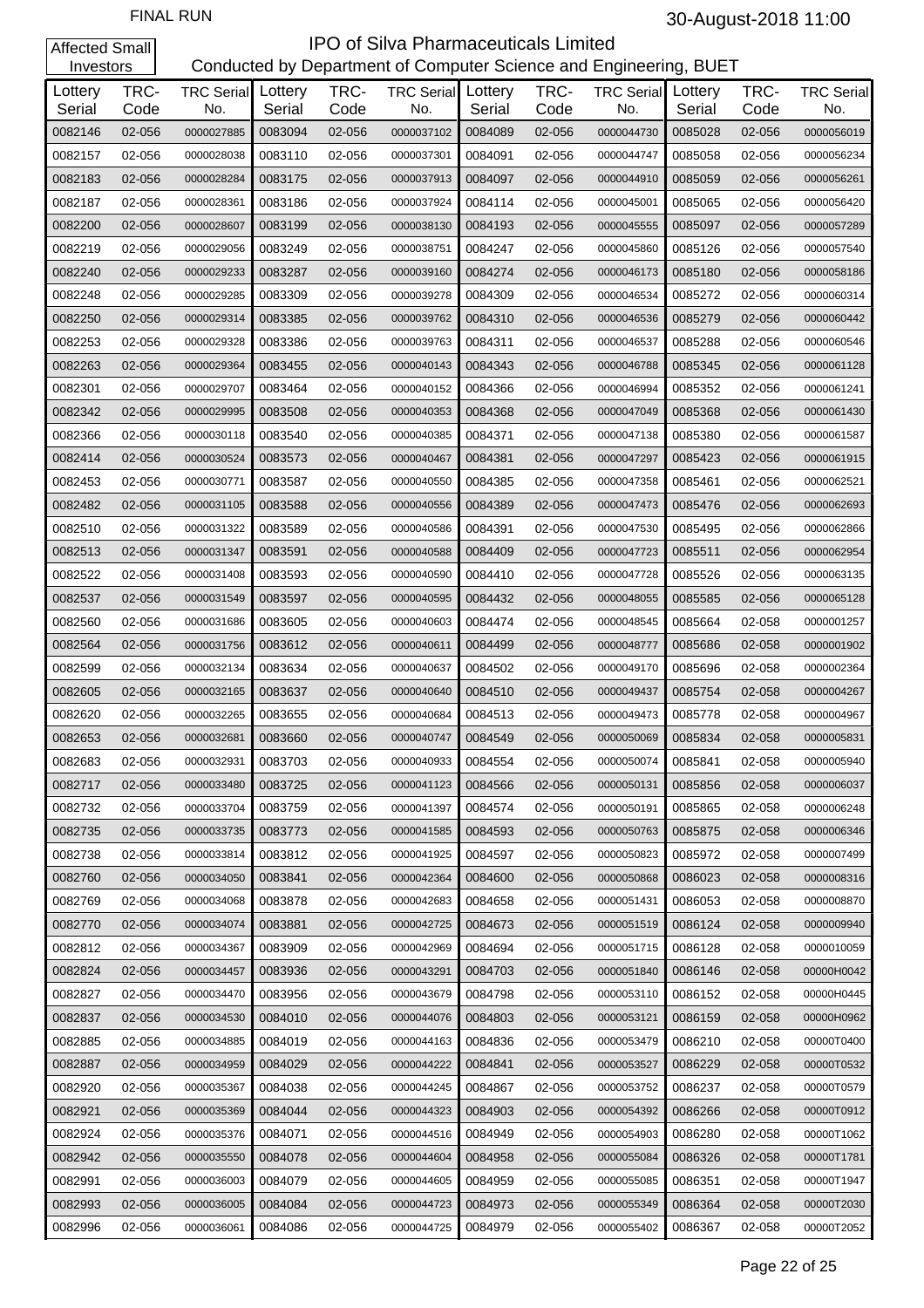| Investors         |              |                                  |         |              | Conducted by Department of Computer Science and Engineering, BUET |                   |              |                          |                   |              |                          |
|-------------------|--------------|----------------------------------|---------|--------------|-------------------------------------------------------------------|-------------------|--------------|--------------------------|-------------------|--------------|--------------------------|
| Lottery<br>Serial | TRC-<br>Code | <b>TRC Serial</b> Lottery<br>No. | Serial  | TRC-<br>Code | <b>TRC Serial</b><br>No.                                          | Lottery<br>Serial | TRC-<br>Code | <b>TRC Serial</b><br>No. | Lottery<br>Serial | TRC-<br>Code | <b>TRC Serial</b><br>No. |
| 0086370           | 02-058       | 00000T2084                       | 0087235 | 02-059       | 0000002674                                                        | 0088194           | 02-059       | 0000005390               | 0089111           | 02-069       | 0000001704               |
| 0086382           | 02-058       | 00000T2165                       | 0087281 | 02-059       | 0000002792                                                        | 0088195           | 02-059       | 0000005394               | 0089153           | 02-070       | 0000010180               |
| 0086386           | 02-058       | 00000T2170                       | 0087307 | 02-059       | 0000002840                                                        | 0088197           | 02-059       | 0000005400               | 0089160           | 02-073       | 0000000005               |
| 0086391           | 02-058       | 00000T2177                       | 0087324 | 02-059       | 0000002890                                                        | 0088220           | 02-059       | 0000005456               | 0089167           | 02-073       | 0000000032               |
| 0086409           | 02-058       | 00000T2197                       | 0087340 | 02-059       | 0000002918                                                        | 0088225           | 02-059       | 0000005463               | 0089177           | 02-073       | 0000000048               |
| 0086432           | 02-058       | 00000T2225                       | 0087347 | 02-059       | 0000002934                                                        | 0088237           | 02-059       | 0000005502               | 0089187           | 02-073       | 0000000102               |
| 0086435           | 02-058       | 00000T2228                       | 0087363 | 02-059       | 0000002982                                                        | 0088239           | 02-059       | 0000005508               | 0089193           | 02-073       | 0000000136               |
| 0086443           | 02-058       | 00000T2236                       | 0087422 | 02-059       | 0000003159                                                        | 0088241           | 02-059       | 0000005510               | 0089219           | 02-073       | 0000000203               |
| 0086444           | 02-058       | 00000T2237                       | 0087447 | 02-059       | 0000003217                                                        | 0088309           | 02-059       | 0000005787               | 0089256           | 02-073       | 0000000307               |
| 0086449           | 02-058       | 00000T2291                       | 0087469 | 02-059       | 0000003262                                                        | 0088311           | 02-059       | 0000005790               | 0089320           | 02-073       | 0000000526               |
| 0086482           | 02-058       | 00000T2436                       | 0087494 | 02-059       | 0000003340                                                        | 0088321           | 02-059       | 0000005834               | 0089325           | 02-073       | 0000000540               |
| 0086501           | 02-058       | 00000T2486                       | 0087496 | 02-059       | 0000003343                                                        | 0088330           | 02-059       | 0000005878               | 0089339           | 02-073       | 0000000594               |
| 0086513           | 02-058       | 00000T2584                       | 0087501 | 02-059       | 0000003356                                                        | 0088386           | 02-059       | 0000006085               | 0089381           | 02-073       | 0000000785               |
| 0086540           | 02-058       | 00000T2883                       | 0087503 | 02-059       | 0000003362                                                        | 0088447           | 02-059       | 0000006301               | 0089383           | 02-073       | 0000000787               |
| 0086557           | 02-058       | 00000T2981                       | 0087505 | 02-059       | 0000003377                                                        | 0088512           | 02-059       | 0000006773               | 0089394           | 02-073       | 0000000806               |
| 0086612           | 02-058       | 00000T3231                       | 0087509 | 02-059       | 0000003382                                                        | 0088518           | 02-059       | 000000R020               | 0089397           | 02-073       | 0000000810               |
| 0086629           | 02-059       | 0000001083                       | 0087522 | 02-059       | 0000003454                                                        | 0088560           | 02-059       | 000000R237               | 0089403           | 02-073       | 0000000816               |
| 0086641           | 02-059       | 0000001123                       | 0087553 | 02-059       | 0000003552                                                        | 0088574           | 02-059       | 000000R276               | 0089424           | 02-073       | 0000000863               |
| 0086657           | 02-059       | 0000001155                       | 0087581 | 02-059       | 0000003628                                                        | 0088584           | 02-059       | 000000R311               | 0089442           | 02-073       | 0000000928               |
| 0086674           | 02-059       | 0000001186                       | 0087583 | 02-059       | 0000003633                                                        | 0088588           | 02-059       | 000000R323               | 0089447           | 02-073       | 0000000934               |
| 0086715           | 02-059       | 0000001319                       | 0087611 | 02-059       | 0000003707                                                        | 0088591           | 02-059       | 000000R334               | 0089449           | 02-073       | 0000000937               |
| 0086718           | 02-059       | 0000001326                       | 0087632 | 02-059       | 0000003773                                                        | 0088652           | 02-059       | 000000R535               | 0089450           | 02-073       | 0000000938               |
| 0086744           | 02-059       | 0000001405                       | 0087634 | 02-059       | 0000003786                                                        | 0088681           | 02-059       | 000000R621               | 0089455           | 02-073       | 0000000943               |
| 0086751           | 02-059       | 0000001418                       | 0087655 | 02-059       | 0000003836                                                        | 0088692           | 02-059       | 000000R673               | 0089458           | 02-073       | 0000000946               |
| 0086828           | 02-059       | 0000001574                       | 0087734 | 02-059       | 0000004084                                                        | 0088720           | 02-059       | 000000R767               | 0089467           | 02-073       | 0000000958               |
| 0086840           | 02-059       | 0000001603                       | 0087760 | 02-059       | 0000004175                                                        | 0088721           | 02-059       | 000000R771               | 0089488           | 02-073       | 0000001030               |
| 0086848           | 02-059       | 0000001619                       | 0087764 | 02-059       | 0000004192                                                        | 0088728           | 02-059       | 000000R798               | 0089513           | 02-073       | 0000001084               |
| 0086849           | 02-059       | 0000001620                       | 0087784 | 02-059       | 0000004254                                                        | 0088734           | 02-059       | 000000R823               | 0089518           | 02-073       | 0000001089               |
| 0086888           | 02-059       | 0000001754                       | 0087808 | 02-059       | 0000004352                                                        | 0088745           | 02-059       | 000000R848               | 0089534           | 02-073       | 0000001115               |
| 0086894           | 02-059       | 0000001790                       | 0087817 | 02-059       | 0000004376                                                        | 0088753           | 02-059       | 000000R864               | 0089577           | 02-073       | 0000001240               |
| 0086900           | 02-059       | 0000001803                       | 0087821 | 02-059       | 0000004380                                                        | 0088790           | 02-059       | 000000R977               | 0089582           | 02-073       | 0000001252               |
| 0086919           | 02-059       | 0000001866                       | 0087835 | 02-059       | 0000004402                                                        | 0088796           | 02-059       | 000000R995               | 0089599           | 02-073       | 0000001313               |
| 0086939           | 02-059       | 0000001907                       | 0087850 | 02-059       | 0000004438                                                        | 0088801           | 02-060       | 0000000483               | 0089600           | 02-073       | 0000001315               |
| 0086960           | 02-059       | 0000001951                       | 0087872 | 02-059       | 0000004501                                                        | 0088802           | 02-060       | 0000001324               | 0089601           | 02-073       | 0000001316               |
| 0086983           | 02-059       | 0000001996                       | 0087912 | 02-059       | 0000004606                                                        | 0088814           | 02-060       | 0000007117               | 0089602           | 02-073       | 0000001317               |
| 0087003           | 02-059       | 0000002082                       | 0088001 | 02-059       | 0000004839                                                        | 0088858           | 02-063       | 0000006663               | 0089605           | 02-073       | 0000001321               |
| 0087007           | 02-059       | 0000002093                       | 0088004 | 02-059       | 0000004843                                                        | 0088868           | 02-063       | 0000008902               | 0089629           | 02-073       | 0000001351               |
| 0087008           | 02-059       | 0000002096                       | 0088027 | 02-059       | 0000004890                                                        | 0088925           | 02-063       | 0000011155               | 0089647           | 02-073       | 0000001429               |
| 0087012           | 02-059       | 0000002103                       | 0088052 | 02-059       | 0000004962                                                        | 0088935           | 02-063       | 00000A1150               | 0089656           | 02-073       | 0000001457               |
| 0087016           | 02-059       | 0000002118                       | 0088069 | 02-059       | 0000005014                                                        | 0088993           | 02-063       | 00000K1030               | 0089690           | 02-073       | 0000001598               |
| 0087047           | 02-059       | 0000002193                       | 0088084 | 02-059       | 0000005090                                                        | 0088998           | 02-063       | 00000K1115               | 0089699           | 02-073       | 0000001618               |
| 0087068           | 02-059       | 0000002242                       | 0088091 | 02-059       | 0000005122                                                        | 0089013           | 02-065       | 0000000234               | 0089709           | 02-073       | 0000001633               |
| 0087100           | 02-059       | 0000002307                       | 0088107 | 02-059       | 0000005160                                                        | 0089058           | 02-067       | 0000000936               | 0089722           | 02-073       | 0000001682               |
| 0087140           | 02-059       | 0000002377                       | 0088118 | 02-059       | 0000005181                                                        | 0089069           | 02-067       | 0000001562               | 0089726           | 02-074       | 0000000031               |
| 0087174           | 02-059       | 0000002483                       | 0088125 | 02-059       | 0000005195                                                        | 0089101           | 02-069       | 0000000047               | 0089758           | 02-076       | 0000006407               |
| 0087176           | 02-059       | 0000002486                       | 0088128 | 02-059       | 0000005210                                                        | 0089102           | 02-069       | 0000000177               | 0089793           | 02-076       | 0000010898               |
| 0087214           | 02-059       | 0000002604                       | 0088151 | 02-059       | 0000005267                                                        | 0089103           | 02-069       | 0000000500               | 0089836           | 02-076       | 00000C0073               |
| 0087234           | 02-059       | 0000002672                       | 0088179 | 02-059       | 0000005343                                                        | 0089107           | 02-069       | 0000001034               | 0089841           | 02-076       | 00000D0628               |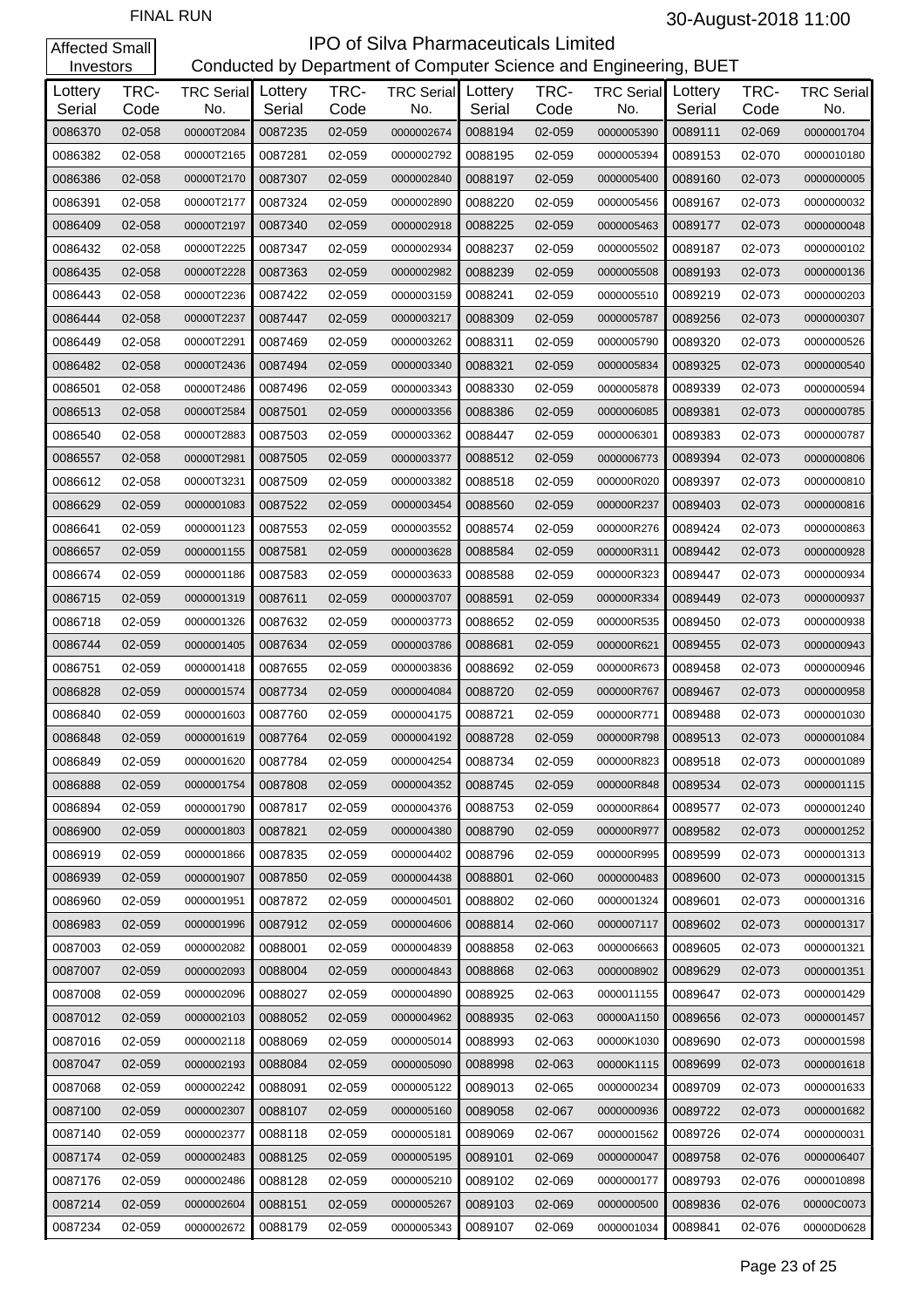| Investors         |              |                                  |         |              | Conducted by Department of Computer Science and Engineering, BUET |                   |              |                          |                   |              |                          |
|-------------------|--------------|----------------------------------|---------|--------------|-------------------------------------------------------------------|-------------------|--------------|--------------------------|-------------------|--------------|--------------------------|
| Lottery<br>Serial | TRC-<br>Code | <b>TRC Serial</b> Lottery<br>No. | Serial  | TRC-<br>Code | <b>TRC Serial</b><br>No.                                          | Lottery<br>Serial | TRC-<br>Code | <b>TRC Serial</b><br>No. | Lottery<br>Serial | TRC-<br>Code | <b>TRC Serial</b><br>No. |
| 0089857           | 02-076       | 00000M0514                       | 0090888 | 02-100       | 0000001896                                                        | 0091809           | 02-116       | 0000000592               | 0092656           | 03-007       | 000000B442               |
| 0089894           | 02-085       | 00000G0059                       | 0090890 | 02-100       | 0000001899                                                        | 0091811           | 02-116       | 0000000605               | 0092668           | 03-007       | 000000B484               |
| 0089902           | 02-085       | 00000G0125                       | 0090892 | 02-100       | 0000001903                                                        | 0091829           | 02-116       | 0000000978               | 0092679           | 03-007       | 000000B513               |
| 0089913           | 02-085       | 00000G0303                       | 0090894 | 02-100       | 0000001905                                                        | 0091835           | 02-116       | 0000001145               | 0092712           | 03-007       | 000000B608               |
| 0089920           | 02-087       | 000000A252                       | 0090899 | 02-100       | 0000001929                                                        | 0091872           | 02-117       | 0000007406               | 0092779           | 03-007       | 000000B740               |
| 0089942           | 02-087       | 000000A464                       | 0090909 | 02-100       | 0000001944                                                        | 0091911           | 02-120       | 0000046574               | 0092800           | 03-007       | 000000B778               |
| 0089971           | 02-087       | 000000A535                       | 0090910 | 02-100       | 0000001946                                                        | 0091942           | 02-120       | 0000090651               | 0092850           | 03-007       | 000000B877               |
| 0090033           | 02-093       | 0000000661                       | 0090953 | 02-100       | 0000002065                                                        | 0091955           | 02-120       | 0000200235               | 0092867           | 03-007       | 000000B903               |
| 0090076           | 02-093       | 0000001318                       | 0090956 | 02-100       | 0000002078                                                        | 0091972           | 02-120       | 0000613196               | 0092877           | 03-007       | 000000B921               |
| 0090081           | 02-093       | 0000001375                       | 0090987 | 02-100       | 0000002238                                                        | 0091973           | 02-120       | 0000613223               | 0092881           | 03-007       | 000000B933               |
| 0090116           | 02-093       | 0000002330                       | 0090988 | 02-100       | 0000002243                                                        | 0091976           | 02-120       | 0000614397               | 0092911           | 03-007       | 000000B990               |
| 0090173           | 02-093       | 0000003311                       | 0090989 | 02-100       | 0000002247                                                        | 0091977           | 02-120       | 0000614427               | 0092923           | 03-008       | 00000M7750               |
| 0090216           | 02-093       | 0000004441                       | 0090995 | 02-100       | 0000002282                                                        | 0092005           | 02-120       | 0000832904               | 0092926           | 03-008       | 00000M8477               |
| 0090266           | 02-093       | 0000006076                       | 0091020 | 02-100       | 0000002350                                                        | 0092024           | 02-120       | 0000837138               | 0092933           | 03-009       | 00000B0233               |
| 0090286           | 02-093       | 0000007048                       | 0091037 | 02-100       | 0000002378                                                        | 0092033           | 02-120       | 0000838156               | 0092940           | 03-009       | 00000B0871               |
| 0090293           | 02-093       | 0000007091                       | 0091045 | 02-100       | 0000002436                                                        | 0092052           | 02-121       | 000000J425               | 0092946           | 03-009       | 00000B1239               |
| 0090318           | 02-093       | 0000008055                       | 0091091 | 02-100       | 0000002703                                                        | 0092074           | 02-123       | 0000000K29               | 0092969           | 03-009       | 00000B2283               |
| 0090328           | 02-093       | 0000008198                       | 0091119 | 02-100       | 0000002781                                                        | 0092131           | 02-123       | 000000E753               | 0093010           | 03-009       | 00000B3557               |
| 0090343           | 02-093       | 0000008460                       | 0091171 | 02-100       | 0000002940                                                        | 0092140           | 02-123       | 000000G135               | 0093017           | 03-009       | 00000B3677               |
| 0090357           | 02-093       | 0000008677                       | 0091224 | 02-100       | 0000003155                                                        | 0092186           | 02-123       | 000000H110               | 0093036           | 03-009       | 00000B4002               |
| 0090369           | 02-093       | 0000009118                       | 0091251 | 02-100       | 0000003285                                                        | 0092192           | 02-123       | 000000H249               | 0093071           | 03-013       | 00000E0785               |
| 0090403           | 02-093       | 0000010134                       | 0091255 | 02-100       | 0000003301                                                        | 0092203           | 02-123       | 000000H385               | 0093080           | 03-013       | 00000E1033               |
| 0090447           | 02-100       | 0000000135                       | 0091270 | 02-100       | 0000003377                                                        | 0092208           | 02-123       | 000000H428               | 0093127           | 03-014       | 0000FC1334               |
| 0090466           | 02-100       | 0000000240                       | 0091314 | 02-100       | 0000003602                                                        | 0092212           | 02-123       | 000000H495               | 0093129           | 03-014       | 0000FC1391               |
| 0090471           | 02-100       | 0000000251                       | 0091318 | 02-100       | 0000003626                                                        | 0092213           | 02-123       | 000000H496               | 0093130           | 03-014       | 0000FC1471               |
| 0090481           | 02-100       | 0000000274                       | 0091327 | 02-100       | 0000003647                                                        | 0092260           | 02-123       | 000000J642               | 0093181           | 03-019       | 000BARC503               |
| 0090491           | 02-100       | 0000000313                       | 0091341 | 02-100       | 0000003677                                                        | 0092271           | 02-123       | 000000J730               | 0093259           | 03-019       | 000RAJC110               |
| 0090507           | 02-100       | 0000000412                       | 0091361 | 02-100       | 0000003745                                                        | 0092275           | 02-123       | 000000J836               | 0093286           | 03-019       | 000UTRC128               |
| 0090536           | 02-100       | 0000000560                       | 0091407 | 02-100       | 0000003967                                                        | 0092280           | 02-123       | 000000K140               | 0093290           | 03-019       | 000UTRC194               |
| 0090549           | 02-100       | 0000000651                       | 0091408 | $02 - 100$   | 0000003973                                                        | 0092305           | 02-123       | 000000K527               | 0093329           | 03-019       | 00BARC1096               |
| 0090603           | 02-100       | 0000000843                       | 0091420 | 02-100       | 0000004015                                                        | 0092306           | 02-123       | 000000K528               | 0093356           | 03-019       | 00BARC1601               |
| 0090613           | 02-100       | 0000000896                       | 0091431 | 02-100       | 0000004039                                                        | 0092333           | 02-123       | 000000K777               | 0093367           | 03-019       | 00BARC1802               |
| 0090622           | 02-100       | 0000000954                       | 0091460 | 02-100       | 0000004229                                                        | 0092342           | 02-123       | 000000K901               | 0093372           | 03-019       | 00BARC1944               |
| 0090639           | 02-100       | 0000001005                       | 0091463 | 02-100       | 0000004235                                                        | 0092352           | 02-123       | 000000K952               | 0093407           | 03-019       | 00BOGC1324               |
| 0090647           | 02-100       | 0000001056                       | 0091466 | $02 - 100$   | 0000004311                                                        | 0092364           | 02-123       | 000000M371               | 0093430           | 03-019       | 00BOGC1827               |
| 0090653           | 02-100       | 0000001067                       | 0091468 | 02-100       | 0000004321                                                        | 0092450           | 02-123       | 000000M945               | 0093432           | 03-019       | 00BOGC1936               |
| 0090654           | 02-100       | 0000001069                       | 0091482 | 02-100       | 0000004389                                                        | 0092454           | 02-123       | 000000M949               | 0093438           | 03-019       | 00BOGC2039               |
| 0090675           | 02-100       | 0000001140                       | 0091489 | 02-100       | 0000004399                                                        | 0092459           | 02-123       | 000000M974               | 0093456           | 03-019       | 00BOGC2337               |
| 0090677           | 02-100       | 0000001144                       | 0091555 | 02-112       | 0000000960                                                        | 0092460           | 02-123       | 000000M981               | 0093478           | 03-019       | 00BOGC2685               |
| 0090718           | 02-100       | 0000001261                       | 0091577 | 02-113       | 0000000547                                                        | 0092492           | 02-123       | 000000N305               | 0093519           | 03-019       | 00BOGC3304               |
| 0090738           | 02-100       | 0000001358                       | 0091601 | 02-113       | 0000004450                                                        | 0092518           | 02-123       | 000000N847               | 0093523           | 03-019       | 00BOGC3378               |
| 0090807           | 02-100       | 0000001565                       | 0091623 | 02-113       | 00000J1655                                                        | 0092523           | 02-123       | 000000N954               | 0093545           | 03-019       | 00CTGC1161               |
| 0090815           | 02-100       | 0000001585                       | 0091664 | 02-114       | 0000000B33                                                        | 0092569           | 02-129       | 0000000497               | 0093581           | 03-019       | 00CTGC3260               |
| 0090821           | 02-100       | 0000001605                       | 0091679 | 02-114       | 000000B170                                                        | 0092576           | 02-136       | 00000A5077               | 0093606           | 03-019       | 00CTGC3812               |
| 0090824           | 02-100       | 0000001611                       | 0091697 | 02-114       | 000000B891                                                        | 0092586           | 02-136       | 0000A10041               | 0093615           | 03-019       | 00CTGC4007               |
| 0090830           | 02-100       | 0000001624                       | 0091710 | 02-114       | 000000C774                                                        | 0092598           | 03-007       | 000000B120               | 0093621           | 03-019       | 00CTGC4112               |
| 0090836           | 02-100       | 0000001630                       | 0091736 | 02-114       | 00000B1962                                                        | 0092603           | 03-007       | 000000B145               | 0093639           | 03-019       | 00CTGC4403               |
| 0090852           | 02-100       | 0000001713                       | 0091769 | 02-114       | 00000C1796                                                        | 0092651           | 03-007       | 000000B416               | 0093655           | 03-019       | 00CTGC4651               |